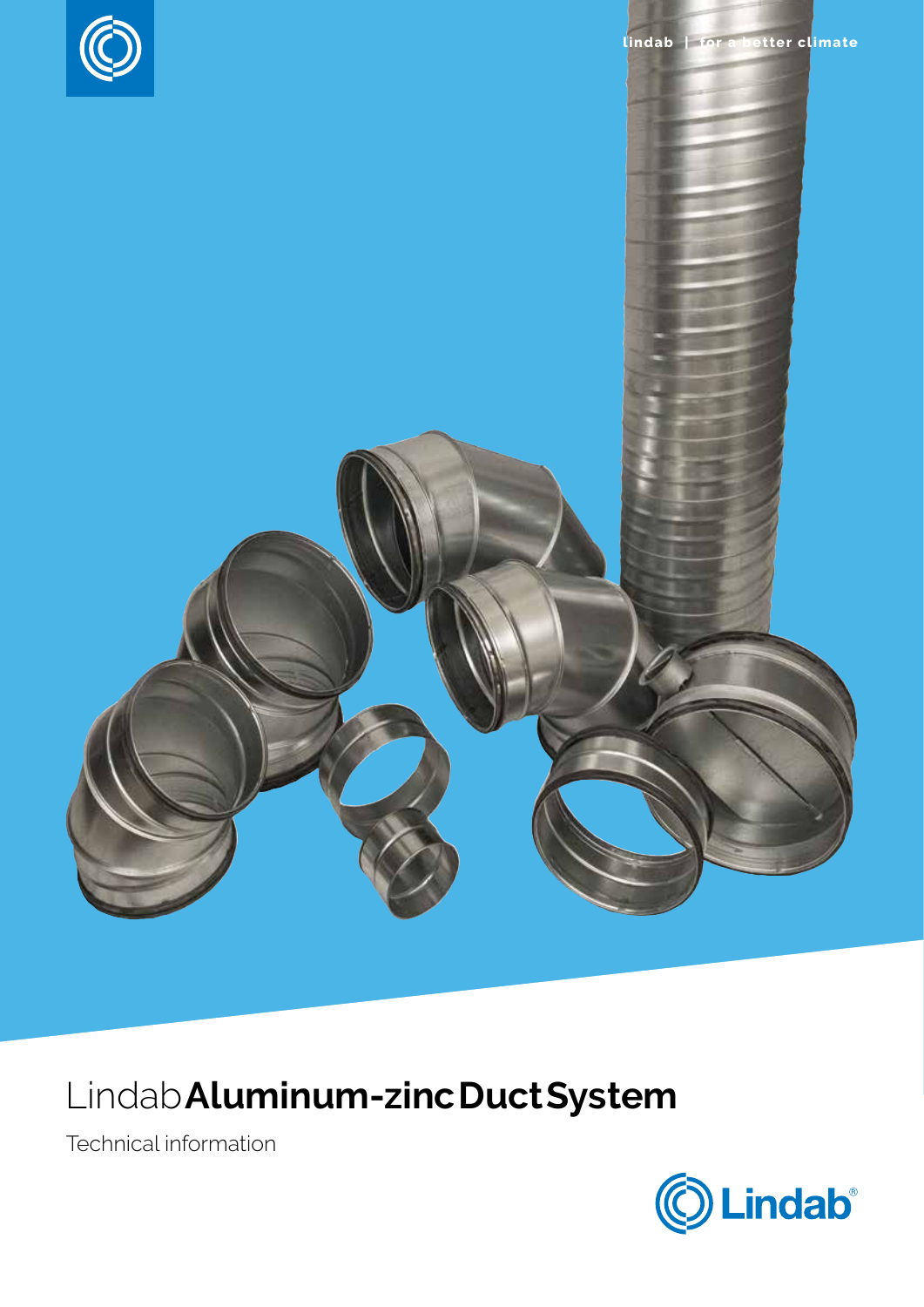#### **Innehåll**

© 01.2022 Lindab Ventilation. All forms of reproduction without written permission are forbidden. © Lindab is the registered trademark of Lindab AB. Lindab's products, systems, product and product group designations are protected by intellectual property rights (IPR).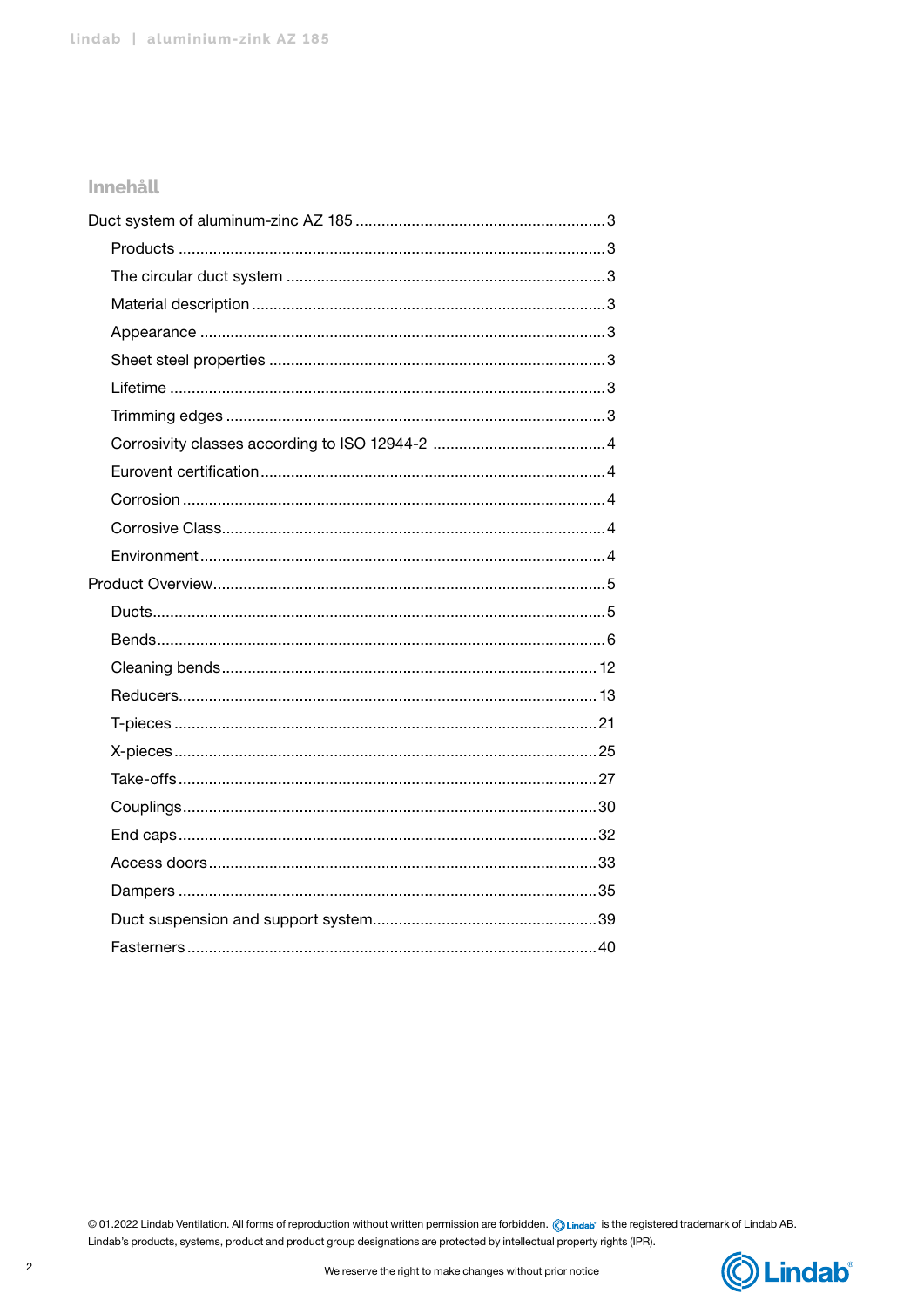## <span id="page-2-0"></span>Duct system of aluminum-zinc AZ 185 A corrosion-resistant duct system for high environmental requirements

#### **Products**

The purpose of this brochure is to present which of Lindab's duct system products that is available in the aluminum-zinc coated steel sheet material. More detailed technical information about the system and the products can be found in our brochure "General Information and Theory" or the product's website. Aluminum-zinc products are usually handmade instead of pressed and can therefore differ from the standard galvanized assortment in size and weight.

#### **The circular duct system**

The circular system is part of the Lindab Safe range and is manufactured as standard with a double lipped gasket made of EPDM rubber. The standard dimensions are adapted to EN 1506, which is made with over bent edge, which provides excellent structural stability and increased durability against damage caused by handling. For chemical environments other than EPDM gasket can withstand, see also how our silicone gasket is performing in the brochure "General Information and Theory". The products can also be obtained without gasket if none of our gasket options meet the requirements.

#### **Material description**

Aluminium-zinc is a aluminium-zinc coated steel sheet that can be used unpainted up to corrosive class C4. See table on next page for information about corrosive classes.

The alloy of the metal coat has a weight percentage of 55% aluminium, 43.4% zinc and approx. 1.6 % silica with a coat weight of 185 g/m² per double side.

The surface has been treated with SPT (Surface Protection Treatment) to prevent stains during handling and to ease shaping.

#### **Appearance**

The surface is initially glossy metal with a rose pattern but after some time it turns greyish, and eventually it becomes matt grey.

#### **Sheet steel properties**

| Aluminium-zinc coated               | According to EN |
|-------------------------------------|-----------------|
| steel sheet AZ185                   | 10327:2004      |
| Fire Resistance Classifi-<br>cation | A1 (EN 13501-1) |

#### **Lifetime**

The layer of aluminium-zinc has a thickness of approx. 25 μm (0.025 mm) per side for AZ185. The corrosive speed, i.e. how much of the coating that disappears each year, is a maximum of 0.2 μm in a normal environment (C2) in which aluminium-zinc is freely exposed.

In theory, it could therefore be evaluated that the lifetime in a normal environment exceeds 100 years. In tough marine environments, the corrosive speed can be up to 0.6 μm per year.

Due to corrosive and appearancerelated reasons, the following combinations should be avoided to prevent them from affecting the aesthetic and technical lifetime:

- Aluminium-zinc in combination with copper, brass or lead can cause galvanic corrosion. Avoid drainage from constructions and roofs that contain these metals. In particularly aggressive environments, even stainless steel and nickel can increase the corrosive speed of aluminium-zinc.
- Aluminium-zinc in contact with highgrade woods, damp wood or wood with waterproofing containing copper can cause black rust or corrosion.
- Aluminium-zinc in combination with bitumen products without a UV stabiliser.
- Aluminium-zinc in combination with wet concrete, cement and plastering that are very alkaline can cause discolouration or black rust.

#### **Trimming edges**

Corrosion on the edges can occur in environments that are exposed to corrosion and in which the edges of the sheet are exposed. Normally, the trimmed edges do not need to be painted with a protective paint. Protective paint can be applied in environments in which the trimmed edges are aesthetically prominent.



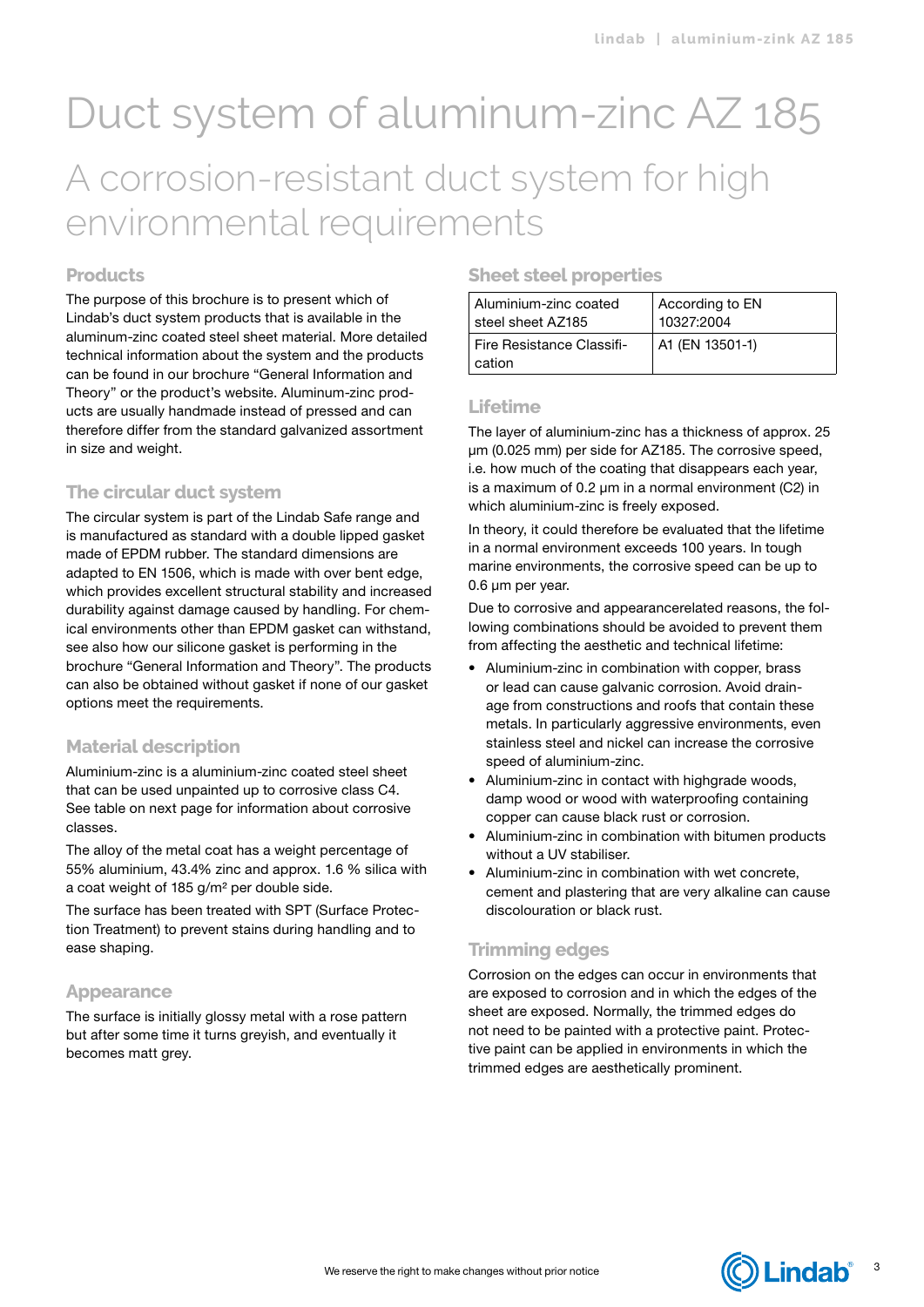#### <span id="page-3-0"></span>**Corrosion**

Aluminium-zinc has an ability to repair itself which makes the material resistant to corrosion caused by scratches. The long lifetime is due to the fact that the aluminium-zinc coating provides the steel sheet with a double protection against corrosion. The first protection factor is the coating on the steel sheet that forms a passivating barrier against general corrosion. The other protection factor involves the formation of a galvanic element when the sheet is exposed to moisture (electrolyte), resulting in zinc ions flowing over and protecting the exposed steel against corrosion in scratches or trimmed edges.

#### **Corrosive Class**

Aluminium-zinc can be used up to corrosive class C4 in accordance with EN ISO 12944-2.

#### **Environment**

The long lifetime of aluminium-zinc, in comparison with for instance hot dip galvanised sheets, entails major environmental benefits. There is a worldwide infrastructure for recycling steel that works well. Once steel is produced, it is part of a constant cycle as steel always contains recycled materials. Steel is always 100% recyclable, the metal layer does not pose any problems for remelting.

#### **Eurovent certification**

Lindab's circular duct system with rubber gasket connec¬tions Lindab Safe and Lindab Safe Click is certified to strength and leakage in tightness class D according to the Eurovent Certified Performance program for circular metallic ducts systems (DUCT-MC). Check ongoing validity of certif¬icate:

[www.eurovent-certification.com](http://www.eurovent-certification.com)



The purpose of Eurovent third party Certification is to create a common set of criteria to all relevant features for the rating of products in this system and ensure the constancy of per¬formance over time.

Through specification of products in Lindab's certified sys¬tem, Lindab Safe and Lindab Safe Click, the engineer's tasks become easier, since there is no need to carry out detailed comparison and performance qualification testing. Consultants, specifiers and users can select products with the assurance that the catalogue data are accurate to a cer¬tain level.

Lindab products that are Eurovent certified have the Eurovent logotype in the footer of the technical documenta¬tion.

Note: Most Lindab Safe and Lindab Safe Click and the most commonly used product in a ventilation system are essen¬tially better than class D, however some products are according to EN 15727 not class D as a single product. These products are stated in the documentation as Class C and can be used in D class systems to a limited extension.

#### **Corrosivity classes according to ISO 12944-2 with environmental examples**

| <b>Corrosivity</b> |                | Examples of typical environments (informative only)                                                                                                       |                                                                                                                               |
|--------------------|----------------|-----------------------------------------------------------------------------------------------------------------------------------------------------------|-------------------------------------------------------------------------------------------------------------------------------|
| category           | Corrosivity    | <b>Exterior</b>                                                                                                                                           | <b>Interior</b>                                                                                                               |
| C <sub>1</sub>     | Very low       |                                                                                                                                                           | Heated buildings with clean atmosphere,<br>e.g. offices, shops, schools, hotels.                                              |
| C <sub>2</sub>     | Low            | Atmospheres with low level of pollution:<br>Unheated buildings where condensation<br>mostly rural areas.<br>can occur, e.g. depots, sports halls.         |                                                                                                                               |
| C <sub>3</sub>     | Medium         | Urban and industrial atmospheres, mode-<br>rate sulfur dioxide pollution; coastal areas<br>with low salinity.                                             | Production rooms with high humidity and<br>some air pollution, e.g. food-processing<br>plants, laundries, breweries, dairies. |
| C <sub>4</sub>     | High           | Industrial areas and coastal areas with<br>moderate salinity.                                                                                             | Chemical plants, swimming pools, coastal<br>ship and boatyards.                                                               |
| C <sub>5</sub>     | Very high      | Industrial areas with high humidity and<br>aggressive atmosphere and coastal areas<br>with high salinity.                                                 | Buildings or areas with almost permanent<br>condensation and with high pollution.                                             |
| <b>CX</b>          | <b>Fxtreme</b> | Offshore areas with high salinity and<br>industrial areas with extreme humidity and<br>aggressive atmosphere and subtropical<br>and tropical atmospheres. | Industrial areas with extreme humidity and<br>aggressive atmosphere.                                                          |

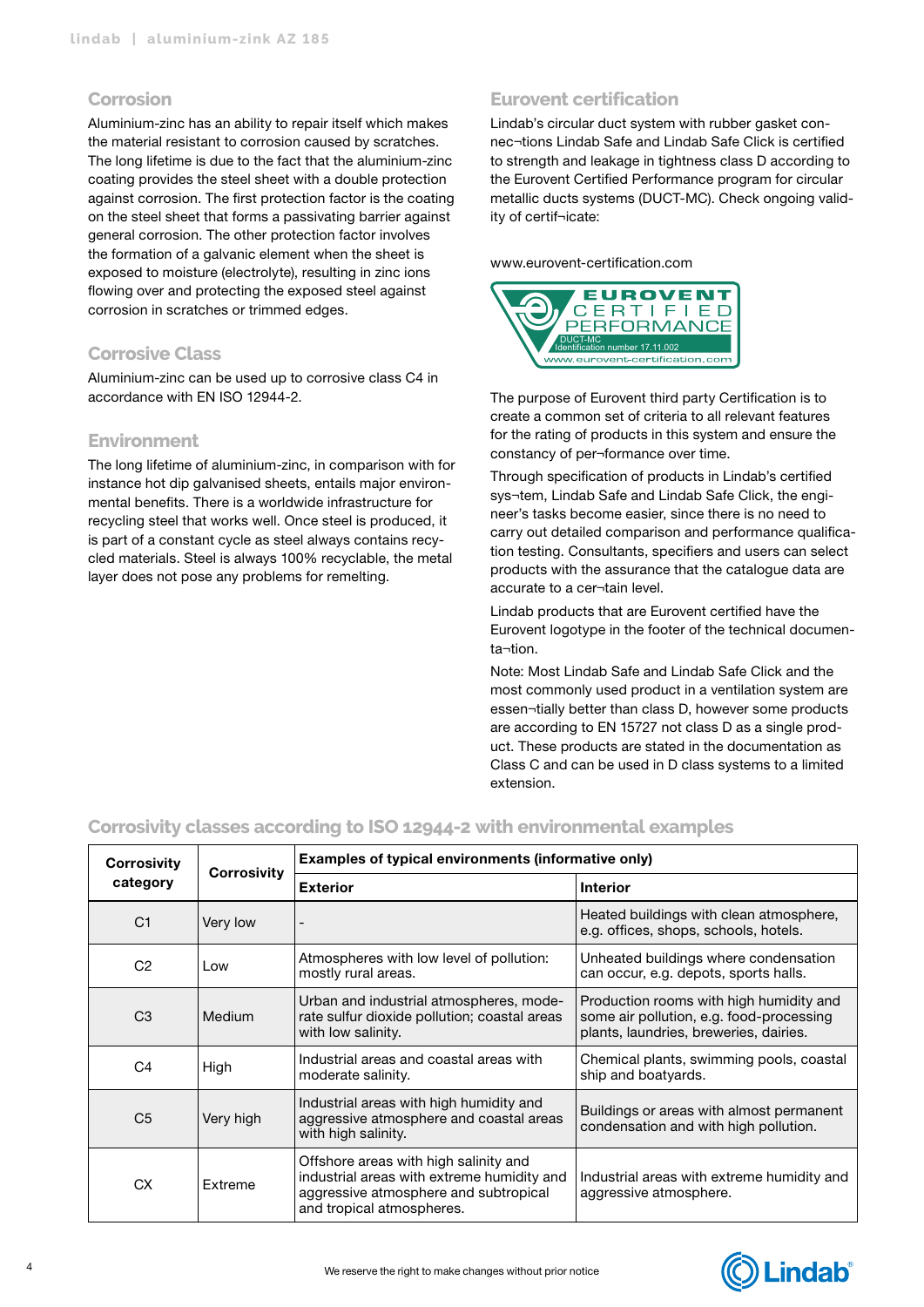Ducts

# <span id="page-4-0"></span>Product Overview Circular duct system

### **SR, circular duct**





| Ød<br>nom | t<br>mm  | m<br>kg/m | Comment           |
|-----------|----------|-----------|-------------------|
| 80        | 0,5      | 1,01      |                   |
| 100       | 0,5      | 1,27      |                   |
| 112       | 0,5      | 1,42      |                   |
| 125       | 0,5      | 1,57      |                   |
| 140       | 0,5      | 1,76      |                   |
| 150       | 0,5      | 1,89      |                   |
| 160       | 0,5      | 2,02      |                   |
| 180       | 0,5      | 2,26      |                   |
| 200       | 0,5      | 2,56      |                   |
| 224       | 0,5      | 2,87      |                   |
| 250       | 0,5      | 3,18      |                   |
| 280       | 0,6      | 4,28      | For more detailed |
| 300       | 0,6      | 4,58      | information about |
| 315       | 0,6      | 4,81      | technical data    |
| 355       | 0,6      | 5,41      | and measures see  |
| 400       | 0,6      | 6,56      | datasheet for SR  |
| 450       | 0,6      | 7,37      |                   |
| 500       | 0,7      | 9,54      |                   |
| 560       | 0,7      | 10,7      |                   |
| 600       | 0,7      | 11,4      |                   |
| 630       | 0,7      | 12,0      |                   |
| 710       | 0,9      | 17,4      |                   |
| 800       | 0,9      | 19,6      |                   |
| 900       | 0,9      | 21,7      |                   |
| 1000      | 0,9      | 24,1      |                   |
| 1120      | 0,9      | 27,0      |                   |
| 1250      | $_{0,9}$ | 30,2      |                   |



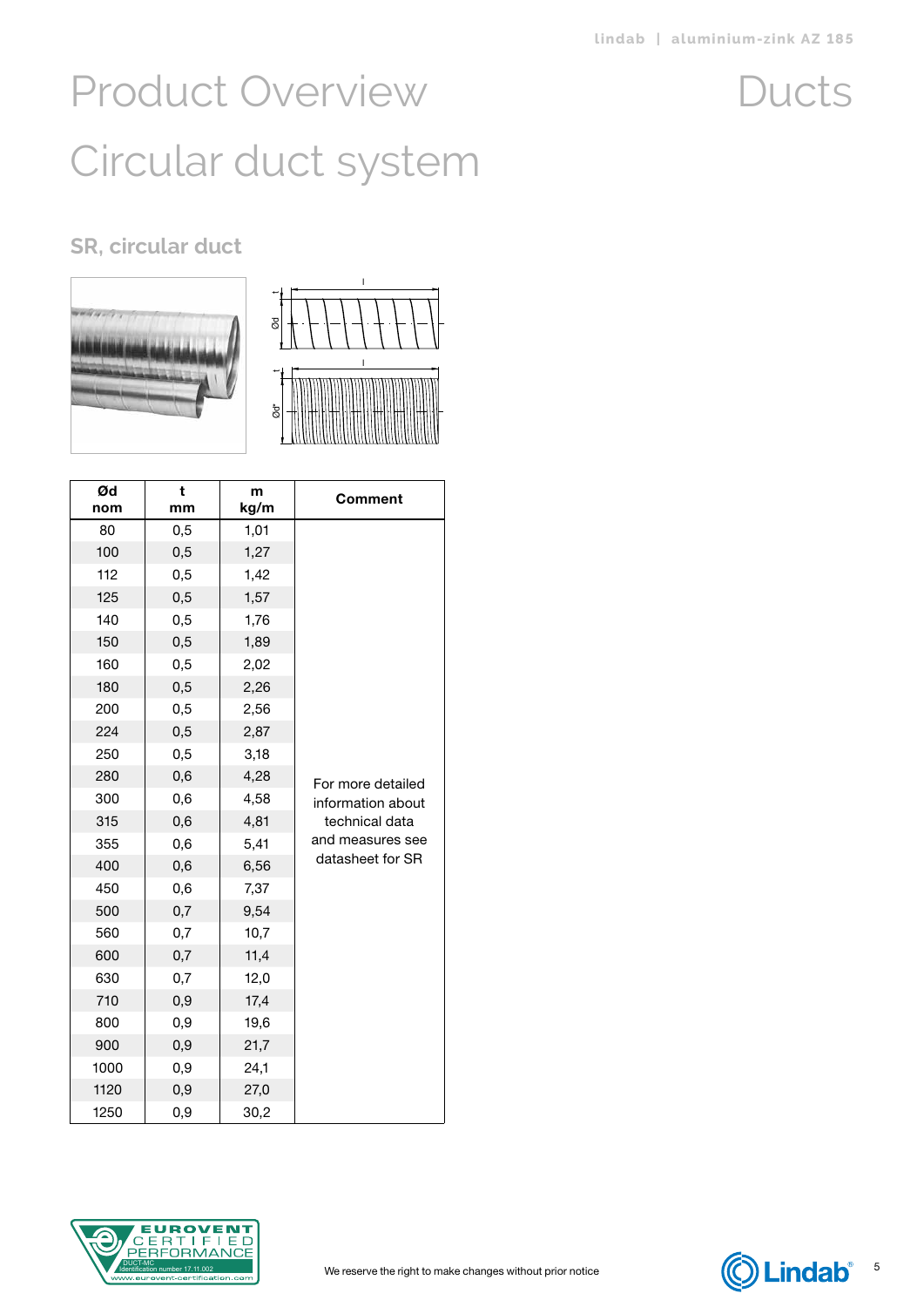## Bends

### <span id="page-5-0"></span>**BFU 90°, lockseamed bend BFU 45°, lockseamed bend**





| Ød,<br>nom | Ī<br>mm | m<br>kg |
|------------|---------|---------|
| 80         | 80      | 0,65    |
| 140        | 140     | 1,12    |
| 150        | 150     | 1,21    |
| 180        | 180     | 1,48    |
| 200        | 200     | 1,67    |
| 224        | 224     | 1,95    |
| 250        |         |         |
| 280        |         |         |
| 300        |         |         |
| 315        |         |         |
| 355        |         |         |
| 400        |         |         |
| 450        |         |         |
| 500        |         |         |
| 560        |         |         |
| 600        |         |         |
| 630        |         |         |
| 710        |         |         |
| 800        |         |         |
| 900        |         |         |
| 1000       |         |         |
| 1120       |         |         |
| 1250       |         |         |

• For more detailed information about technical data and measures see datasheet for BFU 90°





| Ød,  | ı         | m    |
|------|-----------|------|
| nom  | mm        | kg   |
| 80   | 33        | 0,53 |
| 140  | 58        | 0,61 |
| 150  | 62        | 0,67 |
| 180  | 75        | 0,84 |
| 200  | 83        | 0,95 |
| 224  | 93        | 1,12 |
| 250  |           |      |
| 280  | $\bullet$ |      |
| 300  |           |      |
| 315  |           |      |
| 355  |           |      |
| 400  |           |      |
| 450  |           |      |
| 500  |           |      |
| 560  |           |      |
| 600  |           |      |
| 630  |           |      |
| 710  |           |      |
| 800  |           |      |
| 900  |           |      |
| 1000 |           |      |
| 1120 |           |      |
| 1250 |           |      |

• For more detailed information about technical data and measures see datasheet for BFU 45°

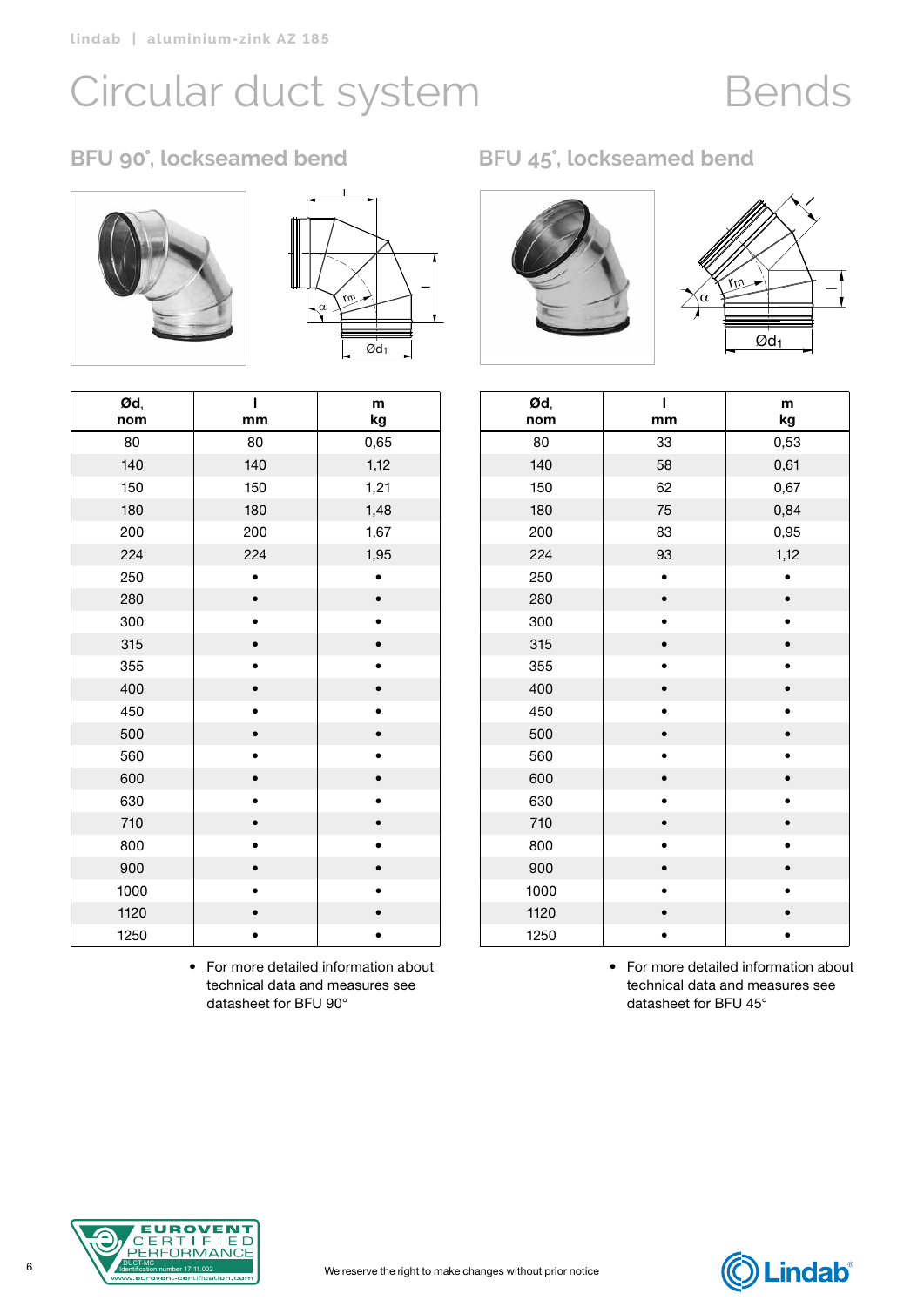### Bends

### **BFU 60°, lockseamed bend BFU 30°, lockseamed bend**









| Ød,  | Ī         | m         |
|------|-----------|-----------|
| nom  | mm        | kg        |
| 80   | 46        | 0,59      |
| 100  | 58        | 0,68      |
| 125  | 72        | 0,77      |
| 140  | 81        | 0,86      |
| 150  | 87        | 0,94      |
| 180  | 92        | 1,05      |
| 160  | 104       | 1,16      |
| 200  | 115       | 1,31      |
| 224  | 129       | 1,40      |
| 250  | $\bullet$ | $\bullet$ |
| 280  | $\bullet$ | $\bullet$ |
| 300  | $\bullet$ |           |
| 315  |           |           |
| 355  |           |           |
| 400  |           |           |
| 450  | $\bullet$ | $\bullet$ |
| 500  | ۰         |           |
| 560  |           |           |
| 600  |           | $\bullet$ |
| 630  |           |           |
| 710  |           |           |
| 800  | $\bullet$ | $\bullet$ |
| 900  |           |           |
| 1000 |           |           |
| 1120 |           |           |
| 1250 |           |           |

• For more detailed information about technical data and measures see datasheet for BFU 60°

| Ød,<br>nom | Ĭ.<br>mm  | m<br>kg   |
|------------|-----------|-----------|
| 80         | 21        | 0,49      |
| 100        | 27        | 0,53      |
| 125        | 34        | 0,59      |
| 140        | 38        | 0,67      |
| 150        | 40        | 0,75      |
| 180        | 43        | 0,80      |
| 160        | 48        | 0,85      |
| 200        | 54        | 0,91      |
| 224        | 60        | 0,95      |
| 250        | $\bullet$ | $\bullet$ |
| 280        |           |           |
| 300        |           |           |
| 315        |           |           |
| 355        |           |           |
| 400        |           |           |
| 450        |           |           |
| 500        |           |           |
| 560        |           |           |
| 600        |           |           |
| 630        |           |           |
| 710        |           |           |
| 800        |           |           |
| 900        |           |           |
| 1000       |           |           |
| 1120       |           |           |
| 1250       |           |           |

• For more detailed information about technical data and measures see datasheet for BFU 30°



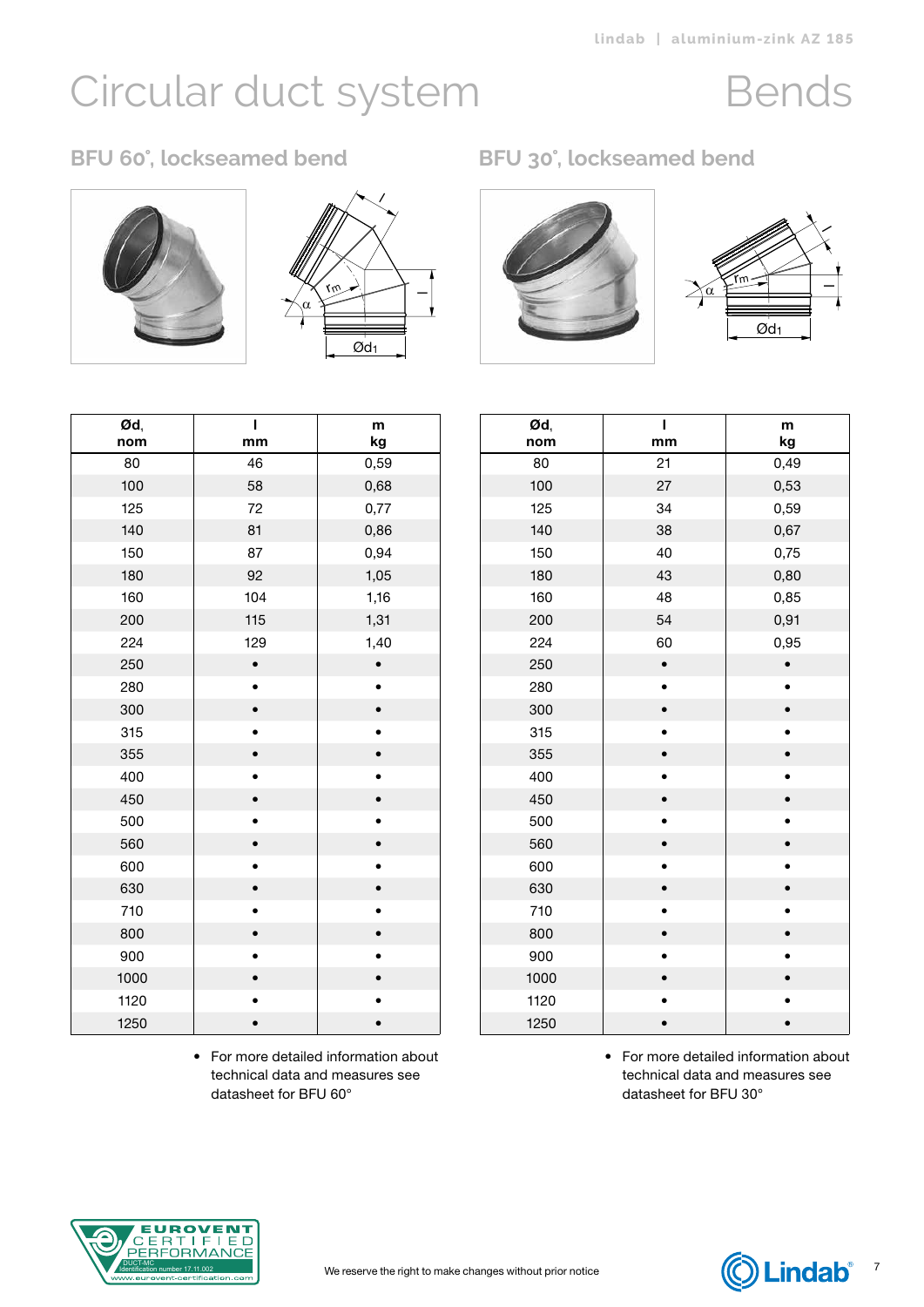### **BFU 15°, lockseamed bend**



| Ød,  | ı         | m         |
|------|-----------|-----------|
| nom  | mm        | kg        |
| 80   | 11        | 0,43      |
| 100  | 13        | 0,46      |
| 125  | 17        | 0,49      |
| 140  | 18        | 0,51      |
| 150  | 20        | 0,53      |
| 180  | 21        | 0,56      |
| 160  | 24        | 0,58      |
| 200  | 26        | 0,60      |
| 224  | 30        | 0,63      |
| 250  | $\bullet$ |           |
| 280  |           | $\bullet$ |
| 300  |           |           |
| 315  |           |           |
| 355  |           |           |
| 400  |           |           |
| 450  |           | $\bullet$ |
| 500  |           |           |
| 560  |           |           |
| 600  |           |           |
| 630  |           |           |
| 710  |           |           |
| 800  |           |           |
| 900  |           |           |
| 1000 |           |           |
| 1120 |           |           |
| 1250 |           |           |

• For more detailed information about technical data and measures see datasheet for BFU 15°



### Bends

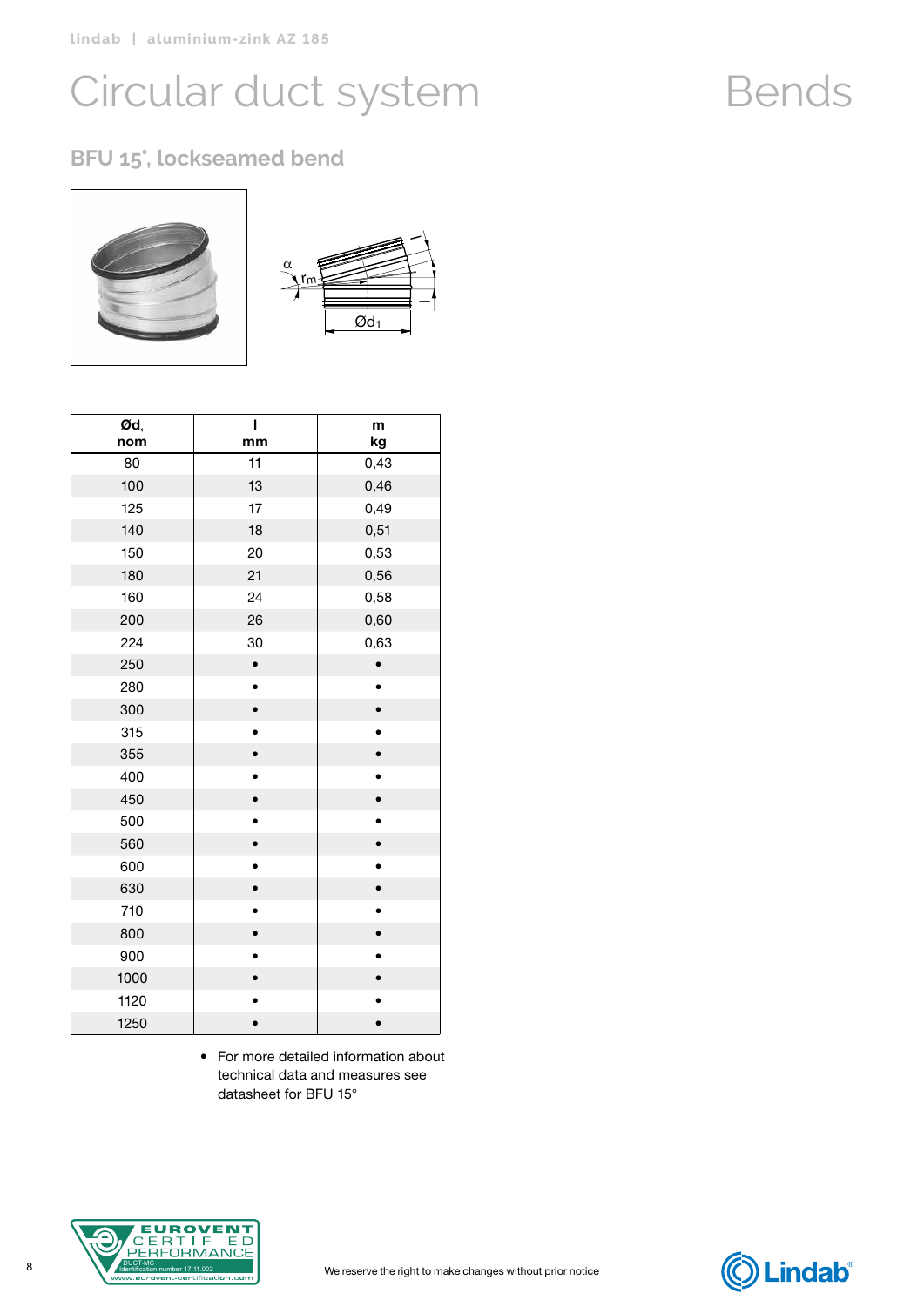# Circular duct system Bends





| Ød,<br>nom | Comment                             |
|------------|-------------------------------------|
| 100        |                                     |
| 125        |                                     |
| 160        |                                     |
| 200        |                                     |
| 250        |                                     |
| 315        |                                     |
| 355        | For more detailed information about |
| 400        | technical data and measures see     |
| 500        | datasheet for BKFU 90°              |
| 630        |                                     |
| 710        |                                     |
| 800        |                                     |
| 1000       |                                     |
| 1120       |                                     |
| 1250       |                                     |

**BKFU 90°, short, lockseamed bend BKFMU 90°, short, segmented bend with female end**



| Ød,<br>nom | <b>Comment</b>                                                         |
|------------|------------------------------------------------------------------------|
| 100        |                                                                        |
| 125        |                                                                        |
| 160        | For more detailed information about<br>technical data and measures see |
| 200        |                                                                        |
| 250        |                                                                        |
| 315        |                                                                        |
| 400        |                                                                        |
| 500        | datasheet for BKFMU 90°                                                |
| 630        |                                                                        |
| 710        |                                                                        |
| 800        |                                                                        |
| 1000       |                                                                        |
| 1120       |                                                                        |
| 1250       |                                                                        |



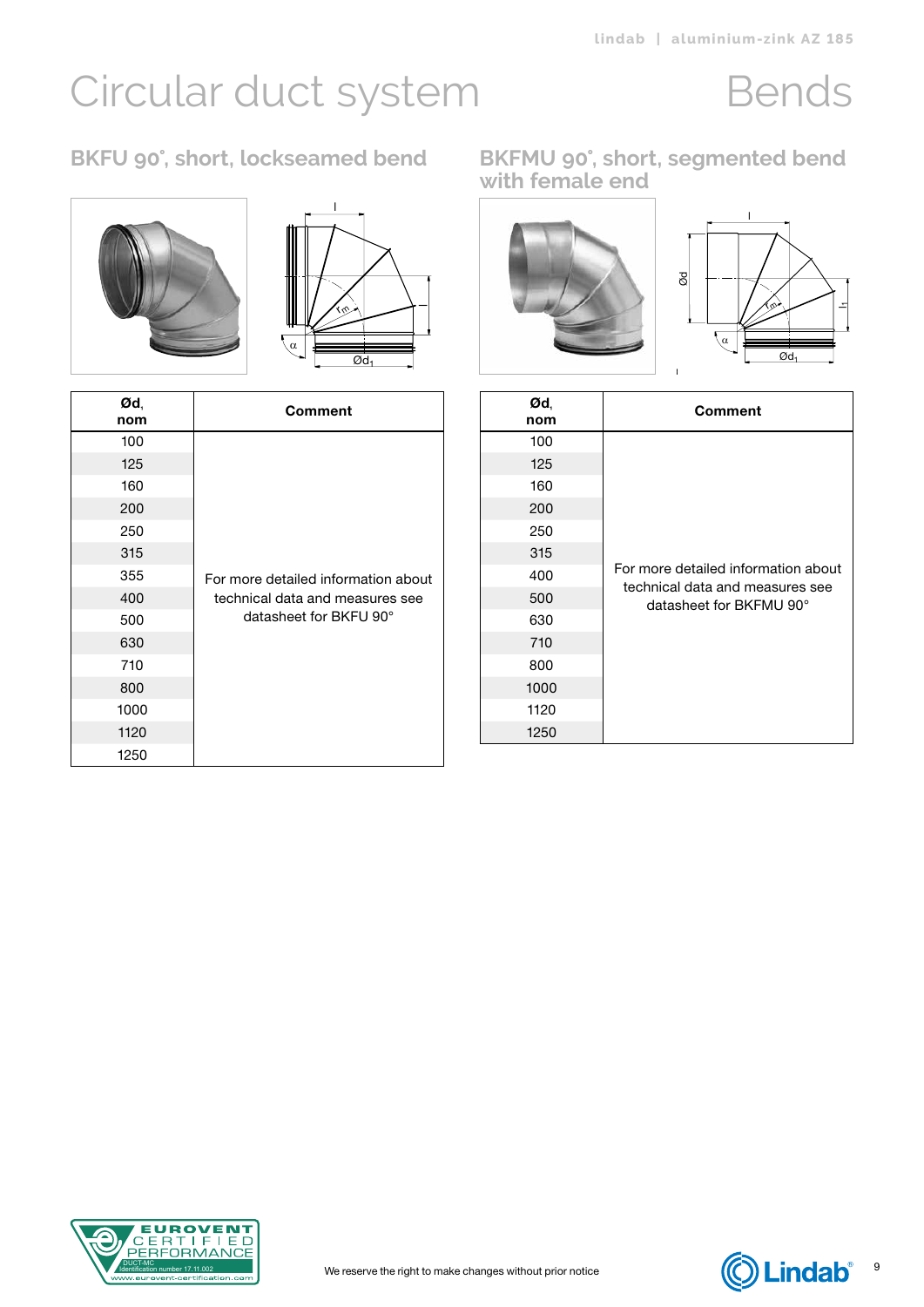## Bends





| $\mathfrak{od}^{\dagger}_{\mathfrak{g}}$ [nom] | ı∗<br>[mm] | I,*<br>[mm] | m<br>[kg] |
|------------------------------------------------|------------|-------------|-----------|
| 80                                             | 55         | 55          | 0,14      |
| 100                                            | 62         | 62          | 0,24      |
| 125                                            | 77         | 77          | 0,37      |
| 160                                            | 94         | 94          | 0,54      |

\* Tolerance ±5 mm



**BKU 90°, Short BKMU 90°, Short with female end**



| $\mathfrak{od}_{1}$ [nom] | Ød   | ı∗   | ľ.,  | m    |
|---------------------------|------|------|------|------|
|                           | [mm] | [mm] | [mm] | [kg] |
| 80                        | 80   | 97   | 55   | 0,13 |
| 100                       | 100  | 104  | 62   | 0,24 |
| 125                       | 125  | 118  | 77   | 0,37 |
| 160                       | 160  | 136  | 94   | 0,54 |

\* Tolerance ±5 mm

**Technical data**





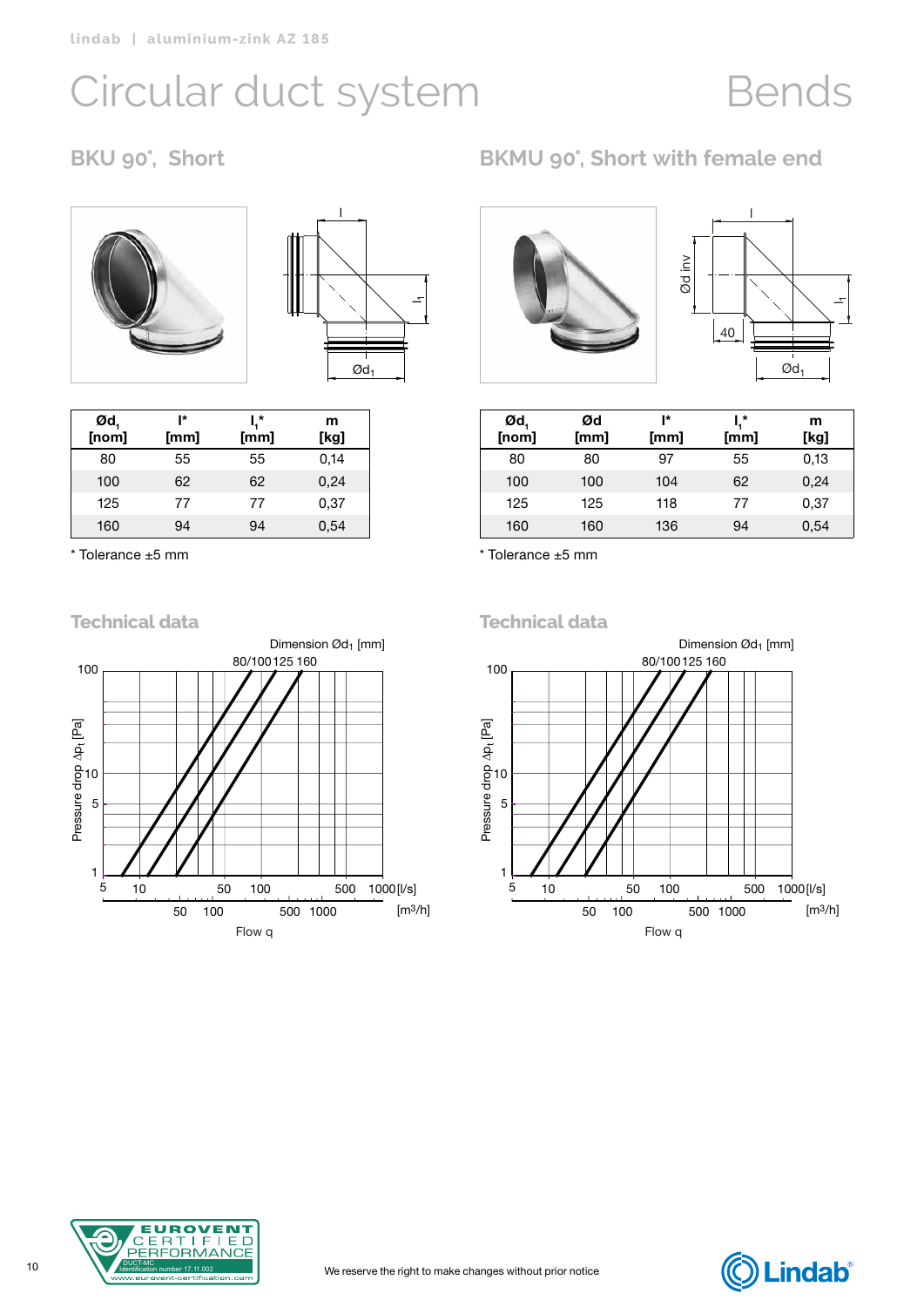# Circular duct system Bends

### **BSFU 90°, long, lockseamed bend BSFU 45°, long, lockseamed bend**





| Ød,<br>nom | <b>Comment</b>                      |
|------------|-------------------------------------|
| 250        |                                     |
| 280        |                                     |
| 300        |                                     |
| 315        |                                     |
| 355        |                                     |
| 400        |                                     |
| 450        |                                     |
| 500        | For more detailed information about |
| 560        | technical data and measures see     |
| 600        | datasheet for BSFU 90°              |
| 630        |                                     |
| 710        |                                     |
| 800        |                                     |
| 900        |                                     |
| 1000       |                                     |
| 1120       |                                     |
| 1250       |                                     |





| Ød,<br>nom | <b>Comment</b>                      |
|------------|-------------------------------------|
| 250        |                                     |
| 280        |                                     |
| 300        |                                     |
| 315        |                                     |
| 355        |                                     |
| 400        |                                     |
| 450        |                                     |
| 500        | For more detailed information about |
| 560        | technical data and measures see     |
| 600        | datasheet for BSFU 45°              |
| 630        |                                     |
| 710        |                                     |
| 800        |                                     |
| 900        |                                     |
| 1000       |                                     |
| 1120       |                                     |
| 1250       |                                     |

rm =1,5·d1



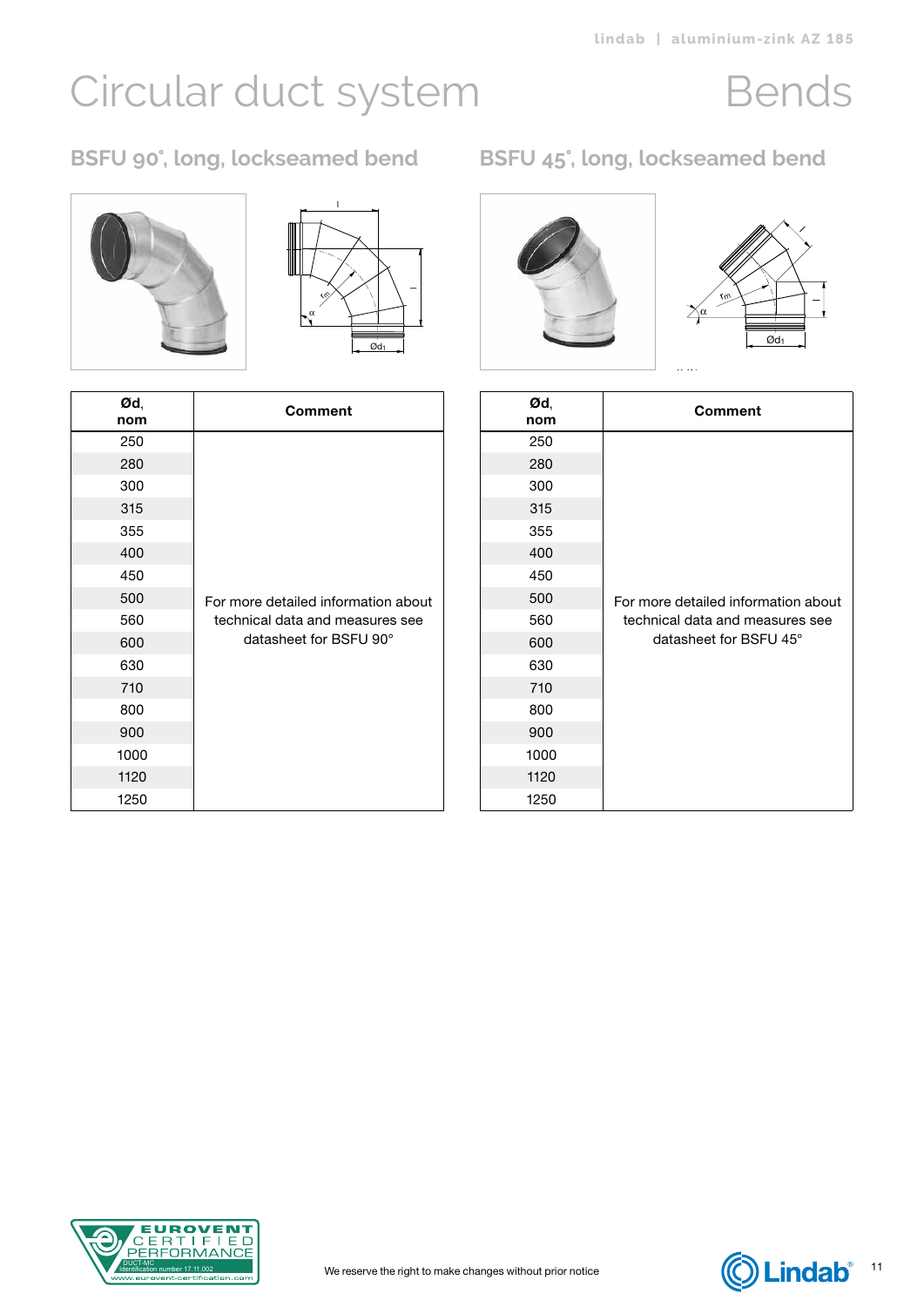# <span id="page-11-0"></span>Circular duct system Cleaning bends





| $\boldsymbol{\mathsf{od}}_1$ |           |           |           | $\boldsymbol{\mathsf{od}}_\mathsf{s}$ |           |           |     |
|------------------------------|-----------|-----------|-----------|---------------------------------------|-----------|-----------|-----|
| nom                          | 100       | 125       | 160       | 200                                   | 250       | 315       | 400 |
| 100                          | b.        |           |           |                                       |           |           |     |
| 112                          | $\bullet$ |           |           |                                       |           |           |     |
| 125                          | $\bullet$ | $\bullet$ |           |                                       |           |           |     |
| 140                          |           | $\bullet$ |           |                                       |           |           |     |
| 150                          |           | $\bullet$ |           |                                       |           |           |     |
| 160                          |           | $\bullet$ | $\bullet$ |                                       |           |           |     |
| 180                          |           |           | $\bullet$ |                                       |           |           |     |
| 200                          |           |           | $\bullet$ |                                       |           |           |     |
| 224                          |           |           |           | $\bullet$                             |           |           |     |
| 250                          |           |           |           | $\bullet$                             | $\bullet$ |           |     |
| 300                          |           |           |           |                                       |           |           |     |
| 315                          |           |           |           |                                       | $\bullet$ | $\bullet$ |     |
| 400                          |           |           |           |                                       |           | $\bullet$ | ٠   |

Comment: For more detailed information about technical data and measures see datasheet for BFKCU 90°

• Available dimensions

### **BFKCU 90°, cleaning bend BFBKCU 90°, cleaning bend**





| $\boldsymbol{\mathsf{od}}_1$ |           |           |           | $\boldsymbol{\mathsf{Od}}_3$ |           |           |     |
|------------------------------|-----------|-----------|-----------|------------------------------|-----------|-----------|-----|
| nom                          | 100       | 125       | 160       | 200                          | 250       | 315       | 400 |
| 100                          | $\bullet$ |           |           |                              |           |           |     |
| 112                          | $\bullet$ |           |           |                              |           |           |     |
| 125                          | $\bullet$ | $\bullet$ |           |                              |           |           |     |
| 140                          |           | $\bullet$ |           |                              |           |           |     |
| 160                          |           | b         | $\bullet$ |                              |           |           |     |
| 150                          |           | $\bullet$ |           |                              |           |           |     |
| 180                          |           |           | h         |                              |           |           |     |
| 200                          |           |           | $\bullet$ |                              |           |           |     |
| 224                          |           |           |           |                              |           |           |     |
| 250                          |           |           |           | $\bullet$                    |           |           |     |
| 300                          |           |           |           |                              |           |           |     |
| 315                          |           |           |           |                              | $\bullet$ | $\bullet$ |     |
| 400                          |           |           |           |                              |           |           |     |

Comment: For more detailed information about technical data and measures see datasheet for BFBKCU 90°



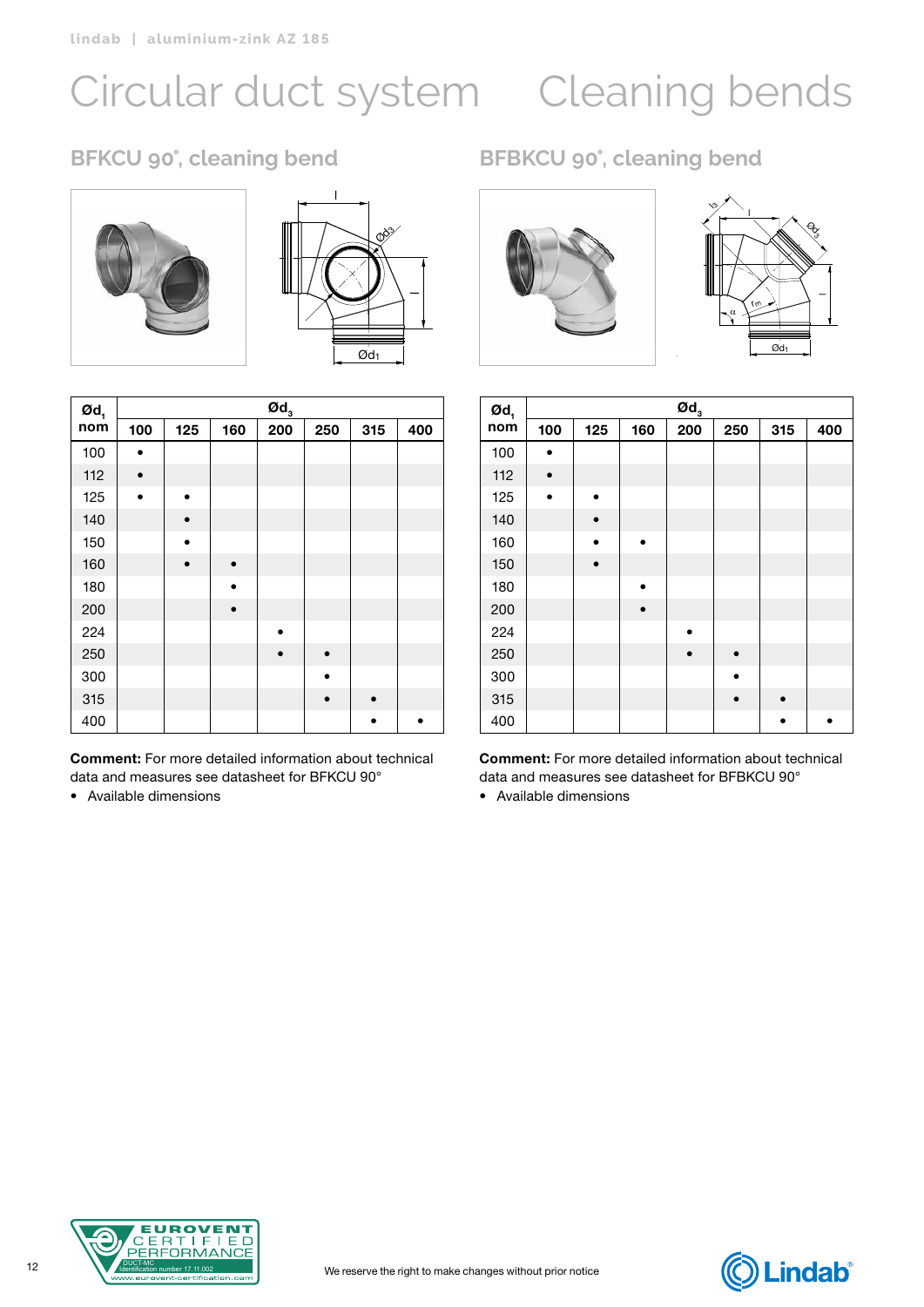### Reducers

<span id="page-12-0"></span>**RCU, reducer**



| $Qd_1$ |           |           |           |           |           |           |           |           |           |           |     |     |
|--------|-----------|-----------|-----------|-----------|-----------|-----------|-----------|-----------|-----------|-----------|-----|-----|
| nom    | 80        | 100       | 125       | 150       | 160       | 180       | 200       | 224       | 250       | 315       | 400 | 500 |
| 100    | $\bullet$ |           |           |           |           |           |           |           |           |           |     |     |
| 125    | $\bullet$ | $\bullet$ |           |           |           |           |           |           |           |           |     |     |
| 150    |           | $\bullet$ | $\bullet$ |           |           |           |           |           |           |           |     |     |
| 160    | $\bullet$ | $\bullet$ | $\bullet$ | $\bullet$ |           |           |           |           |           |           |     |     |
| 180    |           | $\bullet$ | $\bullet$ | $\bullet$ | $\bullet$ |           |           |           |           |           |     |     |
| 200    |           | $\bullet$ | $\bullet$ | $\bullet$ | $\bullet$ | $\bullet$ |           |           |           |           |     |     |
| 224    |           |           |           | $\bullet$ | $\bullet$ | $\bullet$ | $\bullet$ |           |           |           |     |     |
| 250    |           |           | $\bullet$ | $\bullet$ | $\bullet$ | $\bullet$ | $\bullet$ | $\bullet$ |           |           |     |     |
| 300    |           |           |           |           |           |           | $\bullet$ |           | $\bullet$ |           |     |     |
| 315    |           |           |           |           | $\bullet$ |           | $\bullet$ |           | $\bullet$ |           |     |     |
| 355    |           |           |           |           |           |           |           |           | $\bullet$ | $\bullet$ |     |     |
| 400    |           |           |           |           |           |           | $\bullet$ |           | $\bullet$ | $\bullet$ |     |     |
| 500    |           |           |           |           |           |           |           |           | $\bullet$ | $\bullet$ | ٠   |     |
| 630    |           |           |           |           |           |           |           |           |           |           |     |     |

ළ

Comment: For more detailed information about technical data and measures see datasheet for RCU



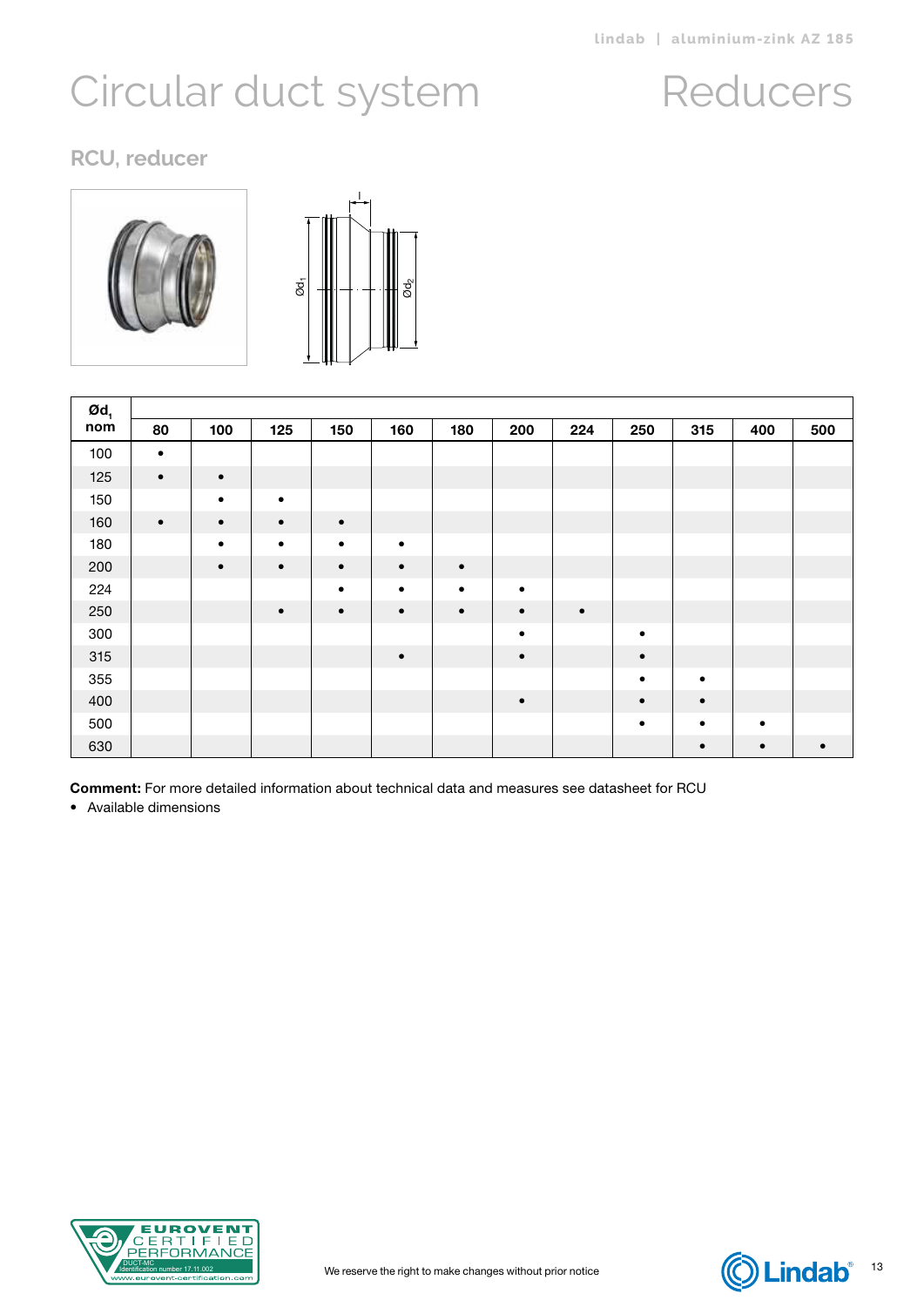## Reducers

### **RCFU, reducer with female end**



| Ød  |           |           |           |           |           |           |           |           |           |           |     |     |
|-----|-----------|-----------|-----------|-----------|-----------|-----------|-----------|-----------|-----------|-----------|-----|-----|
| nom | 80        | 100       | 125       | 150       | 160       | 180       | 200       | 224       | 250       | 315       | 400 | 500 |
| 100 | $\bullet$ |           |           |           |           |           |           |           |           |           |     |     |
| 125 | $\bullet$ | $\bullet$ |           |           |           |           |           |           |           |           |     |     |
| 150 |           | $\bullet$ | $\bullet$ |           |           |           |           |           |           |           |     |     |
| 160 |           | $\bullet$ | $\bullet$ | $\bullet$ |           |           |           |           |           |           |     |     |
| 180 |           | $\bullet$ | $\bullet$ | $\bullet$ | $\bullet$ |           |           |           |           |           |     |     |
| 200 |           | $\bullet$ | $\bullet$ | $\bullet$ | $\bullet$ | $\bullet$ |           |           |           |           |     |     |
| 224 |           |           |           | $\bullet$ | $\bullet$ | $\bullet$ | $\bullet$ |           |           |           |     |     |
| 250 |           |           | $\bullet$ | $\bullet$ | $\bullet$ | $\bullet$ | $\bullet$ | $\bullet$ |           |           |     |     |
| 300 |           |           |           |           |           |           | $\bullet$ |           | $\bullet$ |           |     |     |
| 315 |           |           |           |           | $\bullet$ |           | $\bullet$ |           | $\bullet$ |           |     |     |
| 355 |           |           |           |           |           |           |           |           | $\bullet$ | $\bullet$ |     |     |
| 400 |           |           |           |           |           |           | $\bullet$ |           | $\bullet$ | $\bullet$ |     |     |
| 500 |           |           |           |           |           |           |           |           | $\bullet$ |           |     |     |
| 630 |           |           |           |           |           |           |           |           |           |           |     |     |

Comment: For more detailed information about technical data and measures see datasheet for RCFU



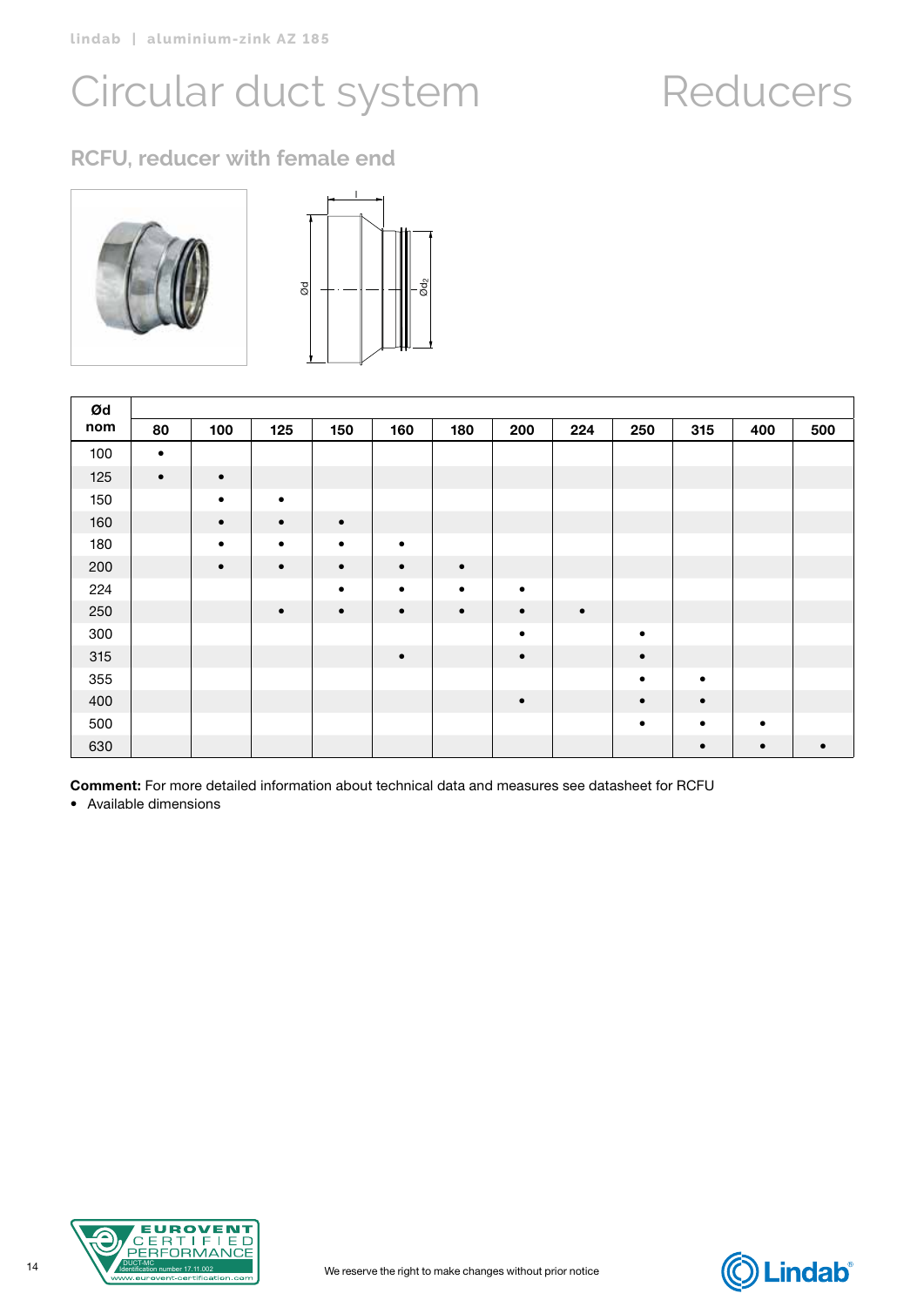### Reducers

#### **RU, eccentric reducer**



|                                     |           |           |           |           |           |           |           |           |           | $\boldsymbol{\mathsf{Od}}_2$ |           |           |           |           |           |           |      |           |
|-------------------------------------|-----------|-----------|-----------|-----------|-----------|-----------|-----------|-----------|-----------|------------------------------|-----------|-----------|-----------|-----------|-----------|-----------|------|-----------|
| $\boldsymbol{\mathsf{od}}_1$<br>nom | 200       | 224       | 250       | 280       | 300       | 315       | 355       | 400       | 450       | 500                          | 560       | 600       | 630       | 710       | 800       | 900       | 1000 | 1120      |
| 400                                 | $\bullet$ | $\bullet$ | $\bullet$ | $\bullet$ | ٠         | $\bullet$ | $\bullet$ |           |           |                              |           |           |           |           |           |           |      |           |
| 450                                 |           |           | $\bullet$ | $\bullet$ | $\bullet$ | $\bullet$ | $\bullet$ | $\bullet$ |           |                              |           |           |           |           |           |           |      |           |
| 500                                 |           |           | $\bullet$ | $\bullet$ | $\bullet$ | $\bullet$ | $\bullet$ | $\bullet$ | $\bullet$ |                              |           |           |           |           |           |           |      |           |
| 560                                 |           |           |           |           |           | $\bullet$ | $\bullet$ | $\bullet$ | $\bullet$ | $\bullet$                    |           |           |           |           |           |           |      |           |
| 600                                 |           |           |           |           |           | $\bullet$ | $\bullet$ | ٠         | $\bullet$ | $\bullet$                    | $\bullet$ |           |           |           |           |           |      |           |
| 630                                 |           |           |           |           |           | $\bullet$ | $\bullet$ | $\bullet$ | $\bullet$ | $\bullet$                    | $\bullet$ | $\bullet$ |           |           |           |           |      |           |
| 710                                 |           |           |           |           |           |           |           | ٠         | $\bullet$ | $\bullet$                    | $\bullet$ | $\bullet$ | $\bullet$ |           |           |           |      |           |
| 800                                 |           |           |           |           |           |           |           | $\bullet$ | $\bullet$ | $\bullet$                    | $\bullet$ | $\bullet$ | $\bullet$ | $\bullet$ |           |           |      |           |
| 900                                 |           |           |           |           |           |           |           |           |           | $\bullet$                    | $\bullet$ | $\bullet$ | $\bullet$ | $\bullet$ | $\bullet$ |           |      |           |
| 1000                                |           |           |           |           |           |           |           |           |           | $\bullet$                    | $\bullet$ | $\bullet$ | $\bullet$ | $\bullet$ | $\bullet$ | $\bullet$ |      |           |
| 1120                                |           |           |           |           |           |           |           |           |           |                              |           |           | $\bullet$ | $\bullet$ | $\bullet$ | $\bullet$ |      |           |
| 1250                                |           |           |           |           |           |           |           |           |           |                              |           |           | $\bullet$ | $\bullet$ | $\bullet$ | $\bullet$ | ٠    | $\bullet$ |

Comment: For more detailed information about technical data and measures see datasheet for RU



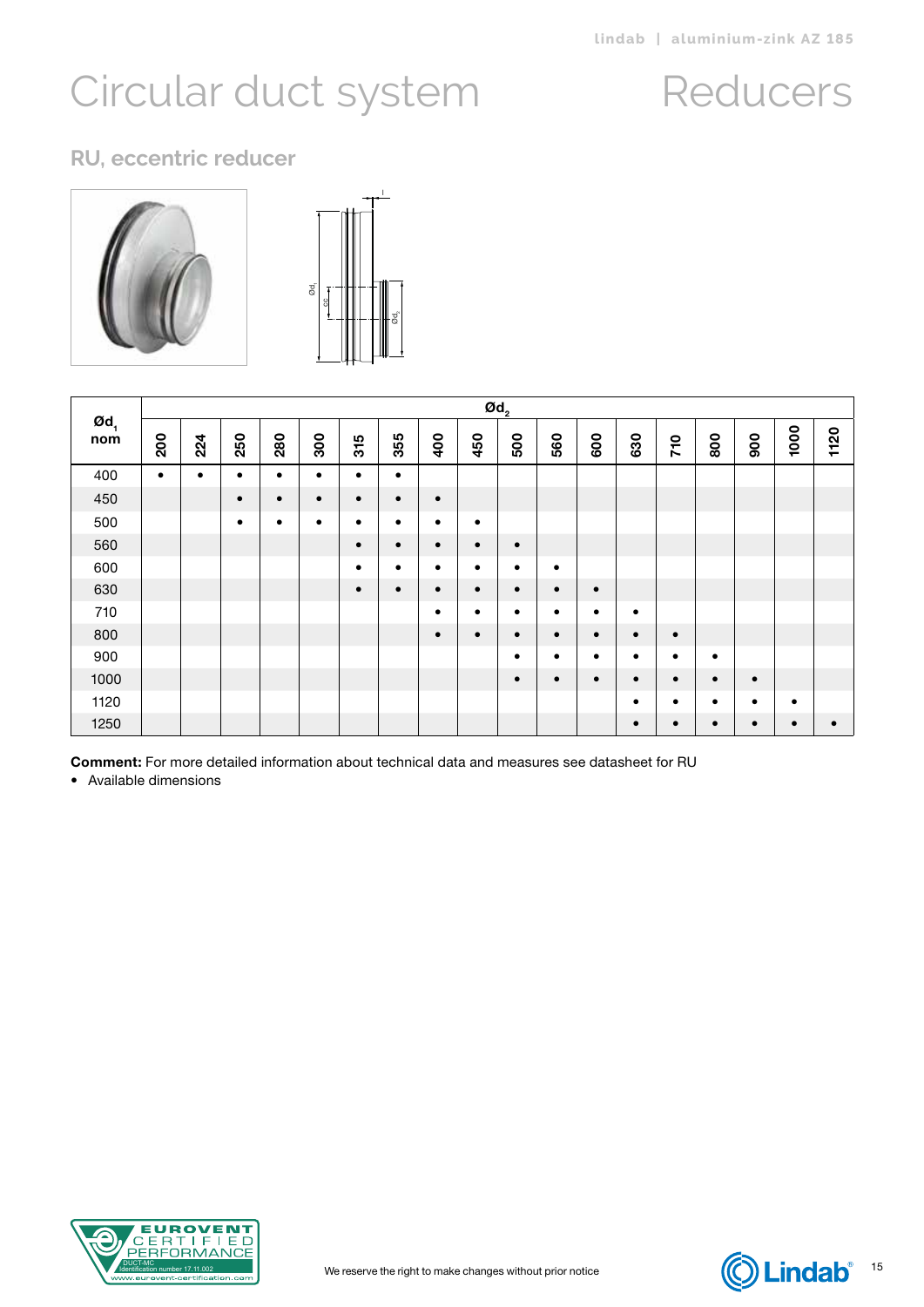### **RFU, eccentric reducer with female end**



|           |           |           |           |           |           |           |           |           |           | $\boldsymbol{\mathsf{Od}}_2$ |           |           |           |           |           |           |           |           |
|-----------|-----------|-----------|-----------|-----------|-----------|-----------|-----------|-----------|-----------|------------------------------|-----------|-----------|-----------|-----------|-----------|-----------|-----------|-----------|
| Ød<br>nom | 200       | 224       | 250       | 280       | 300       | 315       | 355       | 400       | 450       | 500                          | 560       | 600       | 630       | 710       | 800       | 900       | 1000      | 1120      |
| 400       | $\bullet$ | $\bullet$ | $\bullet$ | $\bullet$ | ٠         | $\bullet$ | $\bullet$ |           |           |                              |           |           |           |           |           |           |           |           |
| 450       |           |           | $\bullet$ | $\bullet$ | $\bullet$ | $\bullet$ | $\bullet$ | $\bullet$ |           |                              |           |           |           |           |           |           |           |           |
| 500       |           |           | $\bullet$ | $\bullet$ | $\bullet$ | $\bullet$ | $\bullet$ | $\bullet$ | $\bullet$ |                              |           |           |           |           |           |           |           |           |
| 560       |           |           |           |           |           | $\bullet$ | $\bullet$ | $\bullet$ | $\bullet$ | $\bullet$                    |           |           |           |           |           |           |           |           |
| 600       |           |           |           |           |           | $\bullet$ | $\bullet$ | $\bullet$ | $\bullet$ | $\bullet$                    | $\bullet$ |           |           |           |           |           |           |           |
| 630       |           |           |           |           |           | $\bullet$ | $\bullet$ | $\bullet$ | $\bullet$ | $\bullet$                    | $\bullet$ | $\bullet$ |           |           |           |           |           |           |
| 710       |           |           |           |           |           |           |           | $\bullet$ | $\bullet$ | $\bullet$                    | $\bullet$ | $\bullet$ | $\bullet$ |           |           |           |           |           |
| 800       |           |           |           |           |           |           |           | $\bullet$ | $\bullet$ | $\bullet$                    | $\bullet$ | $\bullet$ | $\bullet$ | $\bullet$ |           |           |           |           |
| 900       |           |           |           |           |           |           |           |           |           | $\bullet$                    | $\bullet$ | $\bullet$ | $\bullet$ | $\bullet$ | $\bullet$ |           |           |           |
| 1000      |           |           |           |           |           |           |           |           |           | $\bullet$                    | $\bullet$ | $\bullet$ | $\bullet$ | $\bullet$ | $\bullet$ | $\bullet$ |           |           |
| 1120      |           |           |           |           |           |           |           |           |           |                              |           |           | $\bullet$ | $\bullet$ | $\bullet$ | ٠         |           |           |
| 1250      |           |           |           |           |           |           |           |           |           |                              |           |           | $\bullet$ | $\bullet$ | $\bullet$ | $\bullet$ | $\bullet$ | $\bullet$ |

Comment: For more detailed information about technical data and measures see datasheet for RFU



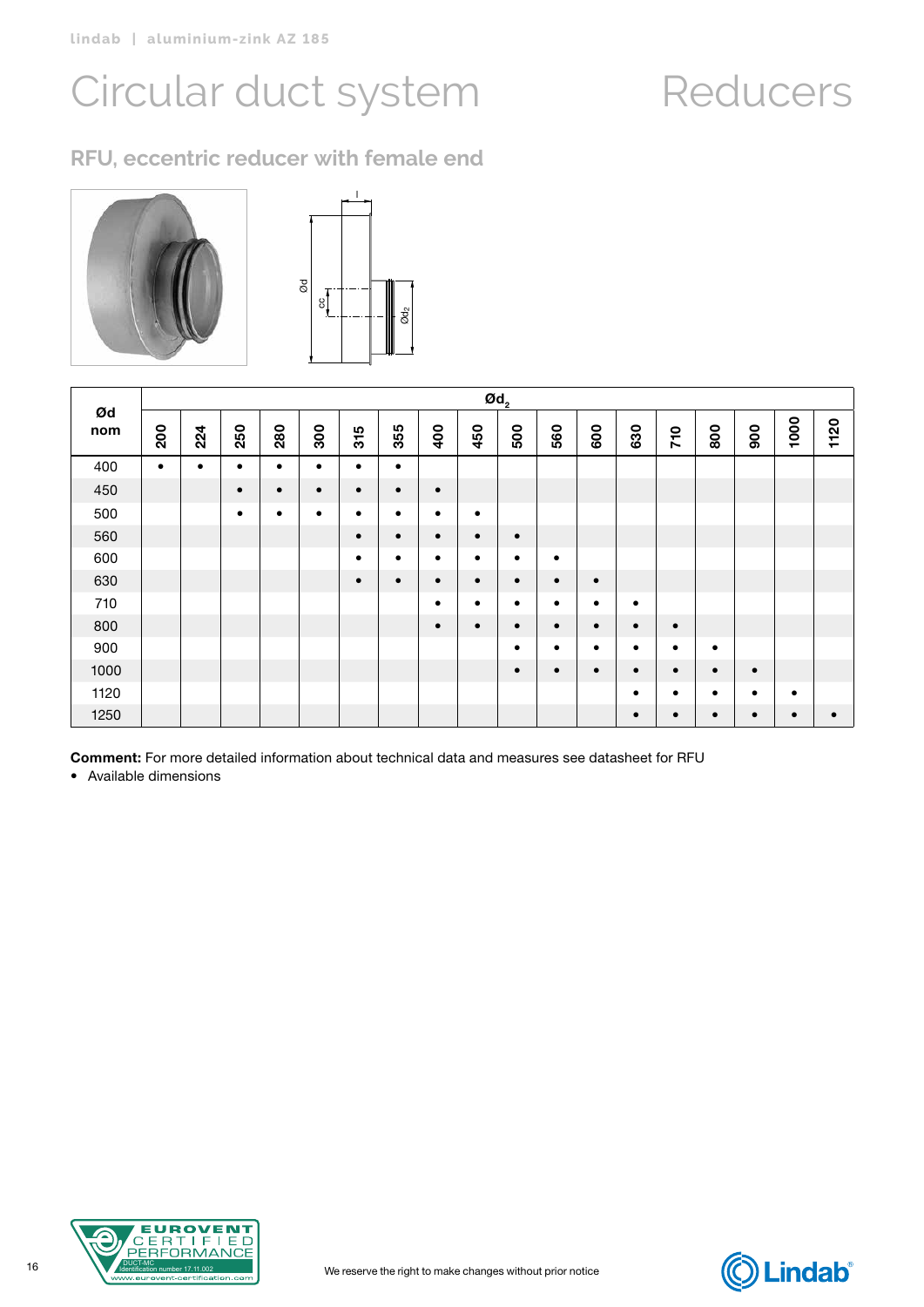### **RFLU, long, tangential reducer with female end**



Т



| Ød<br>nom | $\bf{80}$ | 100       | $112$     | 125       | 140       | 150       | 160       | 180       | 200       | 224       | 250       | 280       | 300       | 315       | 355       | 400       | 450       | 500       | 560       | 600       | 630       | 710       | 800       | 900       | 1000      | 1120      |
|-----------|-----------|-----------|-----------|-----------|-----------|-----------|-----------|-----------|-----------|-----------|-----------|-----------|-----------|-----------|-----------|-----------|-----------|-----------|-----------|-----------|-----------|-----------|-----------|-----------|-----------|-----------|
| 100       | $\bullet$ |           |           |           |           |           |           |           |           |           |           |           |           |           |           |           |           |           |           |           |           |           |           |           |           |           |
| 112       | $\bullet$ | $\bullet$ |           |           |           |           |           |           |           |           |           |           |           |           |           |           |           |           |           |           |           |           |           |           |           |           |
| 125       | $\bullet$ |           | $\bullet$ |           |           |           |           |           |           |           |           |           |           |           |           |           |           |           |           |           |           |           |           |           |           |           |
| 140       | $\bullet$ |           | $\bullet$ | $\bullet$ |           |           |           |           |           |           |           |           |           |           |           |           |           |           |           |           |           |           |           |           |           |           |
| 150       | $\bullet$ | $\bullet$ | $\bullet$ | $\bullet$ | $\bullet$ |           |           |           |           |           |           |           |           |           |           |           |           |           |           |           |           |           |           |           |           |           |
| 160       | $\bullet$ | $\bullet$ | $\bullet$ | $\bullet$ | $\bullet$ | $\bullet$ |           |           |           |           |           |           |           |           |           |           |           |           |           |           |           |           |           |           |           |           |
| 180       | $\bullet$ | $\bullet$ | $\bullet$ | $\bullet$ | $\bullet$ | $\bullet$ | $\bullet$ |           |           |           |           |           |           |           |           |           |           |           |           |           |           |           |           |           |           |           |
| 200       | $\bullet$ | $\bullet$ | $\bullet$ | $\bullet$ | $\bullet$ | $\bullet$ | $\bullet$ | $\bullet$ |           |           |           |           |           |           |           |           |           |           |           |           |           |           |           |           |           |           |
| 224       |           | $\bullet$ | $\bullet$ | $\bullet$ | $\bullet$ | $\bullet$ | $\bullet$ | $\bullet$ | $\bullet$ |           |           |           |           |           |           |           |           |           |           |           |           |           |           |           |           |           |
| 250       |           | $\bullet$ | $\bullet$ | $\bullet$ | $\bullet$ | $\bullet$ | $\bullet$ | $\bullet$ | $\bullet$ | $\bullet$ |           |           |           |           |           |           |           |           |           |           |           |           |           |           |           |           |
| 280       |           |           |           | $\bullet$ | $\bullet$ | $\bullet$ | $\bullet$ | $\bullet$ | $\bullet$ | $\bullet$ | $\bullet$ |           |           |           |           |           |           |           |           |           |           |           |           |           |           |           |
| 300       |           |           |           | $\bullet$ | $\bullet$ | $\bullet$ | $\bullet$ | $\bullet$ | $\bullet$ | $\bullet$ | $\bullet$ | $\bullet$ |           |           |           |           |           |           |           |           |           |           |           |           |           |           |
| 315       |           |           |           | $\bullet$ | $\bullet$ | $\bullet$ | $\bullet$ | $\bullet$ | $\bullet$ | $\bullet$ | $\bullet$ | $\bullet$ | $\bullet$ |           |           |           |           |           |           |           |           |           |           |           |           |           |
| 355       |           |           |           |           |           |           | $\bullet$ | $\bullet$ | $\bullet$ | $\bullet$ | $\bullet$ | $\bullet$ | $\bullet$ | $\bullet$ |           |           |           |           |           |           |           |           |           |           |           |           |
| 400       |           |           |           |           |           |           | $\bullet$ | $\bullet$ | $\bullet$ | $\bullet$ | $\bullet$ | $\bullet$ | $\bullet$ | $\bullet$ | $\bullet$ |           |           |           |           |           |           |           |           |           |           |           |
| 450       |           |           |           |           |           |           |           |           | $\bullet$ | $\bullet$ | $\bullet$ | $\bullet$ | $\bullet$ | $\bullet$ | $\bullet$ | $\bullet$ |           |           |           |           |           |           |           |           |           |           |
| 500       |           |           |           |           |           |           |           |           | $\bullet$ | $\bullet$ | $\bullet$ | $\bullet$ | $\bullet$ | $\bullet$ | $\bullet$ | $\bullet$ | $\bullet$ |           |           |           |           |           |           |           |           |           |
| 560       |           |           |           |           |           |           |           |           |           |           | $\bullet$ | $\bullet$ | $\bullet$ | $\bullet$ | $\bullet$ | $\bullet$ | $\bullet$ | $\bullet$ |           |           |           |           |           |           |           |           |
| 600       |           |           |           |           |           |           |           |           |           |           | $\bullet$ | $\bullet$ | $\bullet$ | $\bullet$ | $\bullet$ | $\bullet$ | $\bullet$ | $\bullet$ | $\bullet$ |           |           |           |           |           |           |           |
| 630       |           |           |           |           |           |           |           |           |           |           | $\bullet$ | $\bullet$ | $\bullet$ | $\bullet$ | $\bullet$ | $\bullet$ | $\bullet$ | $\bullet$ | $\bullet$ | $\bullet$ |           |           |           |           |           |           |
| 710       |           |           |           |           |           |           |           |           |           |           |           |           |           |           | $\bullet$ | $\bullet$ | $\bullet$ | $\bullet$ | $\bullet$ | $\bullet$ | $\bullet$ |           |           |           |           |           |
| 800       |           |           |           |           |           |           |           |           |           |           |           |           |           |           |           | $\bullet$ | $\bullet$ | $\bullet$ | $\bullet$ | $\bullet$ | $\bullet$ | $\bullet$ |           |           |           |           |
| 900       |           |           |           |           |           |           |           |           |           |           |           |           |           |           |           |           | $\bullet$ | $\bullet$ | $\bullet$ | $\bullet$ | $\bullet$ | $\bullet$ | $\bullet$ |           |           |           |
| 1000      |           |           |           |           |           |           |           |           |           |           |           |           |           |           |           |           |           |           | $\bullet$ | $\bullet$ | $\bullet$ | $\bullet$ | $\bullet$ | $\bullet$ |           |           |
| 1120      |           |           |           |           |           |           |           |           |           |           |           |           |           |           |           |           |           |           | $\bullet$ | $\bullet$ | $\bullet$ | $\bullet$ | $\bullet$ | $\bullet$ | $\bullet$ |           |
| 1250      |           |           |           |           |           |           |           |           |           |           |           |           |           |           |           |           |           |           |           | $\bullet$ | $\bullet$ | $\bullet$ | $\bullet$ | $\bullet$ | $\bullet$ | $\bullet$ |

Comment: For more detailed information about technical data and measures see datasheet for RFLU



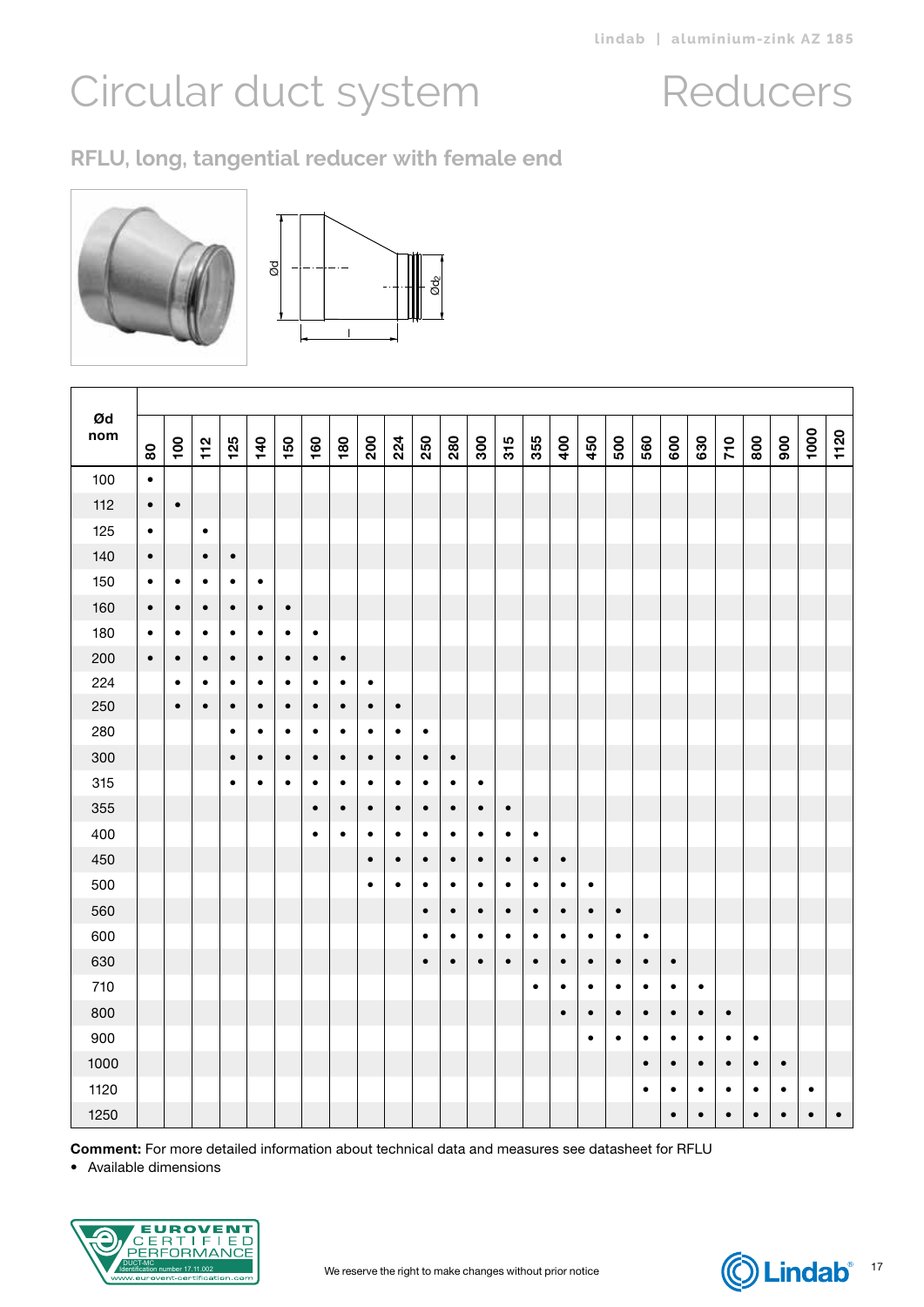### **RCLU, long, concentric reducer**





| $\boldsymbol{\mathsf{od}}_1$<br>nom | $\tt{80}$ | $\overline{100}$ | $\frac{1}{2}$ | 125       | 140       | 150       | 160       | 180       | 200       | 224       | 250       | 280       | 300       | 315       | 355       | 400       | 450       | 500       | 560       | 600       | 630       | 710       | 800       | 900       | 1000      | 1120      |
|-------------------------------------|-----------|------------------|---------------|-----------|-----------|-----------|-----------|-----------|-----------|-----------|-----------|-----------|-----------|-----------|-----------|-----------|-----------|-----------|-----------|-----------|-----------|-----------|-----------|-----------|-----------|-----------|
| 100                                 | $\bullet$ |                  |               |           |           |           |           |           |           |           |           |           |           |           |           |           |           |           |           |           |           |           |           |           |           |           |
| 112                                 | $\bullet$ | $\bullet$        |               |           |           |           |           |           |           |           |           |           |           |           |           |           |           |           |           |           |           |           |           |           |           |           |
| 125                                 |           |                  | $\bullet$     |           |           |           |           |           |           |           |           |           |           |           |           |           |           |           |           |           |           |           |           |           |           |           |
| 140                                 | $\bullet$ | $\bullet$        | $\bullet$     | $\bullet$ |           |           |           |           |           |           |           |           |           |           |           |           |           |           |           |           |           |           |           |           |           |           |
| 150                                 | $\bullet$ |                  | $\bullet$     |           | $\bullet$ |           |           |           |           |           |           |           |           |           |           |           |           |           |           |           |           |           |           |           |           |           |
| 160                                 |           |                  | $\bullet$     |           | $\bullet$ |           |           |           |           |           |           |           |           |           |           |           |           |           |           |           |           |           |           |           |           |           |
| 180                                 | $\bullet$ |                  | $\bullet$     |           | $\bullet$ |           |           |           |           |           |           |           |           |           |           |           |           |           |           |           |           |           |           |           |           |           |
| 200                                 | $\bullet$ |                  | $\bullet$     |           | $\bullet$ |           |           |           |           |           |           |           |           |           |           |           |           |           |           |           |           |           |           |           |           |           |
| 224                                 |           | $\bullet$        | $\bullet$     | $\bullet$ | $\bullet$ |           |           |           |           |           |           |           |           |           |           |           |           |           |           |           |           |           |           |           |           |           |
| 250                                 |           | $\bullet$        | $\bullet$     |           | $\bullet$ |           |           |           |           |           |           |           |           |           |           |           |           |           |           |           |           |           |           |           |           |           |
| 280                                 |           |                  |               | $\bullet$ | $\bullet$ | $\bullet$ | $\bullet$ | $\bullet$ | $\bullet$ | $\bullet$ | $\bullet$ |           |           |           |           |           |           |           |           |           |           |           |           |           |           |           |
| 300                                 |           |                  |               | $\bullet$ | $\bullet$ | $\bullet$ | $\bullet$ | $\bullet$ |           | $\bullet$ |           | $\bullet$ |           |           |           |           |           |           |           |           |           |           |           |           |           |           |
| 315                                 |           |                  |               | $\bullet$ | $\bullet$ | $\bullet$ |           | $\bullet$ |           | $\bullet$ |           | $\bullet$ | $\bullet$ |           |           |           |           |           |           |           |           |           |           |           |           |           |
| 355                                 |           |                  |               |           |           |           | $\bullet$ | $\bullet$ | $\bullet$ | $\bullet$ | $\bullet$ | $\bullet$ | $\bullet$ |           |           |           |           |           |           |           |           |           |           |           |           |           |
| 400                                 |           |                  |               |           |           |           | $\bullet$ | $\bullet$ |           | $\bullet$ |           | $\bullet$ | $\bullet$ |           | $\bullet$ |           |           |           |           |           |           |           |           |           |           |           |
| 450                                 |           |                  |               |           |           |           |           |           | $\bullet$ | $\bullet$ | $\bullet$ | $\bullet$ | $\bullet$ | $\bullet$ | $\bullet$ | $\bullet$ |           |           |           |           |           |           |           |           |           |           |
| 500                                 |           |                  |               |           |           |           |           |           | $\bullet$ | $\bullet$ | $\bullet$ | $\bullet$ | $\bullet$ |           | $\bullet$ | $\bullet$ | $\bullet$ |           |           |           |           |           |           |           |           |           |
| 560                                 |           |                  |               |           |           |           |           |           |           |           | $\bullet$ | $\bullet$ | $\bullet$ | $\bullet$ | $\bullet$ | $\bullet$ | $\bullet$ | $\bullet$ |           |           |           |           |           |           |           |           |
| 600                                 |           |                  |               |           |           |           |           |           |           |           | $\bullet$ | $\bullet$ | $\bullet$ | $\bullet$ | $\bullet$ | $\bullet$ | $\bullet$ | $\bullet$ | $\bullet$ |           |           |           |           |           |           |           |
| 630                                 |           |                  |               |           |           |           |           |           |           |           | $\bullet$ | $\bullet$ | $\bullet$ |           | $\bullet$ | $\bullet$ | $\bullet$ |           | $\bullet$ | $\bullet$ |           |           |           |           |           |           |
| 710                                 |           |                  |               |           |           |           |           |           |           |           |           |           |           |           | $\bullet$ | $\bullet$ | $\bullet$ | $\bullet$ | $\bullet$ | $\bullet$ | $\bullet$ |           |           |           |           |           |
| 800                                 |           |                  |               |           |           |           |           |           |           |           |           |           |           |           |           | $\bullet$ | $\bullet$ | $\bullet$ | $\bullet$ | $\bullet$ | $\bullet$ | $\bullet$ |           |           |           |           |
| 900                                 |           |                  |               |           |           |           |           |           |           |           |           |           |           |           |           |           | $\bullet$ | $\bullet$ | $\bullet$ | $\bullet$ | $\bullet$ | $\bullet$ | $\bullet$ |           |           |           |
| 1000                                |           |                  |               |           |           |           |           |           |           |           |           |           |           |           |           |           |           | $\bullet$ | $\bullet$ | $\bullet$ | $\bullet$ | $\bullet$ | $\bullet$ | $\bullet$ |           |           |
| 1120                                |           |                  |               |           |           |           |           |           |           |           |           |           |           |           |           |           |           |           | $\bullet$ | $\bullet$ | $\bullet$ | $\bullet$ | $\bullet$ | $\bullet$ | $\bullet$ |           |
| 1250                                |           |                  |               |           |           |           |           |           |           |           |           |           |           |           |           |           |           |           |           | $\bullet$ | $\bullet$ | $\bullet$ | $\bullet$ | $\bullet$ | $\bullet$ | $\bullet$ |

Comment: For more detailed information about technical data and measures see datasheet for RCLU

• Available dimensions



#### We reserve the right to make changes without prior notice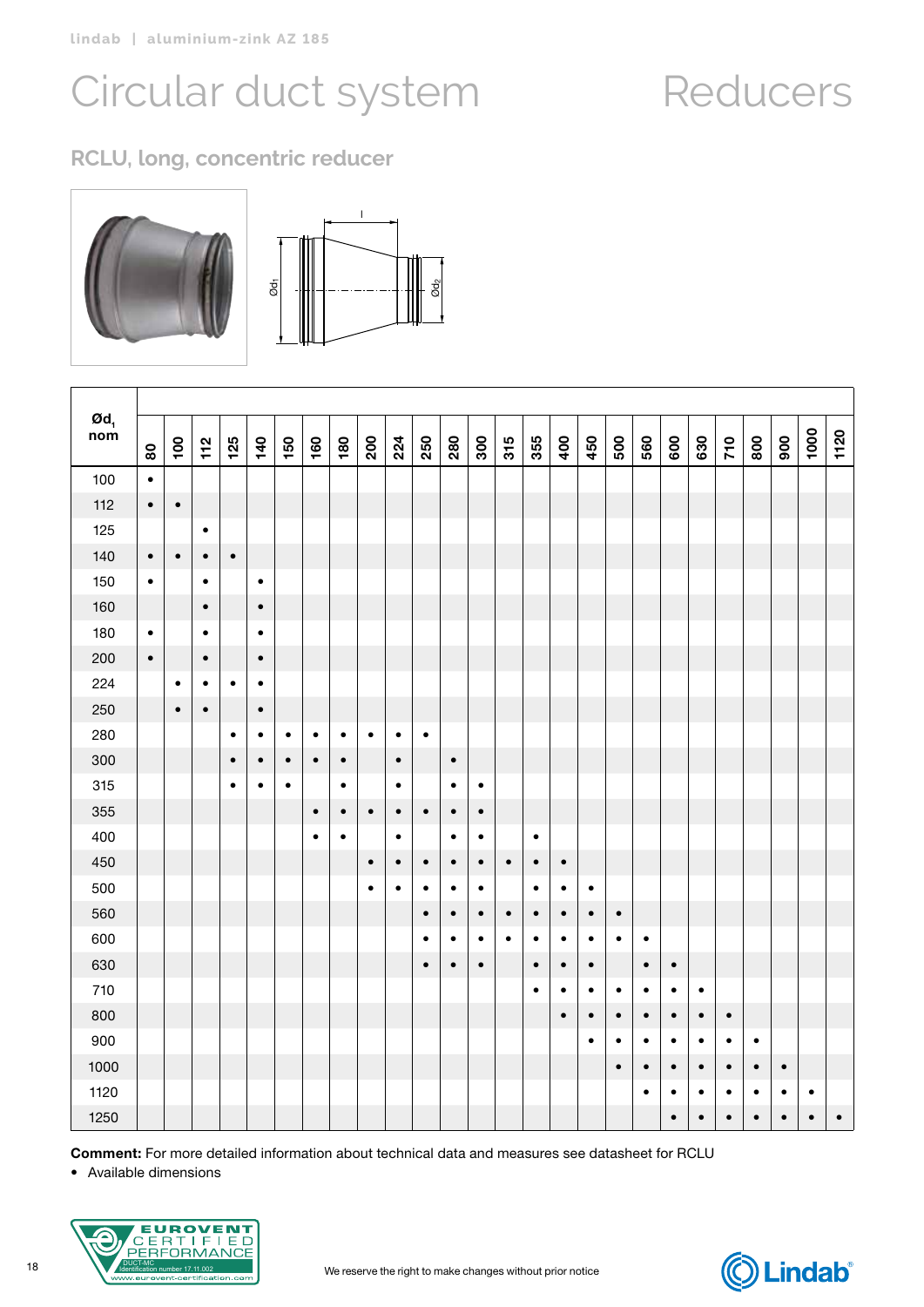### **RCFLU, long, concentric reducer with female end**



Т



| Ød<br>nom | $\bf{80}$ | $\overline{0}$ | $112$     | 125       | 140       | 150       | 160       | 180       | 200       | 224       | 250       | 280       | 300       | 315       | 355       | 400       | 450       | 500       | 560       | 600       | 630       | 710       | 800       | 900       | 1000      | 1120      |
|-----------|-----------|----------------|-----------|-----------|-----------|-----------|-----------|-----------|-----------|-----------|-----------|-----------|-----------|-----------|-----------|-----------|-----------|-----------|-----------|-----------|-----------|-----------|-----------|-----------|-----------|-----------|
| 100       | $\bullet$ |                |           |           |           |           |           |           |           |           |           |           |           |           |           |           |           |           |           |           |           |           |           |           |           |           |
| 112       | $\bullet$ | $\bullet$      |           |           |           |           |           |           |           |           |           |           |           |           |           |           |           |           |           |           |           |           |           |           |           |           |
| 125       | $\bullet$ | $\bullet$      | $\bullet$ |           |           |           |           |           |           |           |           |           |           |           |           |           |           |           |           |           |           |           |           |           |           |           |
| 140       | $\bullet$ | $\bullet$      | $\bullet$ | $\bullet$ |           |           |           |           |           |           |           |           |           |           |           |           |           |           |           |           |           |           |           |           |           |           |
| 150       | $\bullet$ | $\bullet$      | $\bullet$ | $\bullet$ | $\bullet$ |           |           |           |           |           |           |           |           |           |           |           |           |           |           |           |           |           |           |           |           |           |
| 160       | $\bullet$ | $\bullet$      | $\bullet$ | $\bullet$ | $\bullet$ | $\bullet$ |           |           |           |           |           |           |           |           |           |           |           |           |           |           |           |           |           |           |           |           |
| 180       | $\bullet$ | $\bullet$      | $\bullet$ | $\bullet$ | $\bullet$ | $\bullet$ | $\bullet$ |           |           |           |           |           |           |           |           |           |           |           |           |           |           |           |           |           |           |           |
| 200       | $\bullet$ | $\bullet$      | $\bullet$ | $\bullet$ | $\bullet$ | $\bullet$ | $\bullet$ | $\bullet$ |           |           |           |           |           |           |           |           |           |           |           |           |           |           |           |           |           |           |
| 224       |           | $\bullet$      | ٠         | ٠         | ٠         | $\bullet$ | ٠         | $\bullet$ | ٠         |           |           |           |           |           |           |           |           |           |           |           |           |           |           |           |           |           |
| 250       |           | $\bullet$      | $\bullet$ | $\bullet$ | $\bullet$ | $\bullet$ | $\bullet$ | $\bullet$ | $\bullet$ | $\bullet$ |           |           |           |           |           |           |           |           |           |           |           |           |           |           |           |           |
| 280       |           |                |           | $\bullet$ | $\bullet$ | $\bullet$ | $\bullet$ | $\bullet$ | $\bullet$ | $\bullet$ | $\bullet$ |           |           |           |           |           |           |           |           |           |           |           |           |           |           |           |
| 300       |           |                |           | $\bullet$ | $\bullet$ | $\bullet$ | $\bullet$ | $\bullet$ | $\bullet$ | $\bullet$ | $\bullet$ | $\bullet$ |           |           |           |           |           |           |           |           |           |           |           |           |           |           |
| 315       |           |                |           | $\bullet$ | $\bullet$ | $\bullet$ | $\bullet$ | $\bullet$ | $\bullet$ | $\bullet$ | $\bullet$ | $\bullet$ | $\bullet$ |           |           |           |           |           |           |           |           |           |           |           |           |           |
| 355       |           |                |           |           |           |           | $\bullet$ | $\bullet$ | $\bullet$ | $\bullet$ | $\bullet$ | $\bullet$ | $\bullet$ | $\bullet$ |           |           |           |           |           |           |           |           |           |           |           |           |
| 400       |           |                |           |           |           |           | $\bullet$ | $\bullet$ | $\bullet$ | $\bullet$ | $\bullet$ | $\bullet$ | $\bullet$ | $\bullet$ | $\bullet$ |           |           |           |           |           |           |           |           |           |           |           |
| 450       |           |                |           |           |           |           |           |           | $\bullet$ | $\bullet$ | $\bullet$ | $\bullet$ | $\bullet$ | $\bullet$ | $\bullet$ | $\bullet$ |           |           |           |           |           |           |           |           |           |           |
| 500       |           |                |           |           |           |           |           |           | $\bullet$ | $\bullet$ | $\bullet$ | $\bullet$ | $\bullet$ | $\bullet$ | $\bullet$ | $\bullet$ | $\bullet$ |           |           |           |           |           |           |           |           |           |
| 560       |           |                |           |           |           |           |           |           |           |           | $\bullet$ | $\bullet$ | $\bullet$ | $\bullet$ | $\bullet$ | $\bullet$ | $\bullet$ | $\bullet$ |           |           |           |           |           |           |           |           |
| 600       |           |                |           |           |           |           |           |           |           |           | $\bullet$ | $\bullet$ | $\bullet$ | $\bullet$ | $\bullet$ | $\bullet$ | $\bullet$ | $\bullet$ | $\bullet$ |           |           |           |           |           |           |           |
| 630       |           |                |           |           |           |           |           |           |           |           | $\bullet$ | $\bullet$ | $\bullet$ | $\bullet$ | $\bullet$ | $\bullet$ | $\bullet$ | $\bullet$ | $\bullet$ | $\bullet$ |           |           |           |           |           |           |
| 710       |           |                |           |           |           |           |           |           |           |           |           |           |           |           | $\bullet$ | $\bullet$ | $\bullet$ | $\bullet$ | $\bullet$ | ٠         | $\bullet$ |           |           |           |           |           |
| 800       |           |                |           |           |           |           |           |           |           |           |           |           |           |           |           | $\bullet$ | $\bullet$ | $\bullet$ | $\bullet$ | $\bullet$ | $\bullet$ | $\bullet$ |           |           |           |           |
| 900       |           |                |           |           |           |           |           |           |           |           |           |           |           |           |           |           | $\bullet$ | $\bullet$ | $\bullet$ | $\bullet$ | $\bullet$ | $\bullet$ | $\bullet$ |           |           |           |
| 1000      |           |                |           |           |           |           |           |           |           |           |           |           |           |           |           |           |           | $\bullet$ | $\bullet$ | $\bullet$ | $\bullet$ | $\bullet$ | $\bullet$ | $\bullet$ |           |           |
| 1120      |           |                |           |           |           |           |           |           |           |           |           |           |           |           |           |           |           |           | $\bullet$ | $\bullet$ | $\bullet$ | $\bullet$ | $\bullet$ | $\bullet$ | $\bullet$ |           |
| 1250      |           |                |           |           |           |           |           |           |           |           |           |           |           |           |           |           |           |           |           | $\bullet$ | $\bullet$ | $\bullet$ | $\bullet$ | $\bullet$ | $\bullet$ | $\bullet$ |

Comment: For more detailed information about technical data and measures see datasheet for RCFLU



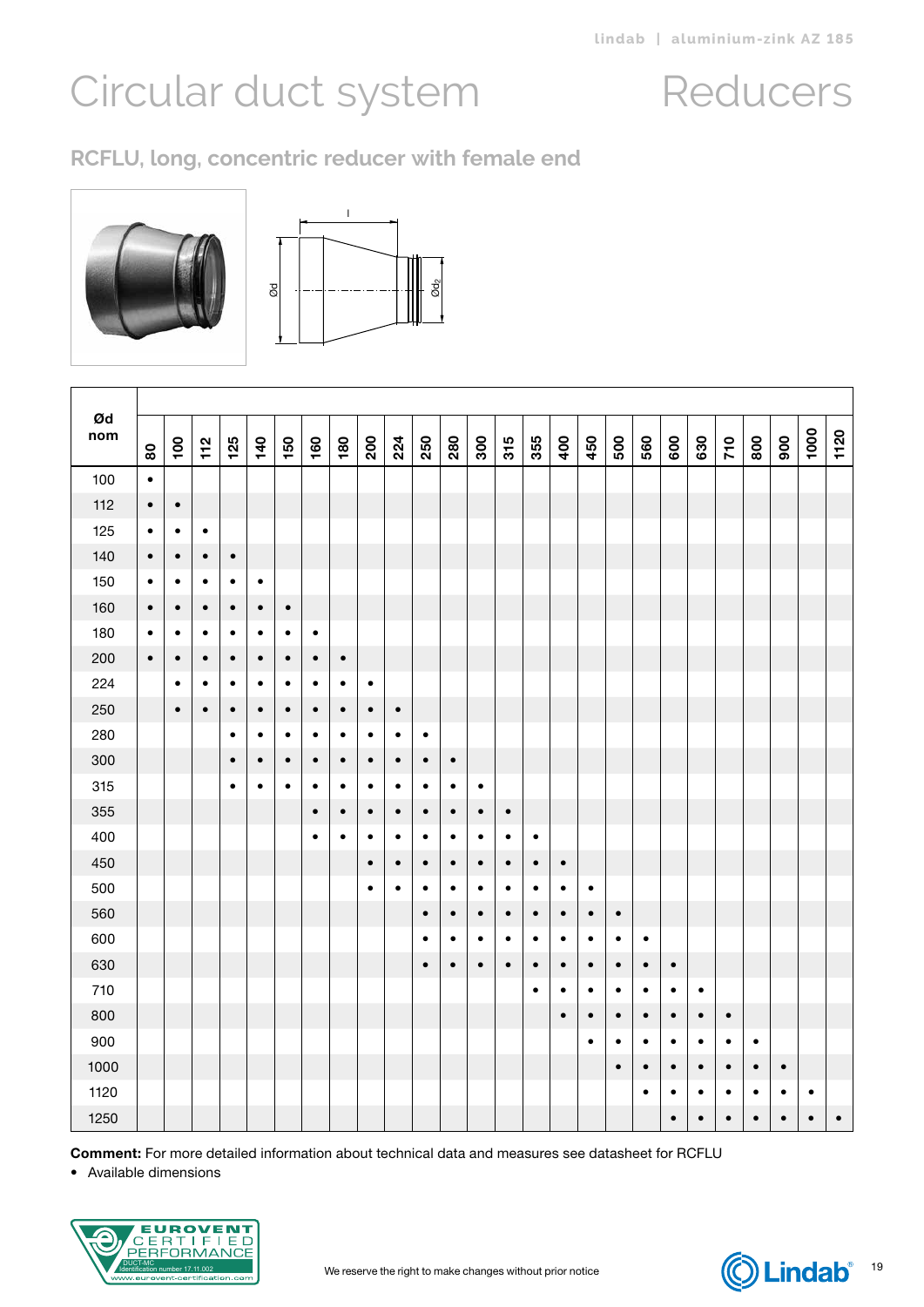### **RLU, long tangential reducer**



| $\boldsymbol{\mathsf{od}}_\textsf{\tiny 1}$<br>nom | $\bf{80}$ | 100       | $\frac{1}{1}$ | 125       | 140       | 150       | 160       | 180       | 200       | 224       | 250       | 280       | 300       | 315       | 355       | 400       | 450       | 500       | 560       | 600       | 630       | 710       | 800       | 900       | 1000      | 1120      |
|----------------------------------------------------|-----------|-----------|---------------|-----------|-----------|-----------|-----------|-----------|-----------|-----------|-----------|-----------|-----------|-----------|-----------|-----------|-----------|-----------|-----------|-----------|-----------|-----------|-----------|-----------|-----------|-----------|
| 100                                                | $\bullet$ |           |               |           |           |           |           |           |           |           |           |           |           |           |           |           |           |           |           |           |           |           |           |           |           |           |
| 112                                                | $\bullet$ | $\bullet$ |               |           |           |           |           |           |           |           |           |           |           |           |           |           |           |           |           |           |           |           |           |           |           |           |
| 125                                                | $\bullet$ | $\bullet$ | $\bullet$     |           |           |           |           |           |           |           |           |           |           |           |           |           |           |           |           |           |           |           |           |           |           |           |
| 140                                                | $\bullet$ | $\bullet$ | $\bullet$     | $\bullet$ |           |           |           |           |           |           |           |           |           |           |           |           |           |           |           |           |           |           |           |           |           |           |
| 150                                                | $\bullet$ | ٠         | $\bullet$     | $\bullet$ | $\bullet$ |           |           |           |           |           |           |           |           |           |           |           |           |           |           |           |           |           |           |           |           |           |
| 160                                                | $\bullet$ | $\bullet$ | $\bullet$     | $\bullet$ | $\bullet$ | $\bullet$ |           |           |           |           |           |           |           |           |           |           |           |           |           |           |           |           |           |           |           |           |
| 180                                                | $\bullet$ | $\bullet$ | $\bullet$     | $\bullet$ | $\bullet$ | $\bullet$ | $\bullet$ |           |           |           |           |           |           |           |           |           |           |           |           |           |           |           |           |           |           |           |
| 200                                                | $\bullet$ | $\bullet$ | $\bullet$     | $\bullet$ | $\bullet$ | $\bullet$ | $\bullet$ | $\bullet$ |           |           |           |           |           |           |           |           |           |           |           |           |           |           |           |           |           |           |
| 224                                                |           | $\bullet$ | $\bullet$     | $\bullet$ | $\bullet$ | $\bullet$ | $\bullet$ | $\bullet$ | $\bullet$ |           |           |           |           |           |           |           |           |           |           |           |           |           |           |           |           |           |
| 250                                                |           | $\bullet$ | $\bullet$     | $\bullet$ | $\bullet$ | $\bullet$ | $\bullet$ | $\bullet$ | $\bullet$ | $\bullet$ |           |           |           |           |           |           |           |           |           |           |           |           |           |           |           |           |
| 280                                                |           |           |               | $\bullet$ | $\bullet$ | $\bullet$ | $\bullet$ | $\bullet$ | $\bullet$ | $\bullet$ | $\bullet$ |           |           |           |           |           |           |           |           |           |           |           |           |           |           |           |
| 300                                                |           |           |               | $\bullet$ | $\bullet$ | $\bullet$ | $\bullet$ | $\bullet$ | $\bullet$ | $\bullet$ | $\bullet$ | $\bullet$ |           |           |           |           |           |           |           |           |           |           |           |           |           |           |
| 315                                                |           |           |               | $\bullet$ | $\bullet$ | $\bullet$ | $\bullet$ | $\bullet$ | $\bullet$ | $\bullet$ | $\bullet$ | $\bullet$ | $\bullet$ |           |           |           |           |           |           |           |           |           |           |           |           |           |
| 355                                                |           |           |               |           |           |           | $\bullet$ | $\bullet$ | $\bullet$ | $\bullet$ | $\bullet$ | $\bullet$ | $\bullet$ | $\bullet$ |           |           |           |           |           |           |           |           |           |           |           |           |
| 400                                                |           |           |               |           |           |           | $\bullet$ | $\bullet$ | $\bullet$ | $\bullet$ | $\bullet$ | $\bullet$ | $\bullet$ | $\bullet$ | $\bullet$ |           |           |           |           |           |           |           |           |           |           |           |
| 450                                                |           |           |               |           |           |           |           |           | $\bullet$ | $\bullet$ | $\bullet$ | $\bullet$ | $\bullet$ | $\bullet$ | $\bullet$ | $\bullet$ |           |           |           |           |           |           |           |           |           |           |
| 500                                                |           |           |               |           |           |           |           |           | $\bullet$ | $\bullet$ | $\bullet$ | $\bullet$ | $\bullet$ | $\bullet$ | $\bullet$ | $\bullet$ | $\bullet$ |           |           |           |           |           |           |           |           |           |
| 560                                                |           |           |               |           |           |           |           |           |           |           | $\bullet$ | $\bullet$ | $\bullet$ | $\bullet$ | $\bullet$ | $\bullet$ | $\bullet$ | $\bullet$ |           |           |           |           |           |           |           |           |
| 600                                                |           |           |               |           |           |           |           |           |           |           | $\bullet$ | $\bullet$ | $\bullet$ | $\bullet$ | $\bullet$ | $\bullet$ | $\bullet$ | $\bullet$ | $\bullet$ |           |           |           |           |           |           |           |
| 630                                                |           |           |               |           |           |           |           |           |           |           | $\bullet$ | $\bullet$ | $\bullet$ | $\bullet$ | $\bullet$ | $\bullet$ | $\bullet$ | $\bullet$ | $\bullet$ | $\bullet$ |           |           |           |           |           |           |
| 710                                                |           |           |               |           |           |           |           |           |           |           |           |           |           |           | $\bullet$ | $\bullet$ | $\bullet$ | $\bullet$ | $\bullet$ | $\bullet$ | $\bullet$ |           |           |           |           |           |
| 800                                                |           |           |               |           |           |           |           |           |           |           |           |           |           |           |           | $\bullet$ | $\bullet$ | $\bullet$ | $\bullet$ | $\bullet$ | $\bullet$ | $\bullet$ |           |           |           |           |
| 900                                                |           |           |               |           |           |           |           |           |           |           |           |           |           |           |           |           | $\bullet$ | $\bullet$ | $\bullet$ | $\bullet$ | $\bullet$ | $\bullet$ | ٠         |           |           |           |
| 1000                                               |           |           |               |           |           |           |           |           |           |           |           |           |           |           |           |           |           | $\bullet$ | $\bullet$ | $\bullet$ | $\bullet$ | $\bullet$ | $\bullet$ | $\bullet$ |           |           |
| 1120                                               |           |           |               |           |           |           |           |           |           |           |           |           |           |           |           |           |           |           | $\bullet$ | $\bullet$ | $\bullet$ | $\bullet$ | $\bullet$ | $\bullet$ | $\bullet$ |           |
| 1250                                               |           |           |               |           |           |           |           |           |           |           |           |           |           |           |           |           |           |           |           | $\bullet$ | $\bullet$ | $\bullet$ | $\bullet$ | $\bullet$ | $\bullet$ | $\bullet$ |

Comment: For more detailed information about technical data and measures see datasheet for RLU

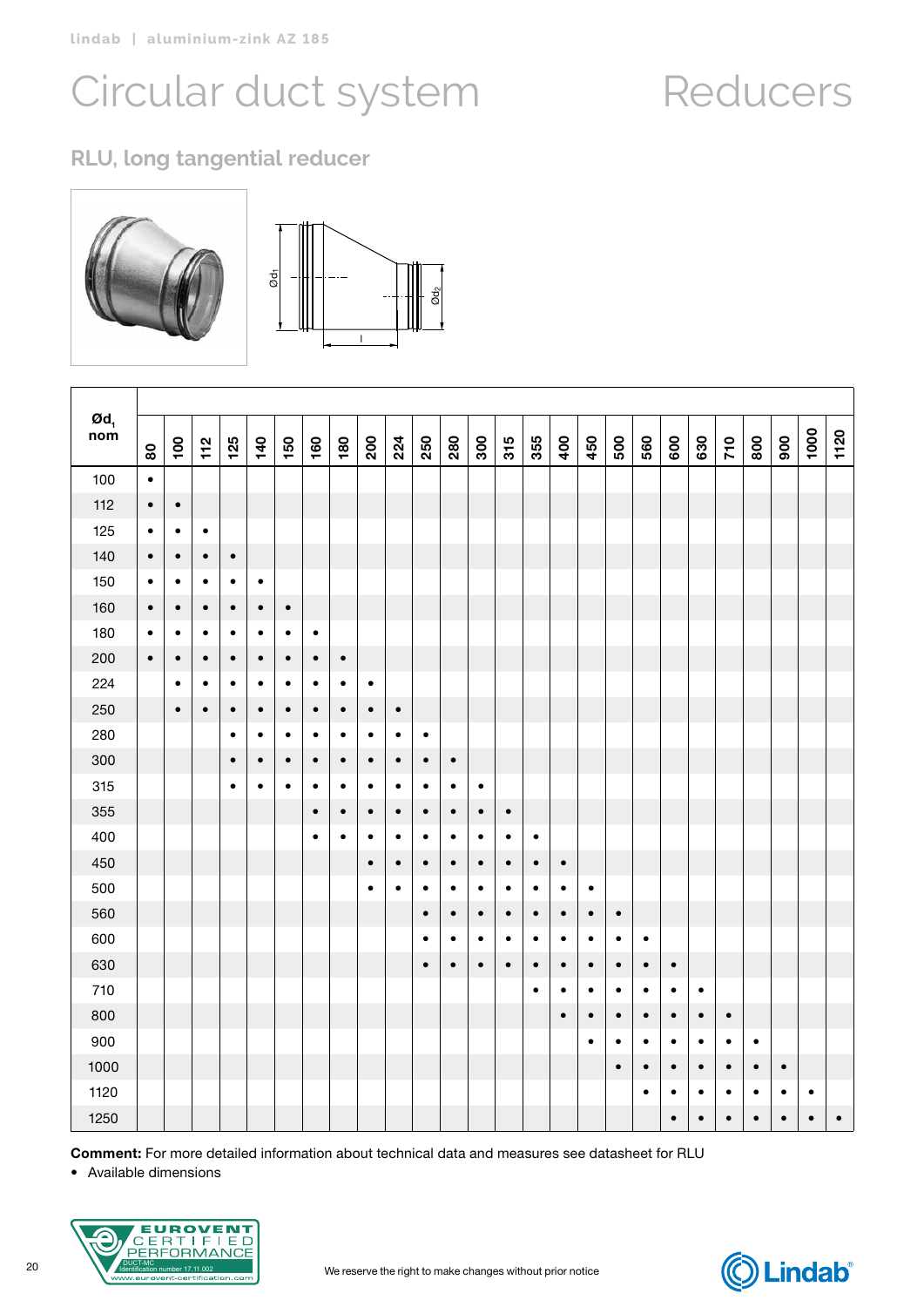### T-pieces

### <span id="page-20-0"></span>**TCU, centric T-piece**





| $\boldsymbol{\mathsf{od}}_\textsf{\scriptsize{1}}$<br>nom | 80              | $\overline{100}$ | 112             | 125             | 140             | 150             | 160             | 180             | 200               | 224             | 250             | 280       | 300             | 315             | 355             | 400             | 450       | 500       | 560       | 600       | 630       | 710       | 800       | 900       | 1000      | 1120      | 1250      |
|-----------------------------------------------------------|-----------------|------------------|-----------------|-----------------|-----------------|-----------------|-----------------|-----------------|-------------------|-----------------|-----------------|-----------|-----------------|-----------------|-----------------|-----------------|-----------|-----------|-----------|-----------|-----------|-----------|-----------|-----------|-----------|-----------|-----------|
| 80                                                        | $\bullet^\star$ |                  | $\bullet$       | $\bullet$       |                 |                 |                 |                 |                   |                 |                 |           |                 |                 |                 |                 |           |           |           |           |           |           |           |           |           |           |           |
| 100                                                       | $\bullet^\star$ | $\bullet^\star$  | $\bullet$       | $\bullet$       | ٠               | $\bullet$       | $\bullet$       |                 |                   |                 |                 |           |                 |                 |                 |                 |           |           |           |           |           |           |           |           |           |           |           |
| 112                                                       | $\bullet^\star$ | $\bullet^\star$  | ٠               |                 | ٠               | ٠               | ٠               | ٠               |                   |                 |                 |           |                 |                 |                 |                 |           |           |           |           |           |           |           |           |           |           |           |
| 125                                                       | $\bullet^\star$ | $\bullet^\star$  | $\bullet^\star$ | $\bullet^\star$ | $\bullet$       | $\bullet$       | $\bullet$       | $\bullet$       | $\bullet$         |                 |                 |           |                 |                 |                 |                 |           |           |           |           |           |           |           |           |           |           |           |
| 140                                                       | $\bullet^\star$ | $\bullet^\star$  | $\bullet^\star$ | ٠               | $\bullet^\star$ | $\bullet$       | ٠               | ٠               | ٠                 | $\bullet$       |                 |           |                 |                 |                 |                 |           |           |           |           |           |           |           |           |           |           |           |
| 150                                                       | $\bullet^\star$ | $\bullet^\star$  | $\bullet$       | $\bullet^\star$ | $\bullet^\star$ | $\bullet^\star$ |                 | $\bullet$       | $\bullet$         | $\bullet$       | $\bullet$       |           |                 |                 |                 |                 |           |           |           |           |           |           |           |           |           |           |           |
| 160                                                       | $\bullet^\star$ | $\bullet^\star$  |                 | $\bullet^\star$ | $\bullet^\star$ | $\bullet^\star$ | $\bullet^\star$ |                 | ٠                 | ٠               | ٠               |           |                 |                 |                 |                 |           |           |           |           |           |           |           |           |           |           |           |
| 180                                                       | $\bullet^\star$ | $\bullet^\star$  | $\bullet$       | $\bullet^\star$ | $\bullet^\star$ | $\bullet^\star$ | $\bullet^\star$ | $\bullet^\star$ | $\bullet$         | $\bullet$       | $\bullet$       | $\bullet$ |                 |                 |                 |                 |           |           |           |           |           |           |           |           |           |           |           |
| 200                                                       | $\bullet^\star$ | $\bullet^\star$  | $\bullet$       | $\bullet^\star$ | $\bullet^\star$ | $\bullet^\star$ | $\bullet^\star$ | $\bullet^\star$ | $\bullet^\star$   | $\bullet$       | $\bullet$       | $\bullet$ | $\bullet$       | $\bullet$       |                 |                 |           |           |           |           |           |           |           |           |           |           |           |
| 224                                                       | $\bullet^\star$ | $\bullet^\star$  | $\bullet$       | $\bullet^\star$ | $\bullet^\star$ | $\bullet^\star$ | $\bullet^\star$ | $\bullet^\star$ | $\bullet^\star$   | $\bullet^\star$ | $\bullet$       | $\bullet$ | $\bullet$       | $\bullet$       | $\bullet$       |                 |           |           |           |           |           |           |           |           |           |           |           |
| 250                                                       | $\bullet^\star$ | $\bullet^\star$  | $\bullet$       | $\bullet^\star$ | $\bullet^\star$ | $\bullet^\star$ | $\bullet^\star$ | $\bullet^\star$ | $\bullet^\star$   | $\bullet^\star$ | $\bullet^\star$ | ٠         | $\bullet$       | $\bullet$       | $\bullet$       | $\bullet$       |           |           |           |           |           |           |           |           |           |           |           |
| 280                                                       | $\bullet^\star$ | $\bullet^\star$  | $\bullet$       | $\bullet^\star$ | $\bullet^\star$ | $\bullet^\star$ | $\bullet^\star$ | $\bullet^\star$ | $\bullet^\star$   | $\bullet^\star$ | $\bullet$       | $\bullet$ | $\bullet$       | $\bullet$       | $\bullet$       | $\bullet$       | $\bullet$ |           |           |           |           |           |           |           |           |           |           |
| 300                                                       |                 |                  | $\bullet$       |                 |                 |                 |                 |                 |                   |                 |                 | $\bullet$ |                 | $\bullet$       | $\bullet$       | $\bullet$       | $\bullet$ |           |           |           |           |           |           |           |           |           |           |
| 315                                                       | $\bullet^\star$ | $\bullet^\star$  | $\bullet$       | $\bullet^\star$ |                 |                 | $\bullet^\star$ |                 | $\bullet^\star$   |                 | $\bullet^\star$ |           |                 | $\bullet^\star$ | $\bullet$       | $\bullet$       | $\bullet$ | $\bullet$ |           |           |           |           |           |           |           |           |           |
| 355                                                       |                 |                  | $\bullet$       |                 |                 |                 |                 |                 |                   |                 |                 | $\bullet$ |                 |                 | $\bullet$       | $\bullet$       | $\bullet$ | $\bullet$ | $\bullet$ |           |           |           |           |           |           |           |           |
| 400                                                       |                 | $\bullet^\star$  | $\bullet$       | $\bullet^\star$ | $\bullet$       | $\bullet$       | $\bullet^\star$ | $\bullet$       | $\bullet^\star$   |                 | $\bullet^\star$ | $\bullet$ |                 | $\bullet^\star$ | $\bullet$       | $\bullet^\star$ | $\bullet$ | $\bullet$ | $\bullet$ | $\bullet$ | $\bullet$ |           |           |           |           |           |           |
| 450                                                       |                 | $\bullet^\star$  |                 | $\bullet^\star$ | $\bullet$       | $\bullet$       | $\bullet^\star$ | $\bullet$       | $\bullet^\star$   | $\bullet^\star$ | $\bullet^\star$ | $\bullet$ | $\bullet^\star$ | $\bullet^\star$ | $\bullet^\star$ | $\bullet^\star$ | $\bullet$ | $\bullet$ | $\bullet$ | $\bullet$ | $\bullet$ | $\bullet$ |           |           |           |           |           |
| 500                                                       |                 | $\bullet^\star$  |                 | $\bullet^\star$ | $\bullet$       | $\bullet$       | $\bullet^\star$ | $\bullet$       | $\bullet^\star$   | $\bullet$       | $\bullet^\star$ | $\bullet$ | $\bullet^\star$ | $\bullet^\star$ | $\bullet^\star$ | $\bullet^\star$ | $\bullet$ | $\bullet$ | $\bullet$ | $\bullet$ | $\bullet$ | $\bullet$ | $\bullet$ |           |           |           |           |
| 560                                                       |                 | $\bullet^\star$  |                 | $\bullet^\star$ |                 |                 | $\bullet^\star$ |                 | $\bullet^\star$   | $\bullet$       | $\bullet^\star$ | $\bullet$ | $\bullet^\star$ | $\bullet^\star$ | $\bullet^\star$ | $\bullet^\star$ | $\bullet$ | $\bullet$ | $\bullet$ | $\bullet$ | $\bullet$ | $\bullet$ | $\bullet$ | $\bullet$ |           |           |           |
| 600                                                       |                 | $\bullet^\star$  |                 | $\bullet^\star$ |                 |                 | $\bullet^\star$ |                 | $\bullet^\star$   | $\bullet$       | $\bullet^\star$ | $\bullet$ | $\bullet$       | $\bullet^\star$ | $\bullet$       | $\bullet^\star$ | $\bullet$ | $\bullet$ | $\bullet$ | $\bullet$ | $\bullet$ | $\bullet$ | $\bullet$ | $\bullet$ |           |           |           |
| 630                                                       |                 | $\bullet^\star$  |                 | $\bullet^\star$ |                 |                 | $\bullet^\star$ |                 | $\bullet^{\star}$ | $\bullet$       | $\bullet^\star$ | $\bullet$ | $\bullet$       | $\bullet^\star$ | $\bullet$       | $\bullet^\star$ | $\bullet$ | $\bullet$ | $\bullet$ | $\bullet$ | $\bullet$ | $\bullet$ | $\bullet$ | $\bullet$ | $\bullet$ |           |           |
| 710                                                       |                 |                  |                 |                 |                 |                 |                 |                 |                   |                 | $\bullet$       | $\bullet$ | $\bullet$       | $\bullet$       | $\bullet$       | $\bullet$       | $\bullet$ | $\bullet$ | $\bullet$ | $\bullet$ | $\bullet$ | $\bullet$ | $\bullet$ | $\bullet$ | $\bullet$ | $\bullet$ |           |
| 800                                                       |                 |                  |                 |                 |                 |                 |                 |                 |                   |                 | $\bullet$       | $\bullet$ | $\bullet$       | $\bullet$       | $\bullet$       | $\bullet$       | $\bullet$ | $\bullet$ | $\bullet$ | $\bullet$ | $\bullet$ | $\bullet$ | $\bullet$ | $\bullet$ | $\bullet$ | $\bullet$ | $\bullet$ |
| 900                                                       |                 |                  |                 |                 |                 |                 |                 |                 |                   |                 |                 |           |                 | $\bullet$       | $\bullet$       | $\bullet$       | $\bullet$ | $\bullet$ | $\bullet$ | $\bullet$ | $\bullet$ | $\bullet$ | $\bullet$ | $\bullet$ | $\bullet$ | $\bullet$ | $\bullet$ |
| 1000                                                      |                 |                  |                 |                 |                 |                 |                 |                 |                   |                 |                 |           |                 | $\bullet$       | $\bullet$       | ٠               | ٠         | ٠         | ٠         | ٠         | ٠         | ٠         | ٠         | ٠         | ٠         | ٠         | ٠         |
| 1120                                                      |                 |                  |                 |                 |                 |                 |                 |                 |                   |                 |                 |           |                 |                 |                 |                 |           | $\bullet$ | $\bullet$ | $\bullet$ | $\bullet$ | $\bullet$ | $\bullet$ | $\bullet$ | $\bullet$ | $\bullet$ | $\bullet$ |
| 1250                                                      |                 |                  |                 |                 |                 |                 |                 |                 |                   |                 |                 |           |                 |                 |                 |                 |           | $\bullet$ | $\bullet$ | ٠         | $\bullet$ | ٠         | ٠         | ٠         | $\bullet$ | ٠         | $\bullet$ |

Comment: For more detailed information about technical data and measures see datasheet for TCU

• Available dimensions

• \* Only available in aluminum-zinc. When made in galvanized this dimension is pressed, see TCPU



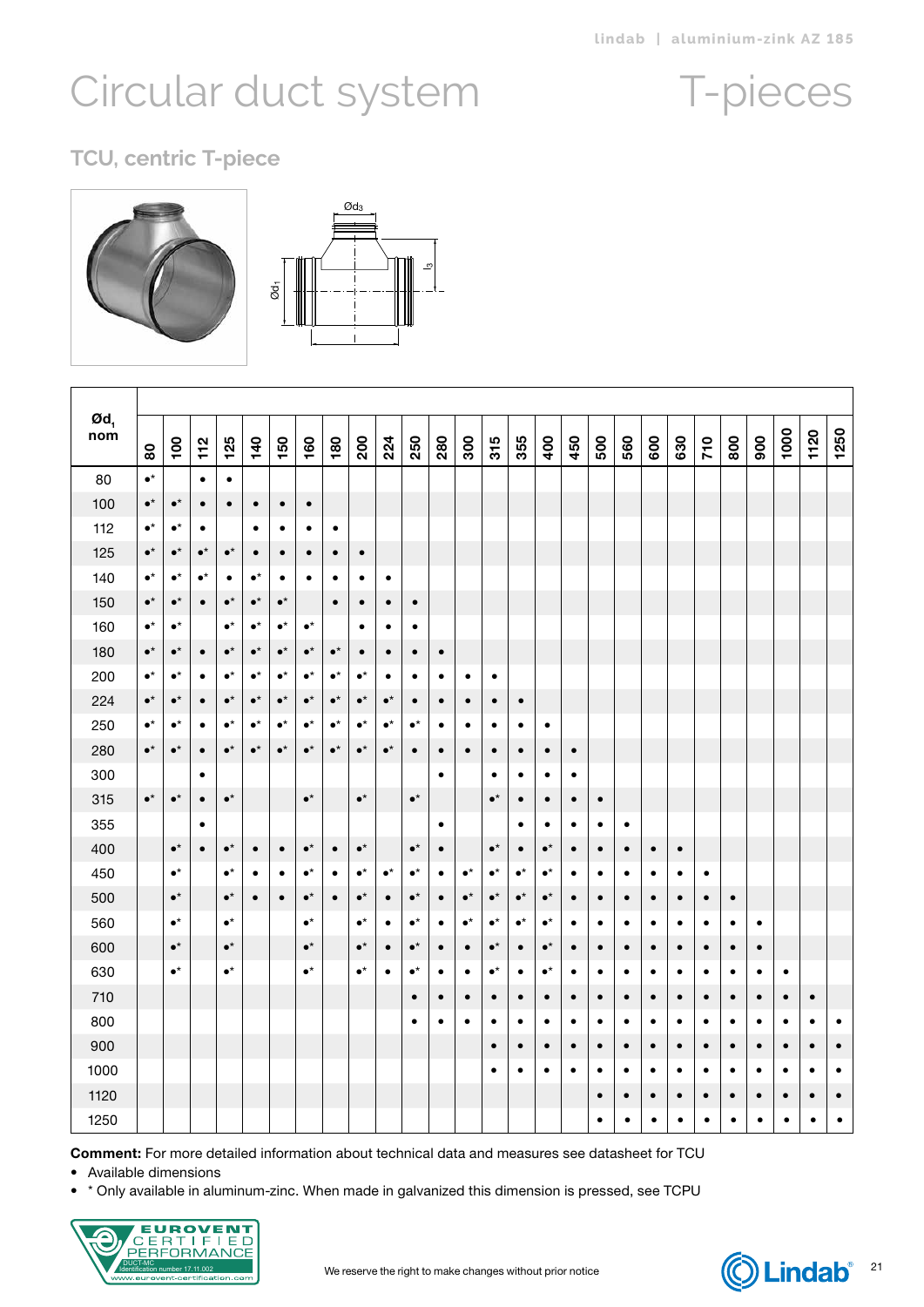## T-pieces

### **TU, tangential T-piece**



| $\boldsymbol{\Theta}$ d <sub>1</sub><br>nom | $\tt{80}$ | $\overline{100}$ | 112       | 125       | 140       | 150       | 160       | 180       | 200       | 224       | 250       | 280       | 300       | 315       | 355       | 400       | 450       | 500       | 560       | 600       | 630       | 710       | 800       | 900       | 1000      | 1120      | 1250      |
|---------------------------------------------|-----------|------------------|-----------|-----------|-----------|-----------|-----------|-----------|-----------|-----------|-----------|-----------|-----------|-----------|-----------|-----------|-----------|-----------|-----------|-----------|-----------|-----------|-----------|-----------|-----------|-----------|-----------|
| 80                                          | $\bullet$ | $\bullet$        | $\bullet$ | $\bullet$ |           |           |           |           |           |           |           |           |           |           |           |           |           |           |           |           |           |           |           |           |           |           |           |
| 100                                         | $\bullet$ | $\bullet$        | $\bullet$ | $\bullet$ | $\bullet$ | $\bullet$ | $\bullet$ |           |           |           |           |           |           |           |           |           |           |           |           |           |           |           |           |           |           |           |           |
| 112                                         | $\bullet$ | $\bullet$        | $\bullet$ | $\bullet$ | $\bullet$ | $\bullet$ | $\bullet$ | $\bullet$ |           |           |           |           |           |           |           |           |           |           |           |           |           |           |           |           |           |           |           |
| 125                                         | $\bullet$ | $\bullet$        | $\bullet$ | $\bullet$ | $\bullet$ | $\bullet$ | $\bullet$ | $\bullet$ | $\bullet$ |           |           |           |           |           |           |           |           |           |           |           |           |           |           |           |           |           |           |
| 140                                         | $\bullet$ | $\bullet$        | $\bullet$ | ٠         | $\bullet$ | $\bullet$ | ٠         | ٠         | ٠         | $\bullet$ |           |           |           |           |           |           |           |           |           |           |           |           |           |           |           |           |           |
| 150                                         | $\bullet$ | $\bullet$        | $\bullet$ | $\bullet$ | $\bullet$ | $\bullet$ | $\bullet$ | $\bullet$ | $\bullet$ | $\bullet$ | $\bullet$ |           |           |           |           |           |           |           |           |           |           |           |           |           |           |           |           |
| 160                                         | $\bullet$ | ٠                | ٠         | ٠         | ٠         | ٠         | ٠         | ٠         | ٠         | ٠         | ٠         |           |           |           |           |           |           |           |           |           |           |           |           |           |           |           |           |
| 180                                         | $\bullet$ | $\bullet$        | $\bullet$ | $\bullet$ | $\bullet$ | $\bullet$ | $\bullet$ | $\bullet$ | $\bullet$ | $\bullet$ | $\bullet$ | $\bullet$ |           |           |           |           |           |           |           |           |           |           |           |           |           |           |           |
| 200                                         | $\bullet$ | $\bullet$        | $\bullet$ | $\bullet$ | $\bullet$ | $\bullet$ | $\bullet$ | $\bullet$ | $\bullet$ | $\bullet$ | $\bullet$ | $\bullet$ | $\bullet$ | $\bullet$ |           |           |           |           |           |           |           |           |           |           |           |           |           |
| 224                                         | $\bullet$ | $\bullet$        | $\bullet$ | $\bullet$ | $\bullet$ | $\bullet$ | $\bullet$ | $\bullet$ | $\bullet$ | $\bullet$ | $\bullet$ | $\bullet$ | $\bullet$ | $\bullet$ | $\bullet$ |           |           |           |           |           |           |           |           |           |           |           |           |
| 250                                         | $\bullet$ | $\bullet$        | $\bullet$ | $\bullet$ | $\bullet$ | $\bullet$ | $\bullet$ | $\bullet$ | $\bullet$ | $\bullet$ | $\bullet$ | $\bullet$ | $\bullet$ | $\bullet$ | $\bullet$ | $\bullet$ |           |           |           |           |           |           |           |           |           |           |           |
| 280                                         | $\bullet$ | $\bullet$        | $\bullet$ | $\bullet$ | $\bullet$ | $\bullet$ | $\bullet$ | $\bullet$ | $\bullet$ | $\bullet$ | $\bullet$ | $\bullet$ | $\bullet$ | $\bullet$ | $\bullet$ | $\bullet$ | $\bullet$ |           |           |           |           |           |           |           |           |           |           |
| 300                                         | $\bullet$ | ٠                | ٠         | $\bullet$ | $\bullet$ | $\bullet$ | $\bullet$ | $\bullet$ | ٠         | $\bullet$ | ٠         | ٠         | $\bullet$ | $\bullet$ | $\bullet$ | $\bullet$ | $\bullet$ |           |           |           |           |           |           |           |           |           |           |
| 315                                         | $\bullet$ | $\bullet$        | $\bullet$ | $\bullet$ | $\bullet$ | $\bullet$ | $\bullet$ | $\bullet$ | $\bullet$ | $\bullet$ | $\bullet$ | $\bullet$ | $\bullet$ | $\bullet$ | $\bullet$ | $\bullet$ | $\bullet$ | $\bullet$ |           |           |           |           |           |           |           |           |           |
| 355                                         |           | $\bullet$        | $\bullet$ | $\bullet$ | $\bullet$ | $\bullet$ | $\bullet$ | $\bullet$ | $\bullet$ | $\bullet$ | $\bullet$ | $\bullet$ | $\bullet$ | $\bullet$ | $\bullet$ | $\bullet$ | $\bullet$ | $\bullet$ | $\bullet$ |           |           |           |           |           |           |           |           |
| 400                                         |           | $\bullet$        | $\bullet$ | $\bullet$ | $\bullet$ | $\bullet$ | $\bullet$ | $\bullet$ | $\bullet$ | $\bullet$ | $\bullet$ | $\bullet$ | $\bullet$ | $\bullet$ | $\bullet$ | $\bullet$ | $\bullet$ | $\bullet$ | $\bullet$ | $\bullet$ | $\bullet$ |           |           |           |           |           |           |
| 450                                         |           |                  |           | $\bullet$ | ٠         | $\bullet$ | $\bullet$ | $\bullet$ | ٠         | $\bullet$ | $\bullet$ | $\bullet$ | ٠         | $\bullet$ | $\bullet$ | $\bullet$ | $\bullet$ | $\bullet$ | $\bullet$ | $\bullet$ | $\bullet$ | $\bullet$ |           |           |           |           |           |
| 500                                         |           |                  |           | $\bullet$ | $\bullet$ | $\bullet$ | $\bullet$ | $\bullet$ | $\bullet$ | $\bullet$ | $\bullet$ | $\bullet$ | $\bullet$ | $\bullet$ | $\bullet$ | $\bullet$ | $\bullet$ | $\bullet$ | $\bullet$ | $\bullet$ | $\bullet$ | $\bullet$ | $\bullet$ |           |           |           |           |
| 560                                         |           |                  |           |           |           |           |           |           | $\bullet$ | $\bullet$ | ٠         | $\bullet$ | ٠         | $\bullet$ | $\bullet$ | ٠         | $\bullet$ | $\bullet$ | $\bullet$ | ٠         | ٠         | ٠         | $\bullet$ | ٠         |           |           |           |
| 600                                         |           |                  |           |           |           |           |           |           | $\bullet$ | $\bullet$ | ٠         | $\bullet$ | $\bullet$ | $\bullet$ | $\bullet$ | $\bullet$ | $\bullet$ | $\bullet$ | $\bullet$ | $\bullet$ | $\bullet$ | $\bullet$ | $\bullet$ | $\bullet$ |           |           |           |
| 630                                         |           |                  |           |           |           |           |           |           | $\bullet$ | $\bullet$ | $\bullet$ | $\bullet$ | $\bullet$ | $\bullet$ | $\bullet$ | $\bullet$ | $\bullet$ | $\bullet$ | $\bullet$ | $\bullet$ | $\bullet$ | ٠         | $\bullet$ | $\bullet$ | $\bullet$ |           |           |
| 710                                         |           |                  |           |           |           |           |           |           |           |           | $\bullet$ | $\bullet$ | $\bullet$ | $\bullet$ | $\bullet$ | $\bullet$ | $\bullet$ | $\bullet$ | $\bullet$ | $\bullet$ | $\bullet$ | $\bullet$ | $\bullet$ | $\bullet$ | $\bullet$ | $\bullet$ |           |
| 800                                         |           |                  |           |           |           |           |           |           |           |           | $\bullet$ | $\bullet$ | $\bullet$ | $\bullet$ | $\bullet$ | $\bullet$ | $\bullet$ | $\bullet$ | $\bullet$ | $\bullet$ | $\bullet$ | $\bullet$ | $\bullet$ | $\bullet$ | $\bullet$ | $\bullet$ | $\bullet$ |
| 900                                         |           |                  |           |           |           |           |           |           |           |           |           |           |           | $\bullet$ | $\bullet$ | $\bullet$ | $\bullet$ | $\bullet$ | $\bullet$ | $\bullet$ | $\bullet$ | $\bullet$ | $\bullet$ | $\bullet$ | $\bullet$ | $\bullet$ | $\bullet$ |
| 1000                                        |           |                  |           |           |           |           |           |           |           |           |           |           |           | $\bullet$ | $\bullet$ | $\bullet$ | $\bullet$ | $\bullet$ | $\bullet$ | $\bullet$ | $\bullet$ | $\bullet$ | $\bullet$ | $\bullet$ | $\bullet$ | $\bullet$ | $\bullet$ |
| 1120                                        |           |                  |           |           |           |           |           |           |           |           |           |           |           |           |           |           |           | $\bullet$ | $\bullet$ | $\bullet$ | $\bullet$ | $\bullet$ | $\bullet$ | $\bullet$ | $\bullet$ | $\bullet$ | $\bullet$ |
| 1250                                        |           |                  |           |           |           |           |           |           |           |           |           |           |           |           |           |           |           | $\bullet$ | $\bullet$ | $\bullet$ | $\bullet$ | $\bullet$ | $\bullet$ | $\bullet$ | $\bullet$ | $\bullet$ | $\bullet$ |

Comment: For more detailed information about technical data and measures see datasheet for TU

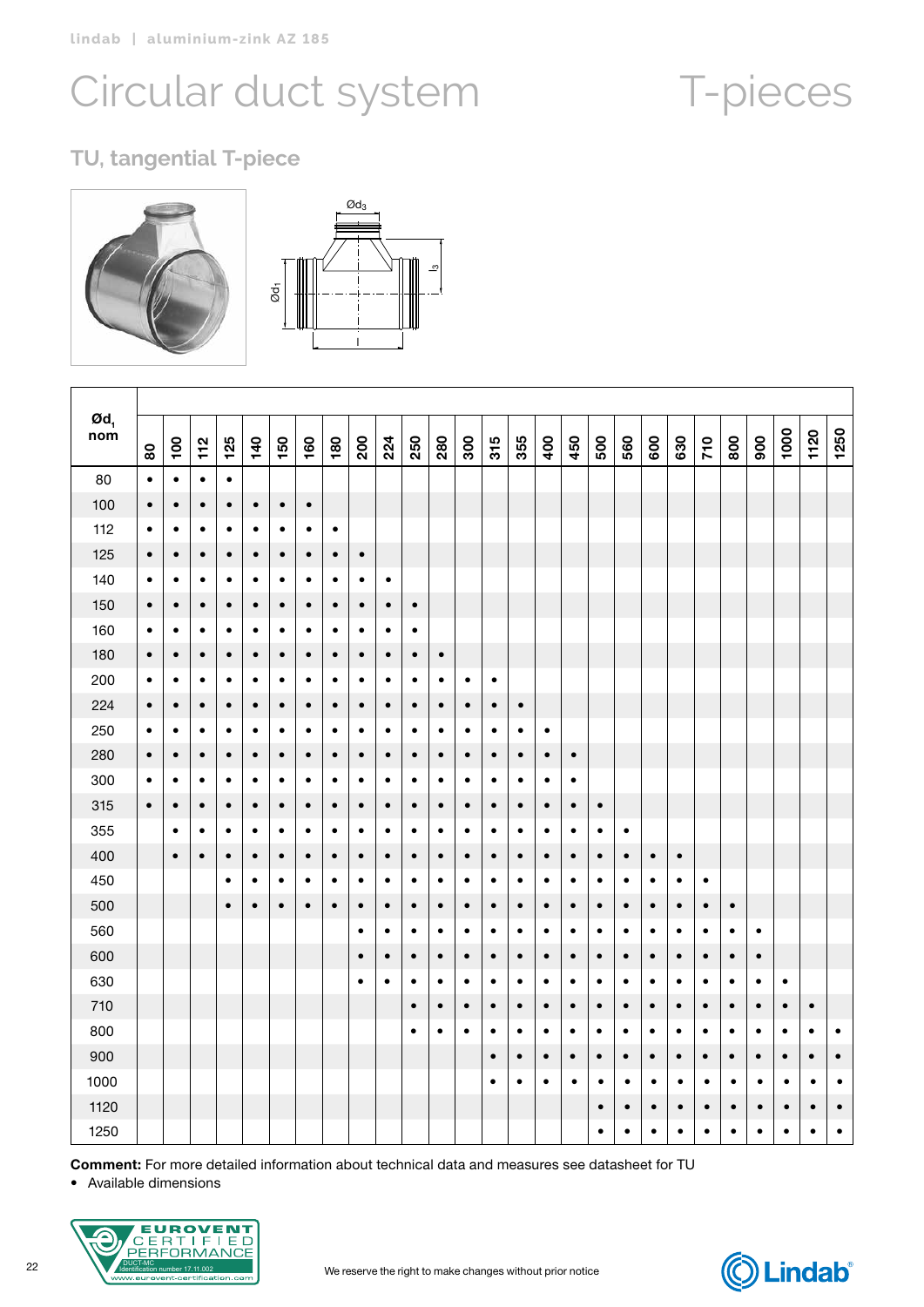### T-pieces

### **TSTCU, centric T-piece**





| Ød         |                 |                  |           |                 |           |           |                 |           |                 |           |                 |                        |           |                 |                        |                 |                        |                        |                        |                        |                        |                        |                        |                        |           |           |           |
|------------|-----------------|------------------|-----------|-----------------|-----------|-----------|-----------------|-----------|-----------------|-----------|-----------------|------------------------|-----------|-----------------|------------------------|-----------------|------------------------|------------------------|------------------------|------------------------|------------------------|------------------------|------------------------|------------------------|-----------|-----------|-----------|
| nom        | $\tt{8}$        | $\overline{100}$ | 112       | 125             | 140       | 150       | 160             | 180       | 200             | 224       | 250             | 280                    | 300       | 315             | 355                    | 400             | 450                    | 500                    | 560                    | 600                    | 630                    | 710                    | 800                    | 900                    | 1000      | 1120      | 1250      |
| 80         | $\bullet^\star$ | $\bullet$        | $\bullet$ | $\bullet$       |           |           |                 |           |                 |           |                 |                        |           |                 |                        |                 |                        |                        |                        |                        |                        |                        |                        |                        |           |           |           |
| 100        | $\bullet^\star$ | $\bullet^\star$  | $\bullet$ | $\bullet$       | $\bullet$ | $\bullet$ | $\bullet$       |           |                 |           |                 |                        |           |                 |                        |                 |                        |                        |                        |                        |                        |                        |                        |                        |           |           |           |
| 112        |                 |                  | $\bullet$ | $\bullet$       | $\bullet$ | $\bullet$ | $\bullet$       | $\bullet$ |                 |           |                 |                        |           |                 |                        |                 |                        |                        |                        |                        |                        |                        |                        |                        |           |           |           |
| 125        | $\bullet^\star$ | $\bullet^\star$  | $\bullet$ | $\bullet^\star$ | $\bullet$ | $\bullet$ | $\bullet$       | $\bullet$ | $\bullet$       |           |                 |                        |           |                 |                        |                 |                        |                        |                        |                        |                        |                        |                        |                        |           |           |           |
| 140        | $\bullet$       |                  | $\bullet$ |                 |           | $\bullet$ | $\bullet$       | $\bullet$ | $\bullet$       | $\bullet$ |                 |                        |           |                 |                        |                 |                        |                        |                        |                        |                        |                        |                        |                        |           |           |           |
| 150        | $\bullet$       |                  | $\bullet$ |                 |           |           | $\bullet$       | $\bullet$ | $\bullet$       | $\bullet$ | $\bullet$       |                        |           |                 |                        |                 |                        |                        |                        |                        |                        |                        |                        |                        |           |           |           |
| 160        | $\bullet^\star$ | $\bullet^\star$  | $\bullet$ | $\bullet^\star$ |           |           | $\bullet^\star$ | $\bullet$ | $\bullet$       | $\bullet$ | $\bullet$       |                        |           |                 |                        |                 |                        |                        |                        |                        |                        |                        |                        |                        |           |           |           |
| 180        | $\bullet$       |                  | $\bullet$ | $\bullet$       | $\bullet$ | $\bullet$ | $\bullet$       |           | $\bullet$       | $\bullet$ | $\bullet$       | $\bullet$              |           |                 |                        |                 |                        |                        |                        |                        |                        |                        |                        |                        |           |           |           |
| 200        | $\bullet^\star$ | $\bullet^\star$  | $\bullet$ | $\bullet^\star$ |           |           | $\bullet^\star$ |           | $\bullet^\star$ | $\bullet$ | $\bullet$       | $\bullet$              | $\bullet$ | $\bullet$       |                        |                 |                        |                        |                        |                        |                        |                        |                        |                        |           |           |           |
| 224        |                 |                  | $\bullet$ |                 |           |           |                 |           |                 |           | $\bullet$       | $\bullet$              | $\bullet$ | $\bullet$       | $\bullet$              |                 |                        |                        |                        |                        |                        |                        |                        |                        |           |           |           |
| 250        |                 | $\bullet^\star$  | $\bullet$ | $\bullet^\star$ |           |           | $\bullet^\star$ |           | $\bullet^\star$ |           | $\bullet^\star$ | ٠                      | ٠         | $\bullet$       | $\bullet$              | $\bullet$       |                        |                        |                        |                        |                        |                        |                        |                        |           |           |           |
| 280        |                 |                  | $\bullet$ |                 |           |           |                 |           |                 |           | $\bullet$       | $\bullet$              | $\bullet$ | $\bullet$       | $\bullet$              | $\bullet$       | $\bullet$              |                        |                        |                        |                        |                        |                        |                        |           |           |           |
| 300        |                 |                  | $\bullet$ |                 |           |           |                 |           |                 |           |                 | ٠                      |           | $\bullet$       | ٠                      | ٠               | $\bullet$              |                        |                        |                        |                        |                        |                        |                        |           |           |           |
| 315        | $\bullet^\star$ | $\bullet^\star$  | $\bullet$ | $\bullet^\star$ |           |           | $\bullet^\star$ |           | $\bullet^\star$ |           | $\bullet^\star$ | $\bullet$              |           | $\bullet^\star$ | $\bullet$              | $\bullet$       | $\bullet$              | $\bullet$              |                        |                        |                        |                        |                        |                        |           |           |           |
| 355        |                 |                  | ٠         |                 |           |           |                 |           |                 |           |                 | $\bullet$              |           | $\bullet$       | ٠                      | ٠               | $\bullet$              | ٠                      | ٠                      |                        |                        |                        |                        |                        |           |           |           |
| 400        |                 | $\bullet^\star$  | $\bullet$ | $\bullet^\star$ | $\bullet$ |           | $\bullet^\star$ | $\bullet$ | $\bullet^\star$ |           | $\bullet^\star$ | $\bullet$              |           | $\bullet^\star$ | $\bullet$              | $\bullet^\star$ | $\bullet$              | $\bullet$              | $\bullet$              | $\bullet$              | $\bullet$              |                        |                        |                        |           |           |           |
| 450        |                 |                  |           |                 | $\bullet$ |           |                 | $\bullet$ |                 |           |                 | $\bullet$              |           |                 | $\bullet$              |                 | $\bullet$              | $\bullet$              | $\bullet$              | $\bullet$              | $\bullet$              | $\bullet$              |                        |                        |           |           |           |
| 500<br>560 |                 |                  |           |                 | $\bullet$ |           |                 | $\bullet$ |                 |           |                 | $\bullet$              |           |                 | $\bullet$              |                 | $\bullet$              | $\bullet$              | $\bullet$              | $\bullet$              | $\bullet$              | $\bullet$              | $\bullet$              |                        |           |           |           |
|            |                 |                  |           |                 |           |           |                 |           |                 |           |                 | $\bullet$              |           |                 | $\bullet$              |                 | $\bullet$              | $\bullet$              | $\bullet$              | $\bullet$              | $\bullet$              | $\bullet$              | $\bullet$              | $\bullet$              |           |           |           |
| 600<br>630 |                 |                  |           |                 |           |           |                 |           |                 |           |                 | $\bullet$<br>$\bullet$ |           |                 | $\bullet$<br>$\bullet$ |                 | $\bullet$<br>$\bullet$ | $\bullet$<br>$\bullet$ | $\bullet$<br>$\bullet$ | $\bullet$<br>$\bullet$ | $\bullet$<br>$\bullet$ | $\bullet$<br>$\bullet$ | $\bullet$<br>$\bullet$ | $\bullet$<br>$\bullet$ | $\bullet$ |           |           |
| 710        |                 |                  |           |                 |           |           |                 |           |                 |           | $\bullet$       | $\bullet$              | $\bullet$ | $\bullet$       | $\bullet$              | $\bullet$       | $\bullet$              | $\bullet$              | $\bullet$              | $\bullet$              | $\bullet$              | $\bullet$              | $\bullet$              | $\bullet$              | $\bullet$ | $\bullet$ |           |
| 800        |                 |                  |           |                 |           |           |                 |           |                 |           | $\bullet$       | $\bullet$              | $\bullet$ | $\bullet$       | $\bullet$              | $\bullet$       | $\bullet$              | $\bullet$              | $\bullet$              | $\bullet$              | $\bullet$              | $\bullet$              | $\bullet$              | $\bullet$              | $\bullet$ | $\bullet$ | $\bullet$ |
| 900        |                 |                  |           |                 |           |           |                 |           |                 |           |                 |                        |           | $\bullet$       | $\bullet$              | $\bullet$       | $\bullet$              | $\bullet$              | $\bullet$              | $\bullet$              | $\bullet$              | $\bullet$              | $\bullet$              | $\bullet$              | $\bullet$ | $\bullet$ | $\bullet$ |
| 1000       |                 |                  |           |                 |           |           |                 |           |                 |           |                 |                        |           | $\bullet$       | $\bullet$              | $\bullet$       | $\bullet$              | $\bullet$              | $\bullet$              | $\bullet$              | $\bullet$              | $\bullet$              | $\bullet$              | $\bullet$              | $\bullet$ | $\bullet$ | $\bullet$ |
| 1120       |                 |                  |           |                 |           |           |                 |           |                 |           |                 |                        |           |                 |                        |                 |                        | $\bullet$              | $\bullet$              | $\bullet$              | $\bullet$              | $\bullet$              | $\bullet$              | $\bullet$              | $\bullet$ | $\bullet$ | $\bullet$ |
| 1250       |                 |                  |           |                 |           |           |                 |           |                 |           |                 |                        |           |                 |                        |                 |                        | $\bullet$              | $\bullet$              | $\bullet$              | $\bullet$              | $\bullet$              | $\bullet$              | $\bullet$              | $\bullet$ | $\bullet$ | $\bullet$ |

Comment: For more detailed information about technical data and measures see datasheet for TSTCU

• Available dimensions

• \* Only available in . When made in galvanized this dimension is pressed, see TCPU



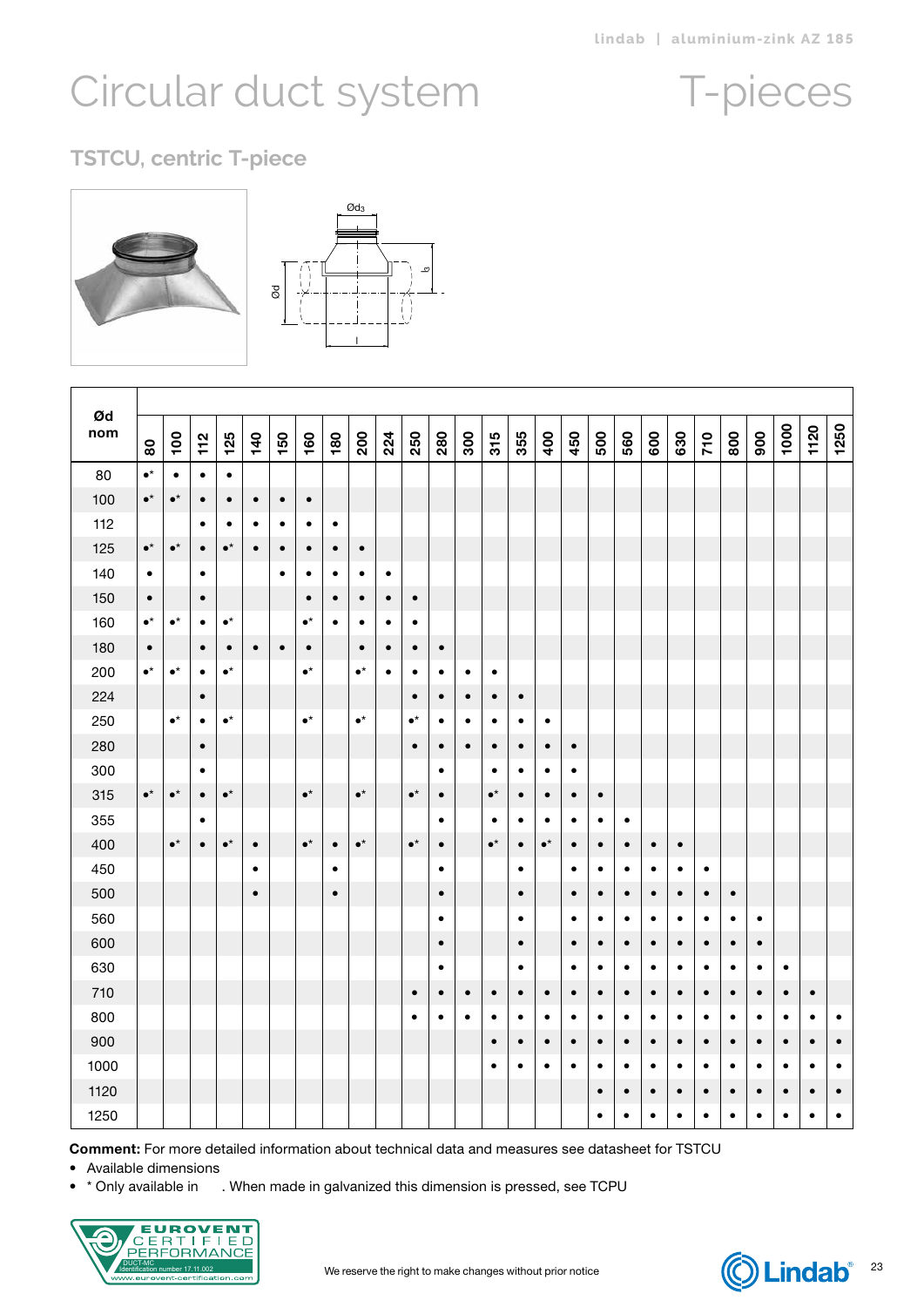## T-pieces

### **TSTU, tangential T-piece**



| Ød<br>nom | 80        | 100       | $\frac{1}{2}$ | 125       | 140       | 150       | 160       | 180       | 200       | 224       | 250       | 280       | 300       | 315       | 355       | 400       | 450       | 500       | 560       | 600       | 630       | 710       | 800       | 900       | 1000      | 1120      | 1250      |
|-----------|-----------|-----------|---------------|-----------|-----------|-----------|-----------|-----------|-----------|-----------|-----------|-----------|-----------|-----------|-----------|-----------|-----------|-----------|-----------|-----------|-----------|-----------|-----------|-----------|-----------|-----------|-----------|
| 80        |           | $\bullet$ | $\bullet$     | $\bullet$ |           |           |           |           |           |           |           |           |           |           |           |           |           |           |           |           |           |           |           |           |           |           |           |
| 100       | $\bullet$ |           | $\bullet$     | $\bullet$ | $\bullet$ | $\bullet$ | $\bullet$ |           |           |           |           |           |           |           |           |           |           |           |           |           |           |           |           |           |           |           |           |
| 112       | $\bullet$ | $\bullet$ |               | $\bullet$ | ٠         | $\bullet$ | ٠         | $\bullet$ |           |           |           |           |           |           |           |           |           |           |           |           |           |           |           |           |           |           |           |
| 125       | $\bullet$ | $\bullet$ | $\bullet$     |           | $\bullet$ | $\bullet$ | $\bullet$ | $\bullet$ | $\bullet$ |           |           |           |           |           |           |           |           |           |           |           |           |           |           |           |           |           |           |
| 140       | $\bullet$ | $\bullet$ | ٠             | $\bullet$ |           | $\bullet$ | ٠         | ٠         | ٠         | $\bullet$ |           |           |           |           |           |           |           |           |           |           |           |           |           |           |           |           |           |
| 150       | $\bullet$ | $\bullet$ | $\bullet$     | $\bullet$ | $\bullet$ |           | $\bullet$ | $\bullet$ | $\bullet$ | $\bullet$ | $\bullet$ |           |           |           |           |           |           |           |           |           |           |           |           |           |           |           |           |
| 160       | $\bullet$ | ٠         | ٠             | $\bullet$ | ٠         | ٠         |           | $\bullet$ | $\bullet$ | ٠         | ٠         |           |           |           |           |           |           |           |           |           |           |           |           |           |           |           |           |
| 180       | $\bullet$ | $\bullet$ | $\bullet$     | $\bullet$ | $\bullet$ | $\bullet$ | $\bullet$ |           | $\bullet$ | $\bullet$ | $\bullet$ | $\bullet$ |           |           |           |           |           |           |           |           |           |           |           |           |           |           |           |
| 200       | $\bullet$ | $\bullet$ | $\bullet$     | $\bullet$ | $\bullet$ | $\bullet$ | ٠         | ٠         |           | $\bullet$ | $\bullet$ | $\bullet$ | $\bullet$ | $\bullet$ |           |           |           |           |           |           |           |           |           |           |           |           |           |
| 224       | $\bullet$ | $\bullet$ | $\bullet$     | $\bullet$ | $\bullet$ | $\bullet$ | $\bullet$ | $\bullet$ | $\bullet$ |           | $\bullet$ | $\bullet$ | $\bullet$ | $\bullet$ | $\bullet$ |           |           |           |           |           |           |           |           |           |           |           |           |
| 250       | $\bullet$ | $\bullet$ | $\bullet$     | $\bullet$ | ٠         | $\bullet$ | $\bullet$ | $\bullet$ | $\bullet$ | ٠         |           | $\bullet$ | $\bullet$ | $\bullet$ | $\bullet$ | $\bullet$ |           |           |           |           |           |           |           |           |           |           |           |
| 280       | $\bullet$ | $\bullet$ | $\bullet$     | $\bullet$ | $\bullet$ | $\bullet$ | $\bullet$ | $\bullet$ | $\bullet$ | $\bullet$ | $\bullet$ |           | $\bullet$ | $\bullet$ | $\bullet$ | $\bullet$ | $\bullet$ |           |           |           |           |           |           |           |           |           |           |
| 300       | $\bullet$ | $\bullet$ | $\bullet$     | $\bullet$ | $\bullet$ | $\bullet$ | $\bullet$ | $\bullet$ | $\bullet$ | $\bullet$ | $\bullet$ | $\bullet$ |           | $\bullet$ | $\bullet$ | $\bullet$ | $\bullet$ |           |           |           |           |           |           |           |           |           |           |
| 315       | $\bullet$ | $\bullet$ | $\bullet$     | $\bullet$ | $\bullet$ | $\bullet$ | $\bullet$ | $\bullet$ | $\bullet$ | $\bullet$ | $\bullet$ | $\bullet$ | $\bullet$ |           | $\bullet$ | $\bullet$ | $\bullet$ | $\bullet$ |           |           |           |           |           |           |           |           |           |
| 355       |           | $\bullet$ | $\bullet$     | $\bullet$ | $\bullet$ | $\bullet$ | $\bullet$ | $\bullet$ | $\bullet$ | ٠         | $\bullet$ | ٠         | $\bullet$ | $\bullet$ |           | $\bullet$ | $\bullet$ | $\bullet$ | $\bullet$ |           |           |           |           |           |           |           |           |
| 400       |           | $\bullet$ | $\bullet$     | $\bullet$ | $\bullet$ | $\bullet$ | $\bullet$ | $\bullet$ | $\bullet$ | $\bullet$ | $\bullet$ | $\bullet$ | $\bullet$ | $\bullet$ | $\bullet$ |           | $\bullet$ | $\bullet$ | $\bullet$ | $\bullet$ | $\bullet$ |           |           |           |           |           |           |
| 450       |           |           |               | $\bullet$ | $\bullet$ | $\bullet$ | $\bullet$ | $\bullet$ | $\bullet$ | $\bullet$ | $\bullet$ | $\bullet$ | $\bullet$ | $\bullet$ | $\bullet$ | $\bullet$ |           | $\bullet$ | $\bullet$ | $\bullet$ | $\bullet$ | $\bullet$ |           |           |           |           |           |
| 500       |           |           |               | $\bullet$ | $\bullet$ | $\bullet$ | $\bullet$ | $\bullet$ | $\bullet$ | $\bullet$ | $\bullet$ | $\bullet$ | $\bullet$ | $\bullet$ | $\bullet$ | $\bullet$ | $\bullet$ |           | $\bullet$ | $\bullet$ | $\bullet$ | $\bullet$ | $\bullet$ |           |           |           |           |
| 560       |           |           |               |           |           |           |           |           | $\bullet$ | ٠         | ٠         | ٠         | ٠         | $\bullet$ | ٠         | ٠         | $\bullet$ | $\bullet$ |           | $\bullet$ | $\bullet$ | ٠         | ٠         | ٠         |           |           |           |
| 600       |           |           |               |           |           |           |           |           | $\bullet$ | $\bullet$ | $\bullet$ | $\bullet$ | $\bullet$ | $\bullet$ | $\bullet$ | $\bullet$ | $\bullet$ | $\bullet$ | $\bullet$ |           | $\bullet$ | $\bullet$ | $\bullet$ | $\bullet$ |           |           |           |
| 630       |           |           |               |           |           |           |           |           | $\bullet$ | $\bullet$ | ٠         | ٠         | ٠         | $\bullet$ | $\bullet$ | $\bullet$ | $\bullet$ | $\bullet$ | $\bullet$ | $\bullet$ |           | $\bullet$ | ٠         | ٠         | $\bullet$ |           |           |
| 710       |           |           |               |           |           |           |           |           |           |           | $\bullet$ | $\bullet$ | $\bullet$ | $\bullet$ | $\bullet$ | $\bullet$ | $\bullet$ | $\bullet$ | $\bullet$ | $\bullet$ | $\bullet$ |           | $\bullet$ | $\bullet$ | $\bullet$ | $\bullet$ |           |
| 800       |           |           |               |           |           |           |           |           |           |           | $\bullet$ | ٠         | ٠         | $\bullet$ | $\bullet$ | ٠         | $\bullet$ | ٠         | $\bullet$ | $\bullet$ | ٠         | ٠         |           | ٠         | ٠         | ٠         | $\bullet$ |
| 900       |           |           |               |           |           |           |           |           |           |           |           |           |           | $\bullet$ | $\bullet$ | $\bullet$ | $\bullet$ | $\bullet$ | $\bullet$ | $\bullet$ | $\bullet$ | $\bullet$ | $\bullet$ |           | $\bullet$ | $\bullet$ | $\bullet$ |
| 1000      |           |           |               |           |           |           |           |           |           |           |           |           |           | $\bullet$ | $\bullet$ | $\bullet$ | $\bullet$ | $\bullet$ | $\bullet$ | $\bullet$ | $\bullet$ | ٠         | ٠         | $\bullet$ |           | $\bullet$ | $\bullet$ |
| 1120      |           |           |               |           |           |           |           |           |           |           |           |           |           |           |           |           |           | $\bullet$ | $\bullet$ | $\bullet$ | $\bullet$ | $\bullet$ | $\bullet$ | $\bullet$ | $\bullet$ |           | $\bullet$ |
| 1250      |           |           |               |           |           |           |           |           |           |           |           |           |           |           |           |           |           | $\bullet$ | $\bullet$ | $\bullet$ | ٠         | $\bullet$ | $\bullet$ | $\bullet$ | $\bullet$ | $\bullet$ |           |

Comment: For more detailed information about technical data and measures see datasheet for TSTU.

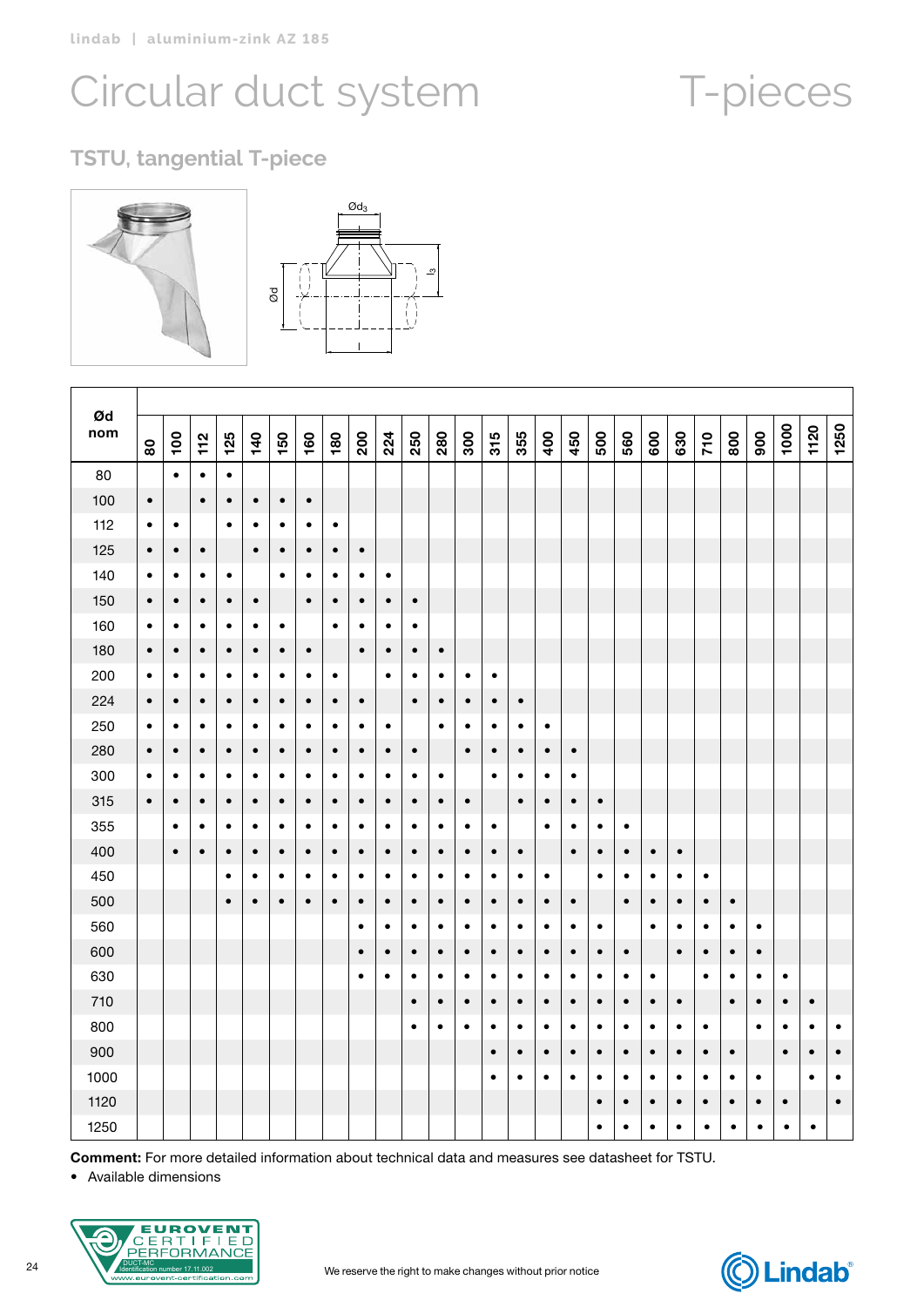### X-pieces

<span id="page-24-0"></span>**XCU, centric X-piece**



| $\boldsymbol{\mathsf{od}}_1$<br>nom | $\tt{80}$ | $\overline{100}$ | 112       | 125       | 140       | 150       | 160       | 180       | 200       | 224       | 250       | 280       | 300       | 315       | 355       | 400       | 450       | 500       | 560       | 600       | 630       | 710       | 800       | 900       | 1000      | 1120      | 1250 |
|-------------------------------------|-----------|------------------|-----------|-----------|-----------|-----------|-----------|-----------|-----------|-----------|-----------|-----------|-----------|-----------|-----------|-----------|-----------|-----------|-----------|-----------|-----------|-----------|-----------|-----------|-----------|-----------|------|
| 80                                  | $\bullet$ |                  |           |           |           |           |           |           |           |           |           |           |           |           |           |           |           |           |           |           |           |           |           |           |           |           |      |
| 100                                 | $\bullet$ | $\bullet$        |           |           |           |           |           |           |           |           |           |           |           |           |           |           |           |           |           |           |           |           |           |           |           |           |      |
| 112                                 | $\bullet$ | ٠                | ٠         |           |           |           |           |           |           |           |           |           |           |           |           |           |           |           |           |           |           |           |           |           |           |           |      |
| 125                                 | $\bullet$ | $\bullet$        | $\bullet$ | $\bullet$ |           |           |           |           |           |           |           |           |           |           |           |           |           |           |           |           |           |           |           |           |           |           |      |
| 140                                 | $\bullet$ | $\bullet$        | $\bullet$ | $\bullet$ | $\bullet$ |           |           |           |           |           |           |           |           |           |           |           |           |           |           |           |           |           |           |           |           |           |      |
| 150                                 | $\bullet$ | $\bullet$        | $\bullet$ | $\bullet$ | $\bullet$ | $\bullet$ |           |           |           |           |           |           |           |           |           |           |           |           |           |           |           |           |           |           |           |           |      |
| 160                                 | $\bullet$ | $\bullet$        | $\bullet$ | $\bullet$ | $\bullet$ | $\bullet$ | $\bullet$ |           |           |           |           |           |           |           |           |           |           |           |           |           |           |           |           |           |           |           |      |
| 180                                 | $\bullet$ | $\bullet$        | $\bullet$ | $\bullet$ | $\bullet$ | $\bullet$ | $\bullet$ | $\bullet$ |           |           |           |           |           |           |           |           |           |           |           |           |           |           |           |           |           |           |      |
| 200                                 | $\bullet$ | ٠                | $\bullet$ | $\bullet$ | $\bullet$ | $\bullet$ | $\bullet$ | $\bullet$ | $\bullet$ |           |           |           |           |           |           |           |           |           |           |           |           |           |           |           |           |           |      |
| 224                                 | $\bullet$ | $\bullet$        | $\bullet$ | $\bullet$ | $\bullet$ | $\bullet$ | $\bullet$ | $\bullet$ | $\bullet$ | $\bullet$ |           |           |           |           |           |           |           |           |           |           |           |           |           |           |           |           |      |
| 250                                 | $\bullet$ | $\bullet$        | $\bullet$ | $\bullet$ | $\bullet$ | $\bullet$ | $\bullet$ | $\bullet$ | $\bullet$ | $\bullet$ | ٠         |           |           |           |           |           |           |           |           |           |           |           |           |           |           |           |      |
| 280                                 | $\bullet$ | $\bullet$        | $\bullet$ | $\bullet$ | $\bullet$ | $\bullet$ | $\bullet$ | $\bullet$ | $\bullet$ | $\bullet$ | $\bullet$ | $\bullet$ |           |           |           |           |           |           |           |           |           |           |           |           |           |           |      |
| 300                                 | $\bullet$ | $\bullet$        | $\bullet$ | $\bullet$ | $\bullet$ | $\bullet$ | $\bullet$ | $\bullet$ | $\bullet$ | $\bullet$ | $\bullet$ | $\bullet$ | $\bullet$ |           |           |           |           |           |           |           |           |           |           |           |           |           |      |
| 315                                 | $\bullet$ | $\bullet$        | $\bullet$ | $\bullet$ | $\bullet$ | $\bullet$ | $\bullet$ | $\bullet$ | $\bullet$ | $\bullet$ | $\bullet$ | $\bullet$ | $\bullet$ | $\bullet$ |           |           |           |           |           |           |           |           |           |           |           |           |      |
| 355                                 |           | $\bullet$        | ٠         | $\bullet$ | $\bullet$ | $\bullet$ | $\bullet$ | $\bullet$ | $\bullet$ | $\bullet$ | $\bullet$ | $\bullet$ | $\bullet$ | $\bullet$ | $\bullet$ |           |           |           |           |           |           |           |           |           |           |           |      |
| 400                                 |           | $\bullet$        | $\bullet$ | $\bullet$ | $\bullet$ | $\bullet$ | $\bullet$ | $\bullet$ | $\bullet$ | $\bullet$ | $\bullet$ | $\bullet$ | $\bullet$ | $\bullet$ | $\bullet$ | $\bullet$ |           |           |           |           |           |           |           |           |           |           |      |
| 450                                 |           |                  |           | $\bullet$ | $\bullet$ | $\bullet$ | $\bullet$ | $\bullet$ | $\bullet$ | $\bullet$ | $\bullet$ | $\bullet$ | ٠         | $\bullet$ | $\bullet$ | $\bullet$ | $\bullet$ |           |           |           |           |           |           |           |           |           |      |
| 500                                 |           |                  |           | $\bullet$ | $\bullet$ | $\bullet$ | $\bullet$ | $\bullet$ | $\bullet$ | $\bullet$ | $\bullet$ | $\bullet$ | $\bullet$ | $\bullet$ | $\bullet$ | $\bullet$ | $\bullet$ | $\bullet$ |           |           |           |           |           |           |           |           |      |
| 560                                 |           |                  |           |           |           |           |           |           | $\bullet$ | $\bullet$ | ٠         | $\bullet$ | ٠         | ٠         | ٠         | ٠         | $\bullet$ | $\bullet$ | $\bullet$ |           |           |           |           |           |           |           |      |
| 600                                 |           |                  |           |           |           |           |           |           | $\bullet$ | $\bullet$ | $\bullet$ | $\bullet$ | $\bullet$ | $\bullet$ | $\bullet$ | $\bullet$ | $\bullet$ | $\bullet$ | $\bullet$ | $\bullet$ |           |           |           |           |           |           |      |
| 630                                 |           |                  |           |           |           |           |           |           | $\bullet$ | $\bullet$ | $\bullet$ | $\bullet$ | $\bullet$ | $\bullet$ | $\bullet$ | $\bullet$ | $\bullet$ | $\bullet$ | $\bullet$ | $\bullet$ | $\bullet$ |           |           |           |           |           |      |
| 710                                 |           |                  |           |           |           |           |           |           |           |           | $\bullet$ | $\bullet$ | $\bullet$ | $\bullet$ | $\bullet$ | $\bullet$ | $\bullet$ | $\bullet$ | $\bullet$ | $\bullet$ | $\bullet$ | $\bullet$ |           |           |           |           |      |
| 800                                 |           |                  |           |           |           |           |           |           |           |           | $\bullet$ | $\bullet$ | $\bullet$ | $\bullet$ | $\bullet$ | $\bullet$ | $\bullet$ | $\bullet$ | $\bullet$ | $\bullet$ | $\bullet$ | $\bullet$ | $\bullet$ |           |           |           |      |
| 900                                 |           |                  |           |           |           |           |           |           |           |           |           |           |           | $\bullet$ | $\bullet$ | $\bullet$ | $\bullet$ | $\bullet$ | $\bullet$ | $\bullet$ | $\bullet$ | $\bullet$ | $\bullet$ | $\bullet$ |           |           |      |
| 1000                                |           |                  |           |           |           |           |           |           |           |           |           |           |           | $\bullet$ | $\bullet$ | $\bullet$ | $\bullet$ | $\bullet$ | $\bullet$ | $\bullet$ | $\bullet$ | $\bullet$ | $\bullet$ | $\bullet$ | $\bullet$ |           |      |
| 1120                                |           |                  |           |           |           |           |           |           |           |           |           |           |           |           |           |           |           | $\bullet$ | $\bullet$ | $\bullet$ | $\bullet$ | $\bullet$ | $\bullet$ | $\bullet$ | $\bullet$ | $\bullet$ |      |
| 1250                                |           |                  |           |           |           |           |           |           |           |           |           |           |           |           |           |           |           | $\bullet$ | $\bullet$ | $\bullet$ | $\bullet$ | $\bullet$ | $\bullet$ | $\bullet$ | $\bullet$ | $\bullet$ | ٠    |

 $\overline{3}$ 

Comment: For more detailed information about technical data and measures see datasheet for XCU.



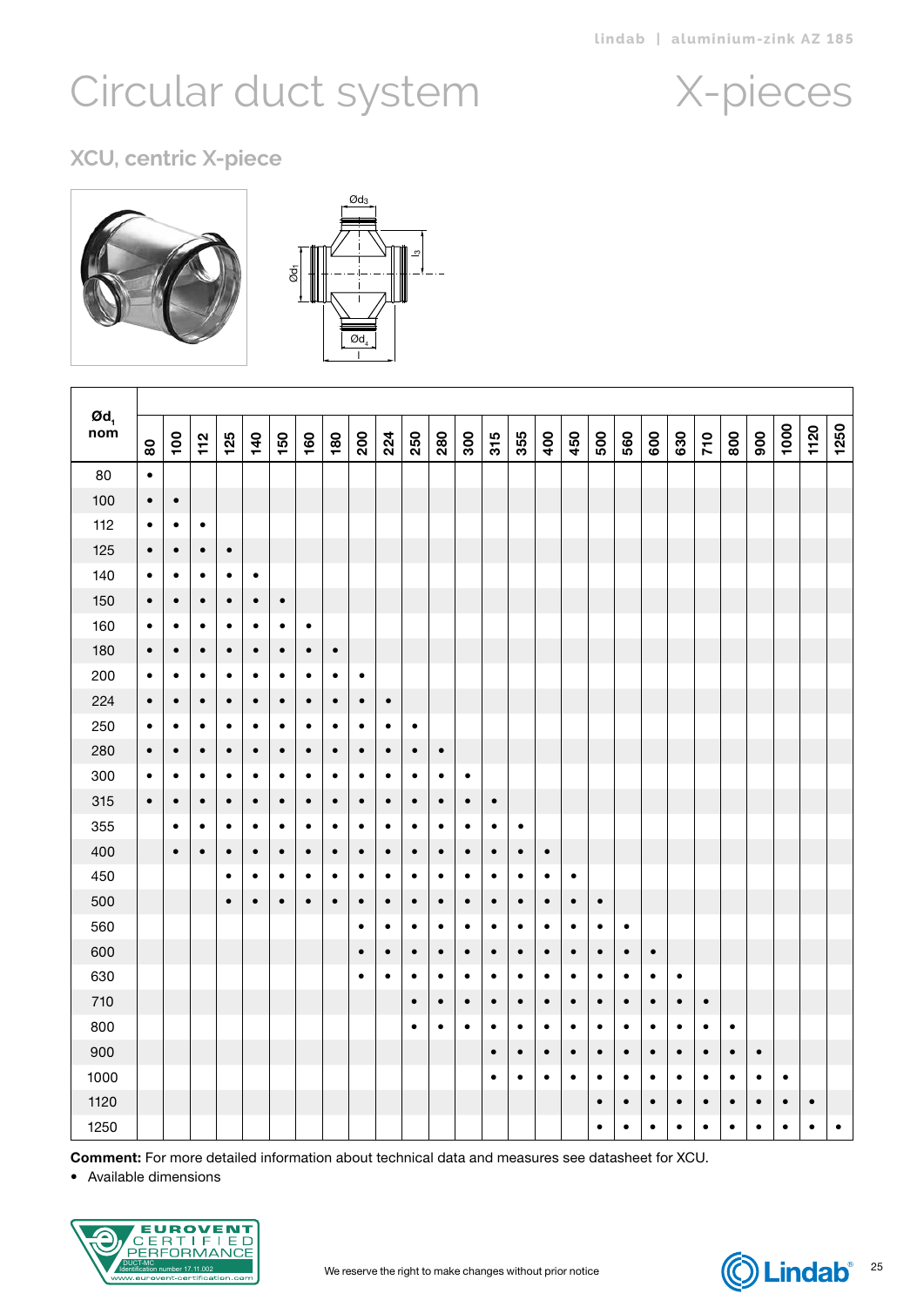## Circular duct system X-pieces

### **XU, tangential X-piece**



| $\boldsymbol{\mathsf{od}}_\textsf{\tiny 1}$<br>nom | $\bf{80}$ | $\overline{100}$ | 112       | 125       | 140       | 150       | 160       | 180       | 200       | 224       | 250       | 280       | 300       | 315       | 355       | 400       | 450       | 500       | 560       | 600       | 630       | 710       | 800       | 900       | 1000      | 1120      |
|----------------------------------------------------|-----------|------------------|-----------|-----------|-----------|-----------|-----------|-----------|-----------|-----------|-----------|-----------|-----------|-----------|-----------|-----------|-----------|-----------|-----------|-----------|-----------|-----------|-----------|-----------|-----------|-----------|
| 80                                                 |           |                  |           |           |           |           |           |           |           |           |           |           |           |           |           |           |           |           |           |           |           |           |           |           |           |           |
| 100                                                | $\bullet$ |                  |           |           |           |           |           |           |           |           |           |           |           |           |           |           |           |           |           |           |           |           |           |           |           |           |
| 112                                                | $\bullet$ | $\bullet$        |           |           |           |           |           |           |           |           |           |           |           |           |           |           |           |           |           |           |           |           |           |           |           |           |
| 125                                                | $\bullet$ | $\bullet$        | $\bullet$ |           |           |           |           |           |           |           |           |           |           |           |           |           |           |           |           |           |           |           |           |           |           |           |
| 140                                                | $\bullet$ | $\bullet$        | $\bullet$ | $\bullet$ |           |           |           |           |           |           |           |           |           |           |           |           |           |           |           |           |           |           |           |           |           |           |
| 150                                                | $\bullet$ | $\bullet$        | $\bullet$ | $\bullet$ | $\bullet$ |           |           |           |           |           |           |           |           |           |           |           |           |           |           |           |           |           |           |           |           |           |
| 160                                                | $\bullet$ | $\bullet$        | $\bullet$ | $\bullet$ | $\bullet$ | $\bullet$ |           |           |           |           |           |           |           |           |           |           |           |           |           |           |           |           |           |           |           |           |
| 180                                                | $\bullet$ | $\bullet$        | $\bullet$ | $\bullet$ | $\bullet$ | $\bullet$ | $\bullet$ |           |           |           |           |           |           |           |           |           |           |           |           |           |           |           |           |           |           |           |
| 200                                                | $\bullet$ | $\bullet$        | $\bullet$ | $\bullet$ | $\bullet$ | $\bullet$ | $\bullet$ | $\bullet$ |           |           |           |           |           |           |           |           |           |           |           |           |           |           |           |           |           |           |
| 224                                                | $\bullet$ | $\bullet$        | $\bullet$ | $\bullet$ | $\bullet$ | $\bullet$ | $\bullet$ | $\bullet$ | $\bullet$ |           |           |           |           |           |           |           |           |           |           |           |           |           |           |           |           |           |
| 250                                                | $\bullet$ | $\bullet$        | $\bullet$ | $\bullet$ | $\bullet$ | $\bullet$ | $\bullet$ | $\bullet$ | $\bullet$ | $\bullet$ |           |           |           |           |           |           |           |           |           |           |           |           |           |           |           |           |
| 280                                                | $\bullet$ | $\bullet$        | $\bullet$ | $\bullet$ | $\bullet$ | $\bullet$ | $\bullet$ | $\bullet$ | $\bullet$ | $\bullet$ | $\bullet$ |           |           |           |           |           |           |           |           |           |           |           |           |           |           |           |
| 300                                                | $\bullet$ | $\bullet$        | $\bullet$ | $\bullet$ | $\bullet$ | $\bullet$ | $\bullet$ | $\bullet$ | $\bullet$ | $\bullet$ | $\bullet$ | $\bullet$ |           |           |           |           |           |           |           |           |           |           |           |           |           |           |
| 315                                                | $\bullet$ | $\bullet$        | $\bullet$ | $\bullet$ | $\bullet$ | $\bullet$ | $\bullet$ | $\bullet$ | $\bullet$ | $\bullet$ | $\bullet$ | $\bullet$ | $\bullet$ |           |           |           |           |           |           |           |           |           |           |           |           |           |
| 355                                                |           | $\bullet$        | $\bullet$ | $\bullet$ | $\bullet$ | $\bullet$ | $\bullet$ | $\bullet$ | $\bullet$ | $\bullet$ | $\bullet$ | $\bullet$ | $\bullet$ | $\bullet$ |           |           |           |           |           |           |           |           |           |           |           |           |
| 400                                                |           | $\bullet$        | $\bullet$ | $\bullet$ | $\bullet$ | $\bullet$ | $\bullet$ | $\bullet$ | $\bullet$ | $\bullet$ | $\bullet$ | $\bullet$ | $\bullet$ | $\bullet$ | $\bullet$ |           |           |           |           |           |           |           |           |           |           |           |
| 450                                                |           |                  |           | $\bullet$ | $\bullet$ | $\bullet$ | $\bullet$ | $\bullet$ | $\bullet$ | $\bullet$ | $\bullet$ | $\bullet$ | $\bullet$ | $\bullet$ | $\bullet$ | $\bullet$ |           |           |           |           |           |           |           |           |           |           |
| 500                                                |           |                  |           | $\bullet$ | $\bullet$ | $\bullet$ | $\bullet$ | $\bullet$ | $\bullet$ | $\bullet$ | $\bullet$ | $\bullet$ | $\bullet$ | $\bullet$ | $\bullet$ | $\bullet$ | $\bullet$ |           |           |           |           |           |           |           |           |           |
| 560                                                |           |                  |           |           |           |           |           |           | $\bullet$ | $\bullet$ | $\bullet$ | $\bullet$ | $\bullet$ | $\bullet$ | $\bullet$ | $\bullet$ | $\bullet$ | $\bullet$ |           |           |           |           |           |           |           |           |
| 600                                                |           |                  |           |           |           |           |           |           | $\bullet$ | $\bullet$ | $\bullet$ | $\bullet$ | $\bullet$ | $\bullet$ | $\bullet$ | $\bullet$ | $\bullet$ | $\bullet$ | $\bullet$ |           |           |           |           |           |           |           |
| 630                                                |           |                  |           |           |           |           |           |           | $\bullet$ | $\bullet$ | $\bullet$ | $\bullet$ | $\bullet$ | $\bullet$ | $\bullet$ | $\bullet$ | $\bullet$ | $\bullet$ | $\bullet$ | $\bullet$ |           |           |           |           |           |           |
| 710                                                |           |                  |           |           |           |           |           |           |           |           | $\bullet$ | $\bullet$ | $\bullet$ | $\bullet$ | $\bullet$ | $\bullet$ | $\bullet$ | $\bullet$ | $\bullet$ | $\bullet$ | $\bullet$ |           |           |           |           |           |
| 800                                                |           |                  |           |           |           |           |           |           |           |           | $\bullet$ | $\bullet$ | $\bullet$ | $\bullet$ | $\bullet$ | $\bullet$ | $\bullet$ | $\bullet$ | $\bullet$ | $\bullet$ | $\bullet$ | $\bullet$ |           |           |           |           |
| 900                                                |           |                  |           |           |           |           |           |           |           |           |           |           |           | $\bullet$ | $\bullet$ | $\bullet$ | $\bullet$ | $\bullet$ | $\bullet$ | $\bullet$ | $\bullet$ | $\bullet$ | $\bullet$ |           |           |           |
| 1000                                               |           |                  |           |           |           |           |           |           |           |           |           |           |           | $\bullet$ | ٠         | $\bullet$ | $\bullet$ | $\bullet$ | $\bullet$ | $\bullet$ | $\bullet$ | $\bullet$ | $\bullet$ | $\bullet$ |           |           |
| 1120                                               |           |                  |           |           |           |           |           |           |           |           |           |           |           |           |           |           |           | $\bullet$ | ٠         | $\bullet$ | $\bullet$ | $\bullet$ | $\bullet$ | $\bullet$ | $\bullet$ |           |
| 1250                                               |           |                  |           |           |           |           |           |           |           |           |           |           |           |           |           |           |           | $\bullet$ | $\bullet$ | $\bullet$ | $\bullet$ | $\bullet$ | $\bullet$ | $\bullet$ | $\bullet$ | $\bullet$ |

Comment: For more detailed information about technical data and measures see datasheet for XU.

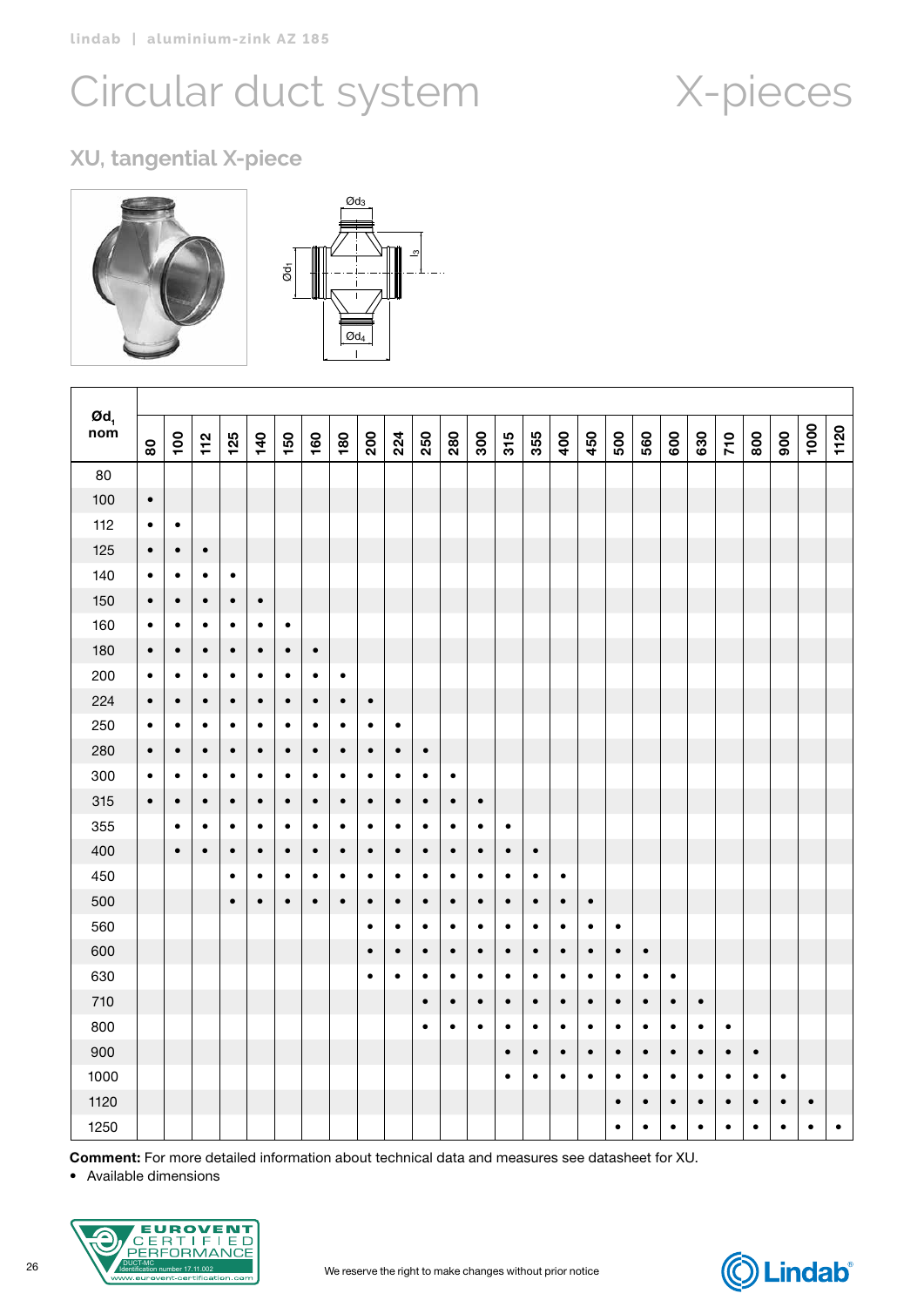### Take-offs





| Ød,<br>nom | <b>Comment</b>                      |
|------------|-------------------------------------|
| 80         |                                     |
| 100        |                                     |
| 112        |                                     |
| 125        |                                     |
| 140        |                                     |
| 150        |                                     |
| 160        |                                     |
| 180        |                                     |
| 200        |                                     |
| 224        |                                     |
| 250        |                                     |
| 280        |                                     |
| 300        | For more detailed information about |
| 315        | technical data and measures see     |
| 355        | datasheet for ILU.                  |
| 400        |                                     |
| 450        |                                     |
| 500        |                                     |
| 560        |                                     |
| 600        |                                     |
| 630        |                                     |
| 710        |                                     |
| 800        |                                     |
| 900        |                                     |
| 1000       |                                     |
| 1120       |                                     |
| 1250       |                                     |

### <span id="page-26-0"></span>**ILU, take-off without radius ILF, take-off without radius with female end**





|                    | nom                                                                    | <b>Comment</b>                                                                                                               |
|--------------------|------------------------------------------------------------------------|------------------------------------------------------------------------------------------------------------------------------|
|                    | 80                                                                     |                                                                                                                              |
|                    | 100                                                                    |                                                                                                                              |
|                    |                                                                        |                                                                                                                              |
|                    |                                                                        |                                                                                                                              |
|                    |                                                                        |                                                                                                                              |
|                    |                                                                        |                                                                                                                              |
|                    |                                                                        |                                                                                                                              |
|                    |                                                                        |                                                                                                                              |
|                    |                                                                        |                                                                                                                              |
|                    |                                                                        |                                                                                                                              |
|                    |                                                                        |                                                                                                                              |
|                    |                                                                        | For more detailed information about                                                                                          |
|                    |                                                                        | technical data and measures see                                                                                              |
| datasheet for ILU. | 355                                                                    | datasheet for ILF.                                                                                                           |
|                    | 400                                                                    |                                                                                                                              |
|                    | 450                                                                    |                                                                                                                              |
|                    | 500                                                                    |                                                                                                                              |
|                    | 560                                                                    |                                                                                                                              |
|                    | 600                                                                    |                                                                                                                              |
|                    |                                                                        |                                                                                                                              |
|                    |                                                                        |                                                                                                                              |
|                    |                                                                        |                                                                                                                              |
|                    |                                                                        |                                                                                                                              |
|                    |                                                                        |                                                                                                                              |
|                    | 1250                                                                   |                                                                                                                              |
|                    | For more detailed information about<br>technical data and measures see | 112<br>125<br>140<br>150<br>160<br>180<br>200<br>224<br>250<br>280<br>300<br>315<br>630<br>710<br>800<br>900<br>1000<br>1120 |



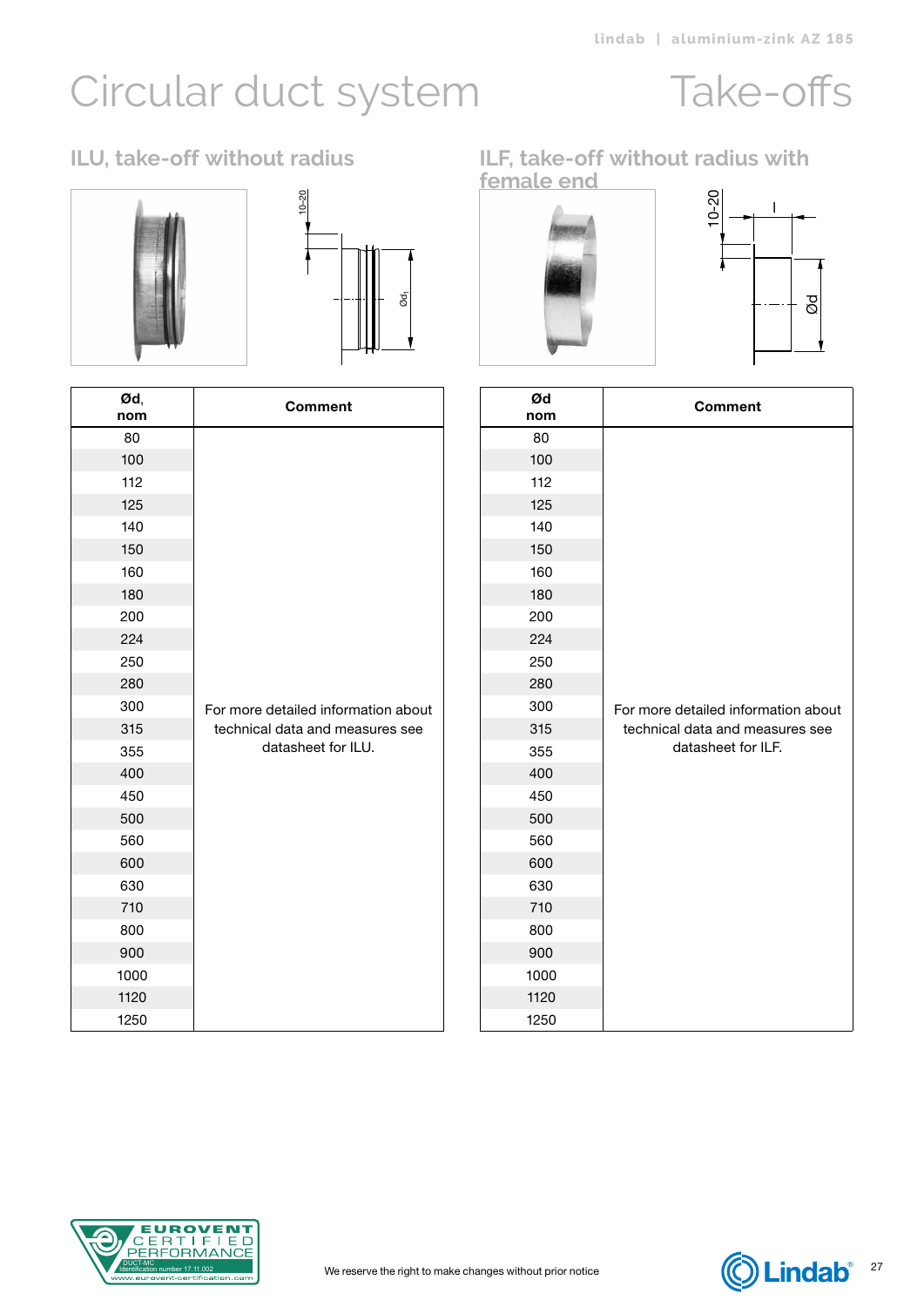## Take-offs

### ESNU, take-off with mesh





 $\overline{\phantom{a}}$ 

| Ød,<br>nom | <b>Comment</b>                      |
|------------|-------------------------------------|
| 80         |                                     |
| 100        |                                     |
| 112        |                                     |
| 125        |                                     |
| 140        |                                     |
| 150        |                                     |
| 160        |                                     |
| 180        |                                     |
| 200        |                                     |
| 224        |                                     |
| 250        |                                     |
| 280        |                                     |
| 300        | For more detailed information about |
| 315        | technical data and measures see     |
| 355        | datasheet for ESNU.                 |
| 400        |                                     |
| 450        |                                     |
| 500        |                                     |
| 560        |                                     |
| 600        |                                     |
| 630        |                                     |
| 710        |                                     |
| 800        |                                     |
| 900        |                                     |
| 1000       |                                     |
| 1120       |                                     |
| 1250       |                                     |

#### **ESNU, take-off with mesh EPNF, take-off with mesh and female end**





| Ød<br>nom | <b>Comment</b>                      |
|-----------|-------------------------------------|
| 80        |                                     |
| 100       |                                     |
| 112       |                                     |
| 125       |                                     |
| 140       |                                     |
| 150       |                                     |
| 160       |                                     |
| 180       |                                     |
| 200       |                                     |
| 224       |                                     |
| 250       |                                     |
| 280       |                                     |
| 300       | For more detailed information about |
| 315       | technical data and measures see     |
| 355       | datasheet for EPNF.                 |
| 400       |                                     |
| 450       |                                     |
| 500       |                                     |
| 560       |                                     |
| 600       |                                     |
| 630       |                                     |
| 710       |                                     |
| 800       |                                     |
| 900       |                                     |
| 1000      |                                     |
| 1120      |                                     |
| 1250      |                                     |

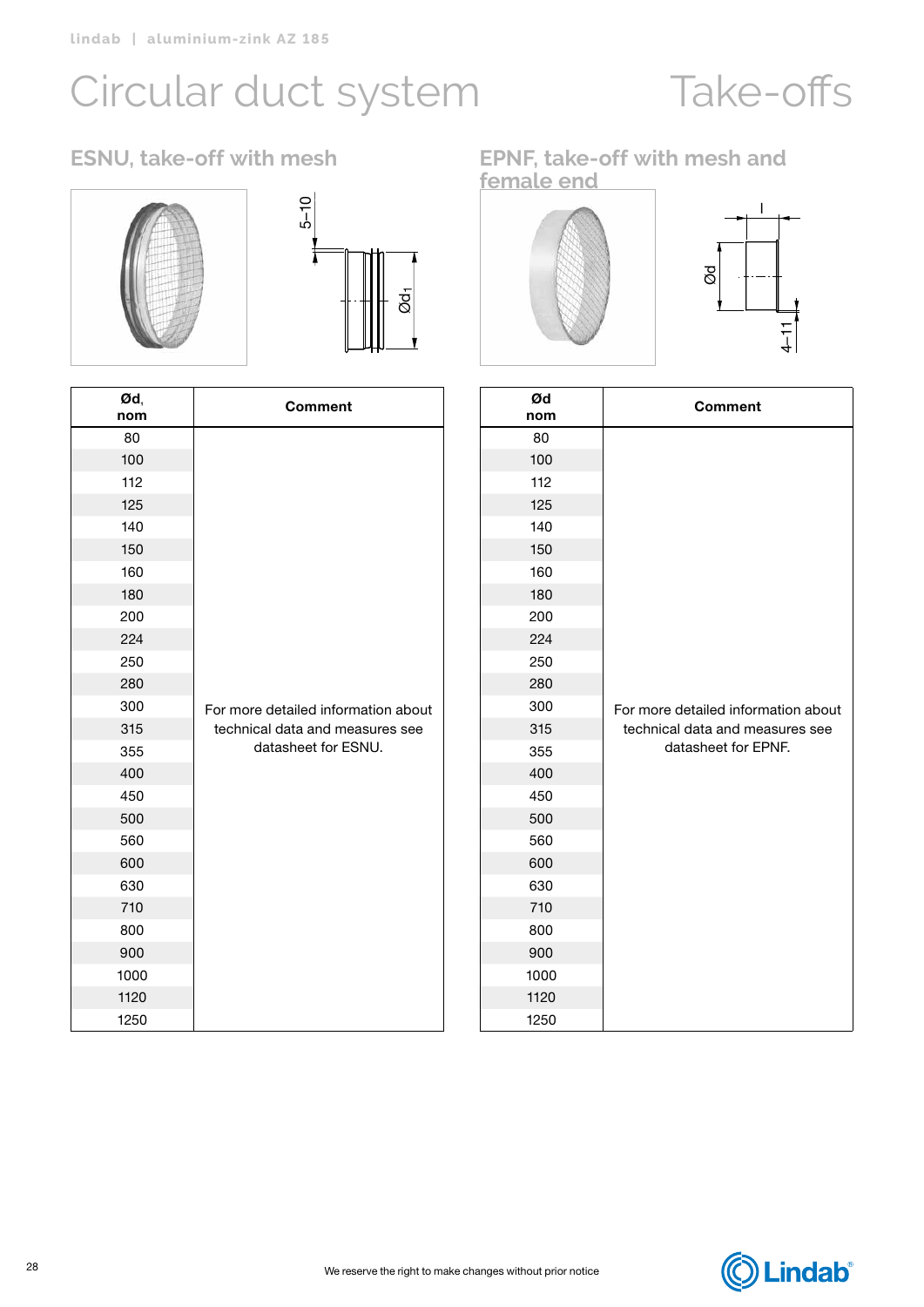### Take-offs

90–120 l

**ILKNU 50, take-off with mesh and cone**





| Ød,<br>nom | <b>Comment</b>                      |
|------------|-------------------------------------|
| 80         |                                     |
| 100        |                                     |
| 125        |                                     |
| 160        |                                     |
| 200        | For more detailed information about |
| 250        | technical data and measures see     |
| 315        | datasheet for ILKNU 50.             |
| 400        |                                     |
| 500        |                                     |
| 630        |                                     |
| 800        |                                     |

#### **ILKNF 50, take-off with mesh, cone and female end**





| Ød,<br>nom | Comment                                                                |
|------------|------------------------------------------------------------------------|
| 100        |                                                                        |
| 125        |                                                                        |
| 160        |                                                                        |
| 200        |                                                                        |
| 250        | For more detailed information about<br>technical data and measures see |
| 315        | datasheet for ILKNF 50.                                                |
| 400        |                                                                        |
| 500        |                                                                        |
| 630        |                                                                        |
| 800        |                                                                        |

#### **ILKNU 100, take-off with mesh and cone**



| Ød,<br>nom | Comment                             |
|------------|-------------------------------------|
| 80         |                                     |
| 100        |                                     |
| 125        |                                     |
| 160        |                                     |
| 200        | For more detailed information about |
| 250        | technical data and measures see     |
| 315        | datasheet for ILKNU 100.            |
| 400        |                                     |
| 500        |                                     |
| 630        |                                     |
| 800        |                                     |

#### **ILKNF 100, take-off with mesh, cone and female end**





| Ød,<br>nom | <b>Comment</b>                                                         |
|------------|------------------------------------------------------------------------|
| 100        |                                                                        |
| 125        |                                                                        |
| 160        |                                                                        |
| 200        |                                                                        |
| 250        | For more detailed information about<br>technical data and measures see |
| 315        | datasheet for ILKNF 100.                                               |
| 400        |                                                                        |
| 500        |                                                                        |
| 630        |                                                                        |
| 800        |                                                                        |

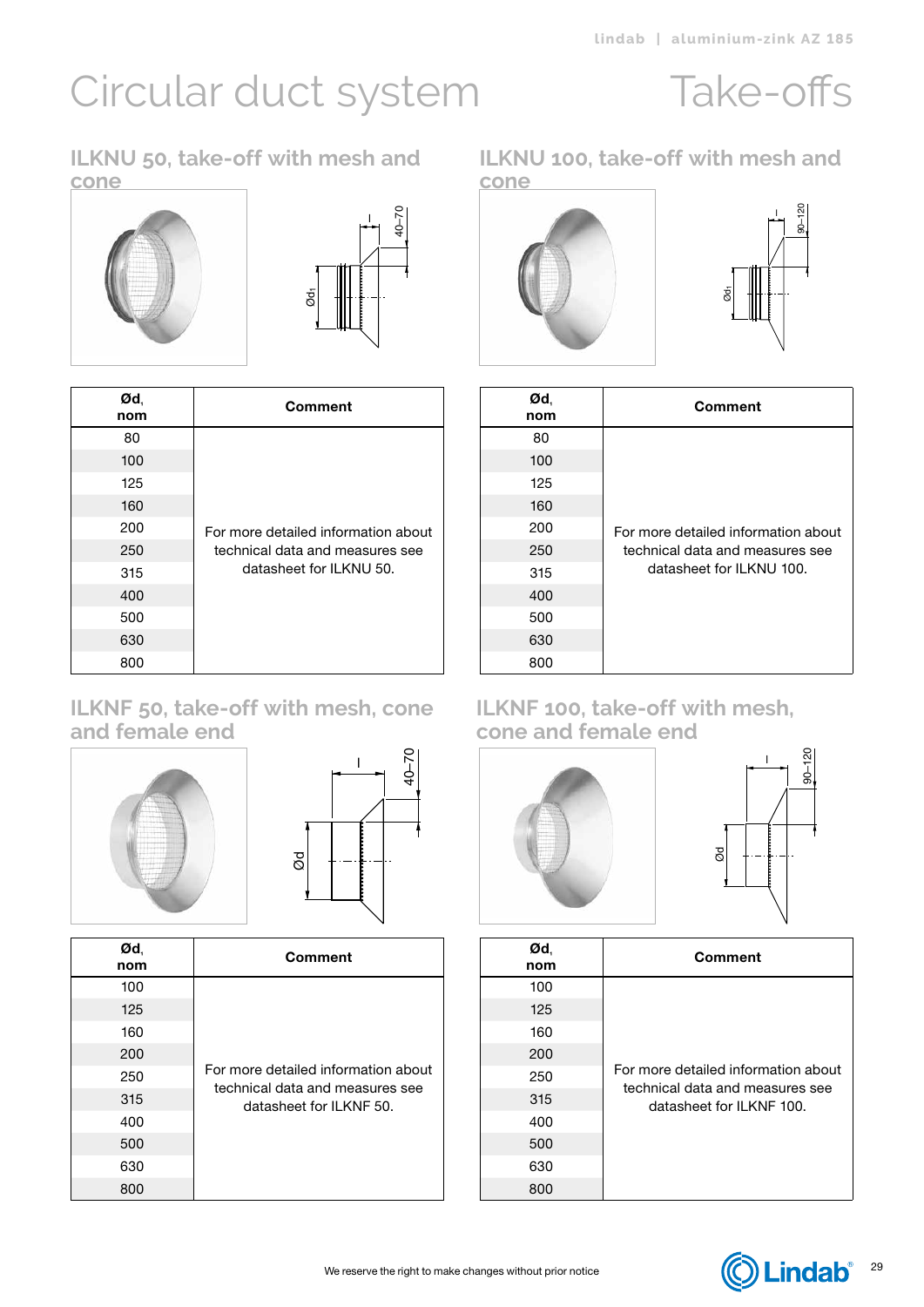# <span id="page-29-0"></span>Circular duct system Couplings





| Ød,<br>nom | <b>Comment</b>                      |
|------------|-------------------------------------|
| 80         |                                     |
| 100        |                                     |
| 112        |                                     |
| 125        |                                     |
| 140        |                                     |
| 150        |                                     |
| 160        |                                     |
| 180        |                                     |
| 200        |                                     |
| 224        |                                     |
| 250        |                                     |
| 280        |                                     |
| 300        | For more detailed information about |
| 315        | technical data and measures see     |
| 355        | datasheet for NPU.                  |
| 400        |                                     |
| 450        |                                     |
| 500        |                                     |
| 560        |                                     |
| 600        |                                     |
| 630        |                                     |
| 710        |                                     |
| 800        |                                     |
| 900        |                                     |
| 1000       |                                     |
| 1120       |                                     |
| 1250       |                                     |

### **NPU, coupling SNPU, slide-in coupling**



| Ød,<br>nom | Comment                                                |
|------------|--------------------------------------------------------|
| 80         |                                                        |
| 100        |                                                        |
| 112        |                                                        |
| 125        |                                                        |
| 140        |                                                        |
| 150        |                                                        |
| 160        |                                                        |
| 180        |                                                        |
| 200        | All dimensions available in nominal                    |
| 224        | lengths 150 mm, 300 mm and 500                         |
| 250        | mm.                                                    |
| 280        |                                                        |
| 300        | For more detailed information about                    |
| 315        | technical data and measures see<br>datasheet for SNPU. |
| 355        |                                                        |
| 400        |                                                        |
| 450        |                                                        |
| 500        |                                                        |
| 560        |                                                        |
| 630        |                                                        |
| 800        |                                                        |
| 1000       |                                                        |
| 1250       |                                                        |



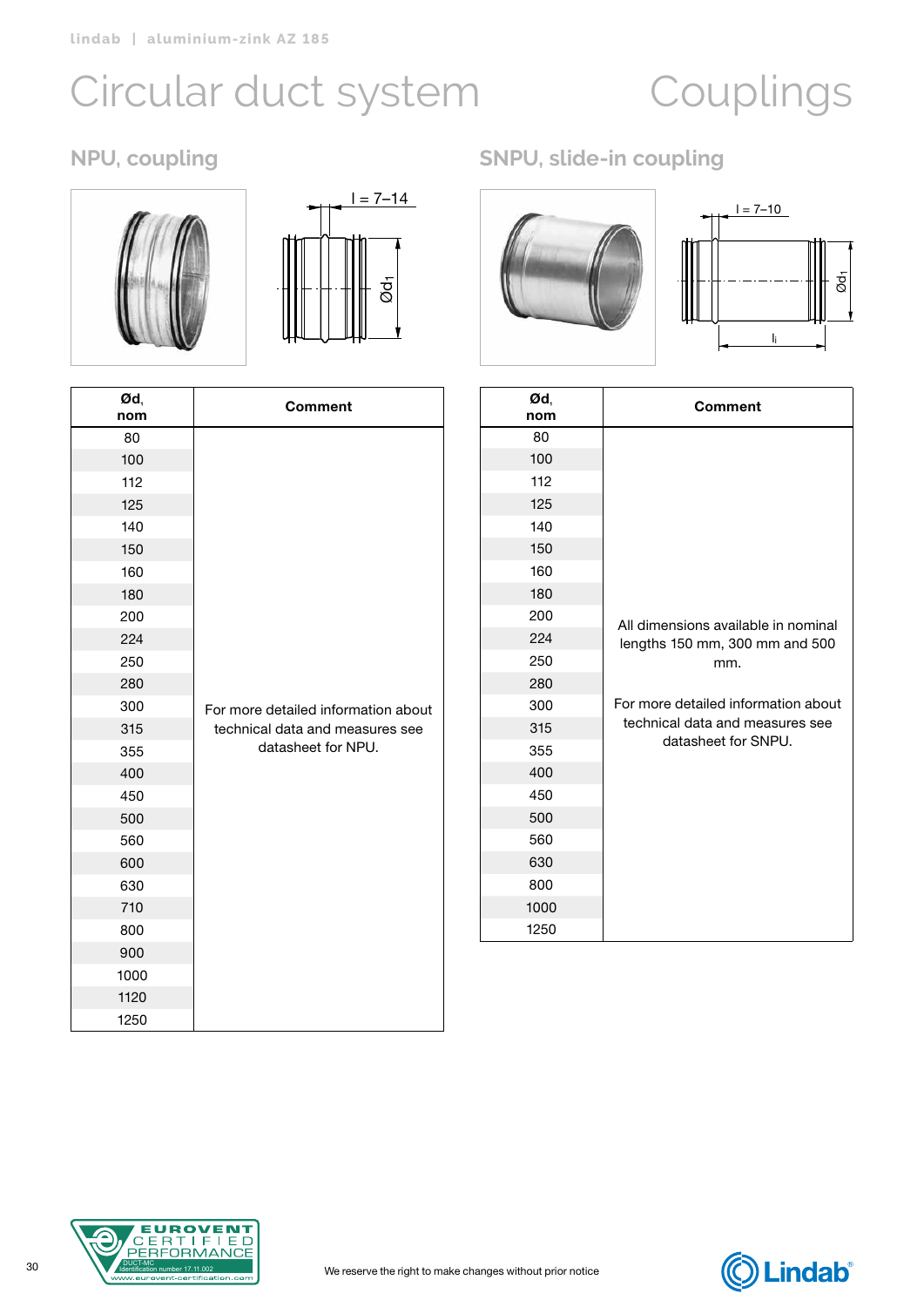# Circular duct system Couplings





| Ød<br>nom | <b>Comment</b>                      |
|-----------|-------------------------------------|
| 80        |                                     |
| 100       |                                     |
| 112       |                                     |
| 125       |                                     |
| 140       |                                     |
| 150       |                                     |
| 160       |                                     |
| 180       |                                     |
| 200       |                                     |
| 224       |                                     |
| 250       |                                     |
| 280       |                                     |
| 300       | For more detailed information about |
| 315       | technical data and measures see     |
| 355       | datasheet for MF.                   |
| 400       |                                     |
| 450       |                                     |
| 500       |                                     |
| 560       |                                     |
| 600       |                                     |
| 630       |                                     |
| 710       |                                     |
| 800       |                                     |
| 900       |                                     |
| 1000      |                                     |
| 1120      |                                     |
| 1250      |                                     |

### **MF, female coupling SMFU, slide-in female coupling**





| Ød<br>nom | <b>Comment</b>                      | $\boldsymbol{\mathsf{od}}_1$<br>nom | L<br>mm     | <b>Comment</b>                      |
|-----------|-------------------------------------|-------------------------------------|-------------|-------------------------------------|
| 80        |                                     | 80                                  |             |                                     |
| 100       |                                     | 100                                 |             |                                     |
| 112       |                                     | 112                                 |             |                                     |
| 125       |                                     | 125                                 |             |                                     |
| 140       |                                     | 140                                 |             |                                     |
| 150       |                                     | 150                                 |             |                                     |
| 160       |                                     | 160                                 | 150, 300 or |                                     |
| 180       |                                     | 180                                 | 500         |                                     |
| 200       |                                     | 200                                 |             |                                     |
| 224       |                                     | 224                                 |             | For more detailed                   |
| 250       |                                     | 250                                 |             | information about                   |
| 280       |                                     | 280                                 |             | technical data and                  |
| 300       | For more detailed information about | 300                                 |             | measures see<br>datasheet for SMFU. |
| 315       | technical data and measures see     | 315                                 |             |                                     |
| 355       | datasheet for MF.                   | 355                                 |             |                                     |
| 400       |                                     | 400                                 |             |                                     |
| 450       |                                     | 450                                 |             |                                     |
| 500       |                                     | 500                                 | 300 or 500  |                                     |
| 560       |                                     | 560                                 |             |                                     |
| 600       |                                     | 630                                 |             |                                     |
| 630       |                                     | 800                                 |             |                                     |
| 710       |                                     | 1000                                | 500         |                                     |
| 800       |                                     | 1250                                |             |                                     |
| 900       |                                     |                                     |             |                                     |
| 1000      |                                     |                                     |             |                                     |
| 1120      |                                     |                                     |             |                                     |
| 1250      |                                     |                                     |             |                                     |



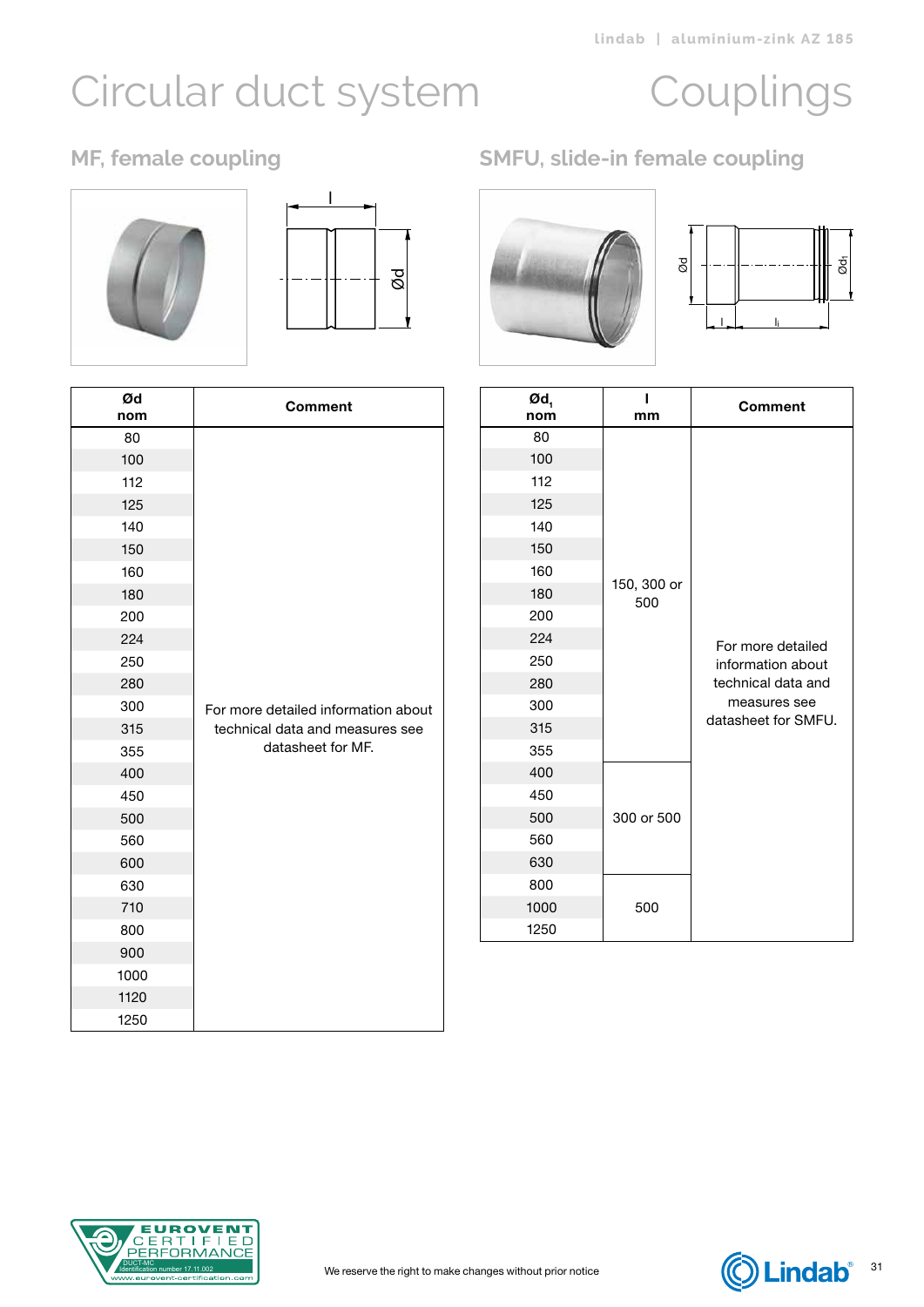## <span id="page-31-0"></span>Circular duct system End caps

### **EPF, end cap ESU, end cap**





| Ød<br>nom | <b>Comment</b>                      |
|-----------|-------------------------------------|
| 80        |                                     |
| 100       |                                     |
| 112       |                                     |
| 125       |                                     |
| 140       |                                     |
| 150       |                                     |
| 160       |                                     |
| 180       |                                     |
| 200       |                                     |
| 224       |                                     |
| 250       |                                     |
| 280       |                                     |
| 300       | For more detailed information about |
| 315       | technical data and measures see     |
| 355       | datasheet for EPF.                  |
| 400       |                                     |
| 450       |                                     |
| 500       |                                     |
| 560       |                                     |
| 600       |                                     |
| 630       |                                     |
| 710       |                                     |
| 800       |                                     |
| 900       |                                     |
| 1000      |                                     |
| 1120      |                                     |
| 1250      |                                     |





| Ød,<br>nom | <b>Comment</b>                      |
|------------|-------------------------------------|
| 80         |                                     |
| 100        |                                     |
| 112        |                                     |
| 125        |                                     |
| 140        |                                     |
| 150        |                                     |
| 160        |                                     |
| 180        |                                     |
| 200        |                                     |
| 224        |                                     |
| 250        |                                     |
| 280        |                                     |
| 300        | For more detailed information about |
| 315        | technical data and measures see     |
| 355        | datasheet for ESU.                  |
| 400        |                                     |
| 450        |                                     |
| 500        |                                     |
| 560        |                                     |
| 600        |                                     |
| 630        |                                     |
| 710        |                                     |
| 800        |                                     |
| 900        |                                     |
| 1000       |                                     |
| 1120       |                                     |
| 1250       |                                     |



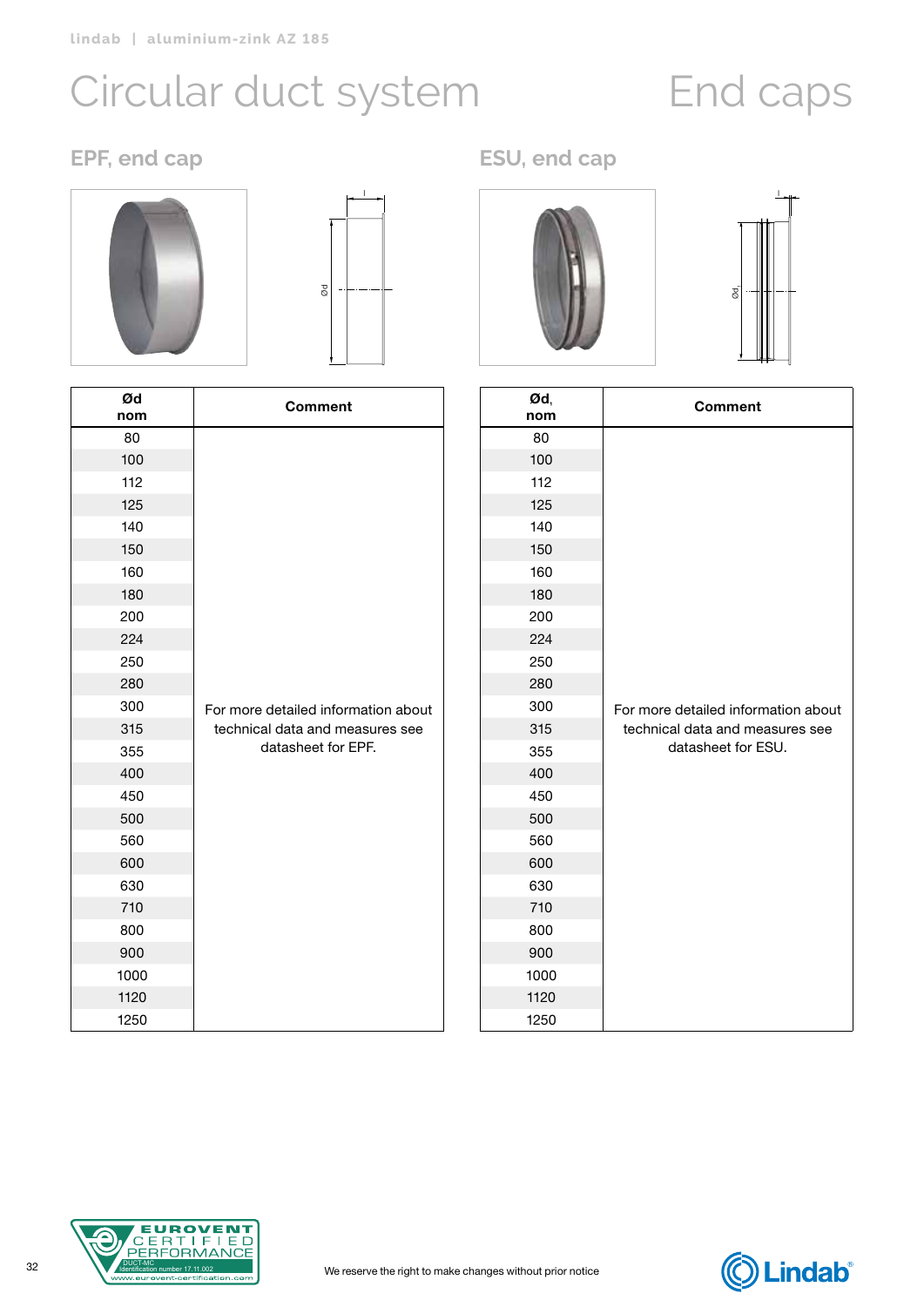# <span id="page-32-0"></span>Circular duct system Access doors





| Ød<br>nom | Comment                             |
|-----------|-------------------------------------|
| 80        |                                     |
| 100       |                                     |
| 112       |                                     |
| 125       |                                     |
| 140       |                                     |
| 150       |                                     |
| 160       |                                     |
| 180       |                                     |
| 200       | For more detailed information about |
| 224       | technical data and measures see     |
| 250       | datasheet for EPFH.                 |
| 280       |                                     |
| 300       |                                     |
| 315       |                                     |
| 355       |                                     |
| 400       |                                     |
| 450       |                                     |
| 500       |                                     |
| 630       |                                     |

### **EPFH, access door ESHU, access door**



| Ød,<br>nom | <b>Comment</b>                      |
|------------|-------------------------------------|
| 80         |                                     |
| 100        |                                     |
| 112        |                                     |
| 125        |                                     |
| 140        |                                     |
| 150        |                                     |
| 160        |                                     |
| 180        |                                     |
| 200        | For more detailed information about |
| 224        | technical data and measures see     |
| 250        | datasheet for ESHU.                 |
| 280        |                                     |
| 300        |                                     |
| 315        |                                     |
| 355        |                                     |
| 400        |                                     |
| 450        |                                     |
| 500        |                                     |
| 630        |                                     |

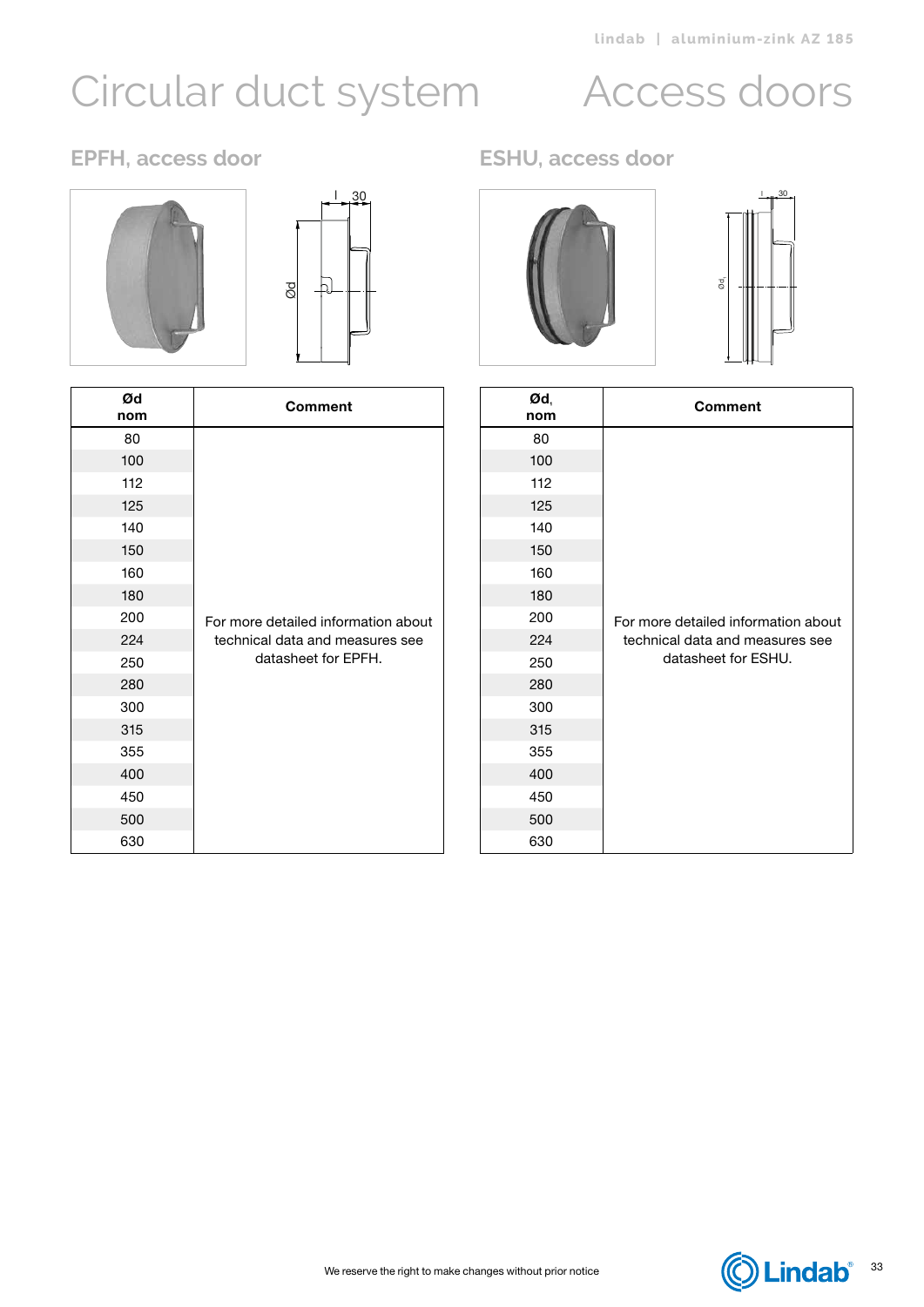## Circular duct system Access doors

### **KCU, insulated access door**



| Ød<br>nom |    | <b>Insulation</b><br>thickness | <b>Comment</b>     |
|-----------|----|--------------------------------|--------------------|
| 100       | 58 | 50                             |                    |
| 125       | 58 | 50                             |                    |
| 160       | 58 | 50                             | For more detailed  |
| 200       | 58 | 50                             | information about  |
| 250       | 58 | 50                             | technical data     |
| 315       | 58 | 50                             | and measures see   |
| 400       | 94 | 50                             | datasheet for KCU. |
| 500       | 94 | 50                             |                    |
| 630       | 94 | 50                             |                    |

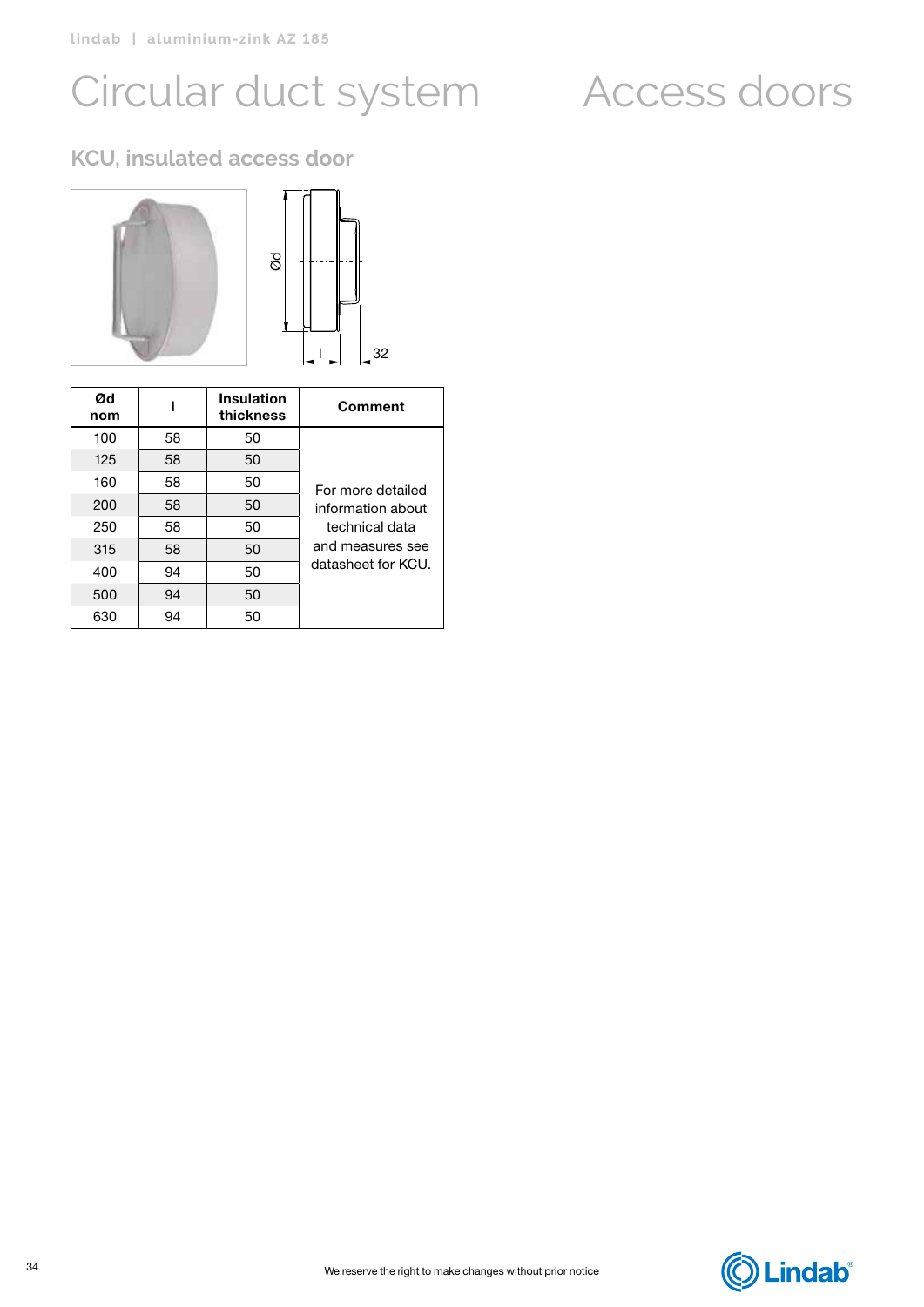# <span id="page-34-0"></span>Circular duct system Dampers

### **DRU, regulating damper DSU, shut-off damper**





| Ød,<br>nom | <b>Comment</b>                      |
|------------|-------------------------------------|
| 80         |                                     |
| 100        |                                     |
| 112        |                                     |
| 125        |                                     |
| 140        |                                     |
| 150        |                                     |
| 160        |                                     |
| 180        |                                     |
| 200        |                                     |
| 224        | For more detailed information about |
| 250        | technical data and measures see     |
| 280        | datasheet for DRU.                  |
| 300        |                                     |
| 315        |                                     |
| 355        |                                     |
| 400        |                                     |
| 450        |                                     |
| 500        |                                     |
| 560        |                                     |
| 600        |                                     |
| 630        |                                     |



| 80                |                                     |            | <b>Comment</b>                      |
|-------------------|-------------------------------------|------------|-------------------------------------|
| 100<br>112<br>125 |                                     | 80         |                                     |
|                   |                                     | 100        |                                     |
|                   |                                     | 112        |                                     |
|                   |                                     | 125        |                                     |
| 140               |                                     | 140        |                                     |
| 150<br>160        |                                     | 150        |                                     |
| 180               |                                     | 160<br>180 |                                     |
| 200               |                                     | 200        |                                     |
| 224               | For more detailed information about | 224        | For more detailed information about |
| 250               | technical data and measures see     | 250        | technical data and measures see     |
| 280               | datasheet for DRU.                  | 280        | datasheet for DSU.                  |
| 300               |                                     | 300        |                                     |
| 315               |                                     | 315        |                                     |
| 355               |                                     | 355        |                                     |
| 400               |                                     | 400        |                                     |
| 450               |                                     | 450        |                                     |
| 500               |                                     | 500        |                                     |
| 560               |                                     | 560        |                                     |
| 600               |                                     | 600        |                                     |
| 630               |                                     | 630        |                                     |



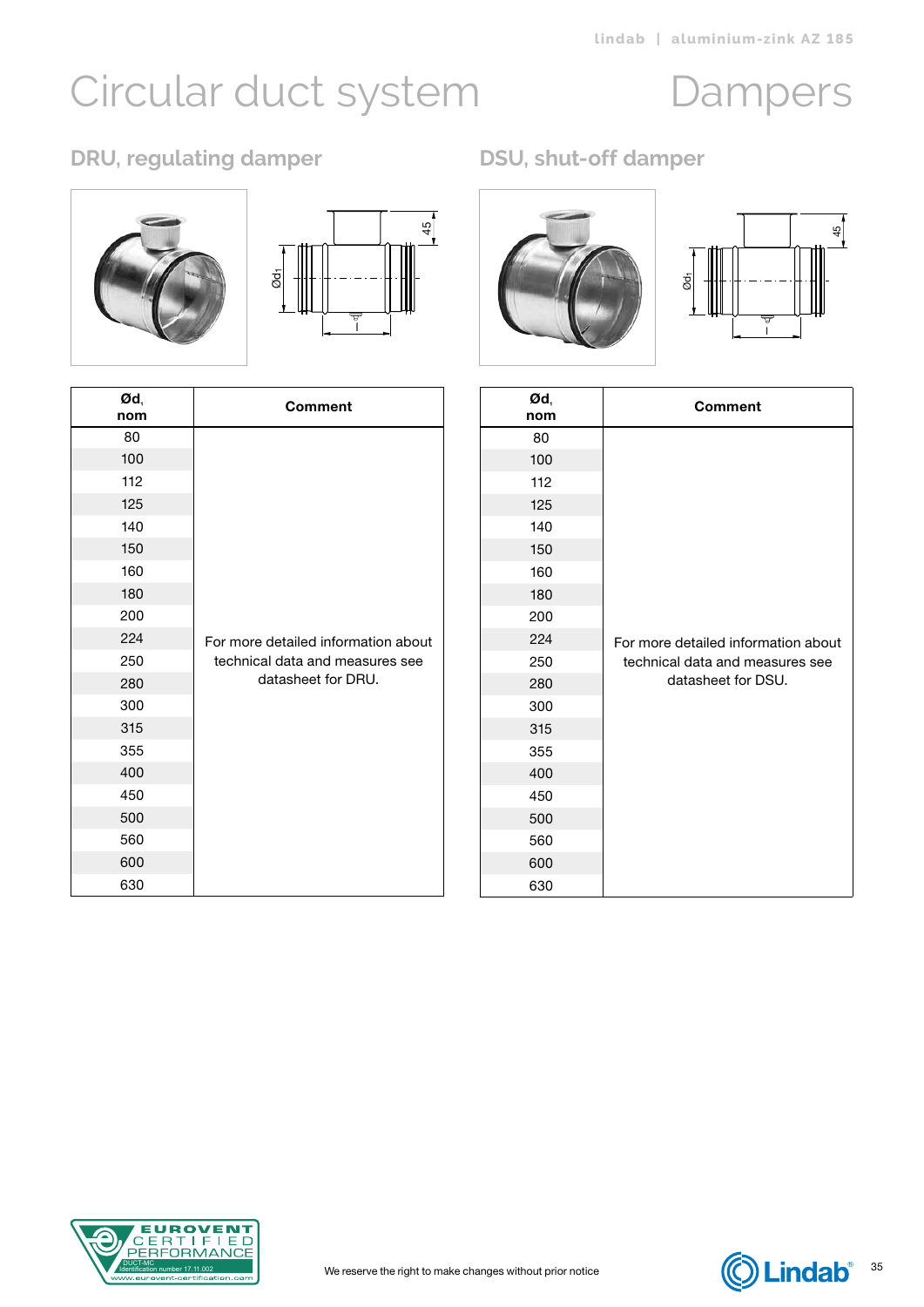## Circular duct system Dampers





| Ød,<br>nom | <b>Comment</b>                      |
|------------|-------------------------------------|
| 80         |                                     |
| 100        |                                     |
| 112        |                                     |
| 125        |                                     |
| 140        |                                     |
| 150        |                                     |
| 160        |                                     |
| 180        |                                     |
| 200        |                                     |
| 224        | For more detailed information about |
| 250        | technical data and measures see     |
| 280        | datasheet for DTU.                  |
| 300        |                                     |
| 315        |                                     |
| 355        |                                     |
| 400        |                                     |
| 450        |                                     |
| 500        |                                     |
| 560        |                                     |
| 600        |                                     |
| 630        |                                     |

#### **DTU, shut-off damper DTHU, shut-off damper with motor shelf**





| Ød,<br>nom | <b>Comment</b>                      |
|------------|-------------------------------------|
| 80         |                                     |
| 100        |                                     |
| 112        |                                     |
| 125        |                                     |
| 140        |                                     |
| 150        |                                     |
| 160        |                                     |
| 180        |                                     |
| 200        |                                     |
| 224        | For more detailed information about |
| 250        | technical data and measures see     |
| 280        | datasheet for DTHU.                 |
| 300        |                                     |
| 315        |                                     |
| 355        |                                     |
| 400        |                                     |
| 450        |                                     |
| 500        |                                     |
| 560        |                                     |
| 600        |                                     |
| 630        |                                     |



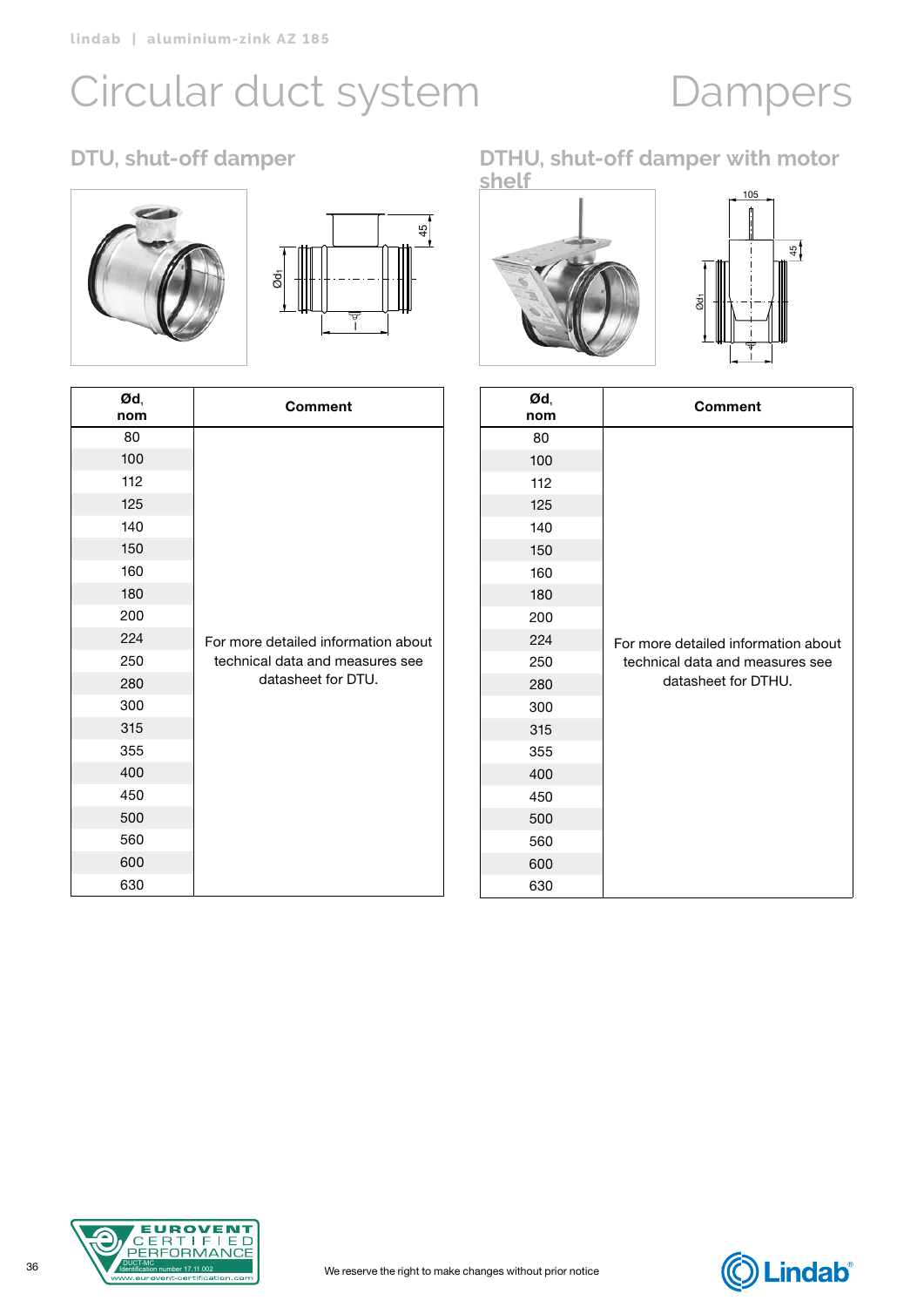

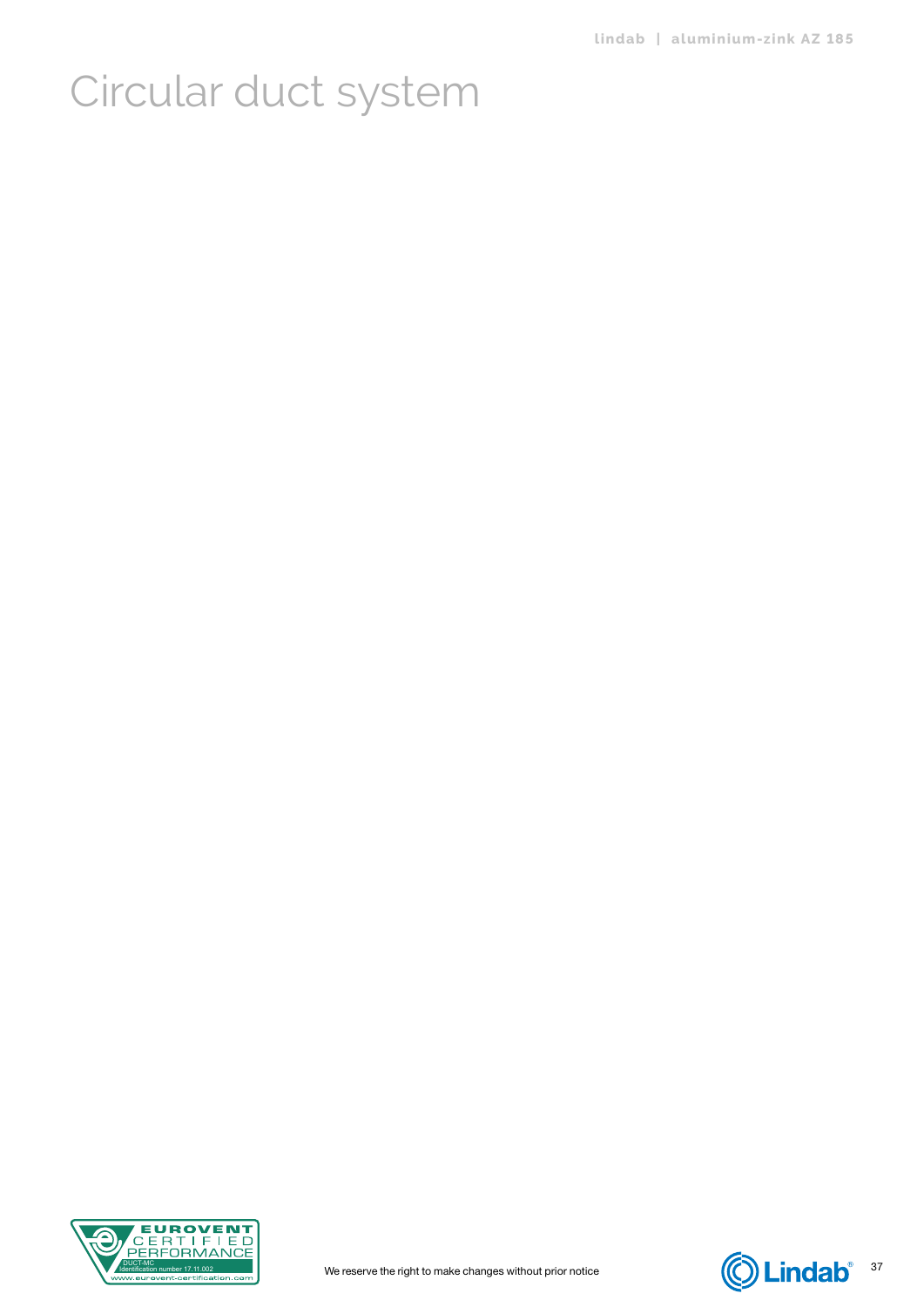# <span id="page-37-0"></span>Duct suspension and support system

### **MDH, duct holder DH, duct holder**





| Ød<br>nom | <b>Comment</b>                                                                               |
|-----------|----------------------------------------------------------------------------------------------|
| 100       |                                                                                              |
| 112       |                                                                                              |
| 125       |                                                                                              |
| 140       |                                                                                              |
| 150       |                                                                                              |
| 160       |                                                                                              |
| 180       |                                                                                              |
| 200       | For more detailed information about<br>technical data and measures see<br>datasheet for MDH. |
| 224       |                                                                                              |
| 250       |                                                                                              |
| 280       |                                                                                              |
| 300       |                                                                                              |
| 315       |                                                                                              |
| 355       |                                                                                              |
| 400       |                                                                                              |
| 450       |                                                                                              |
| 500       |                                                                                              |
| 560       |                                                                                              |
| 600       |                                                                                              |
| 630       |                                                                                              |



| Ød<br>nom | <b>Comment</b>                                                                              |
|-----------|---------------------------------------------------------------------------------------------|
| 80        |                                                                                             |
| 100       | For more detailed information about<br>technical data and measures see<br>datasheet for DH. |
| 125       |                                                                                             |
| 160       |                                                                                             |
| 200       |                                                                                             |
| 250       |                                                                                             |
| 315       |                                                                                             |
| 400       |                                                                                             |
| 500       |                                                                                             |
| 630       |                                                                                             |

B

## **C**Lindab®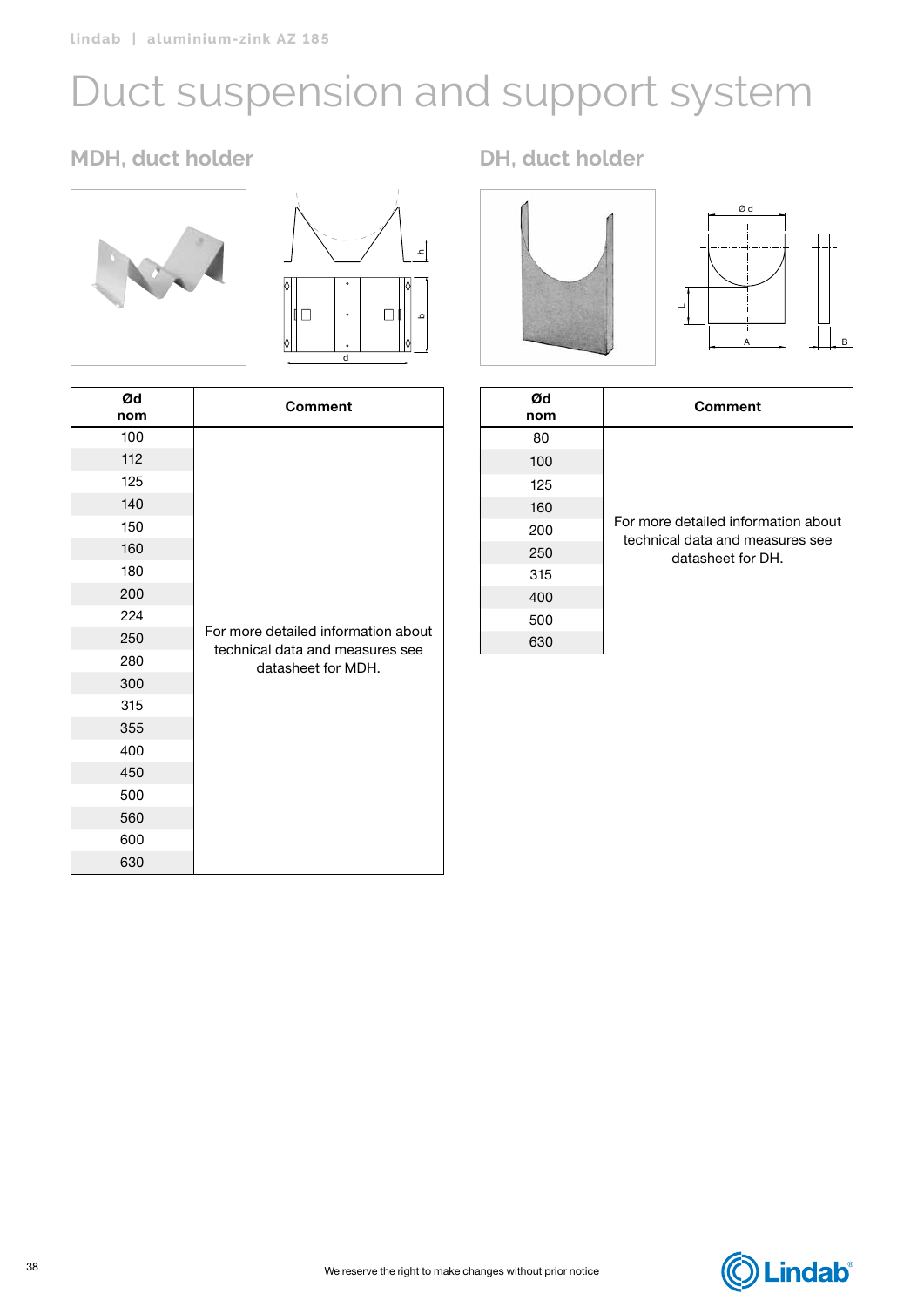## Duct suspension and support system

### **UV30, suspension rings**





| Ød<br>nom | <b>Comment</b>                                                            |
|-----------|---------------------------------------------------------------------------|
| 80        |                                                                           |
| 100       | For more detailed<br>information about technical data and<br>measures see |
| 125       |                                                                           |
| 160       |                                                                           |
| 200       |                                                                           |
| 250       |                                                                           |
| 315       |                                                                           |
| 400       | datasheet for UV30.                                                       |
| 500       |                                                                           |
| 630       |                                                                           |
| 800       |                                                                           |
| 1000      |                                                                           |
| 1250      |                                                                           |

**UVH30, suspension rings**



| Ød<br>nom | <b>Comment</b>                       |
|-----------|--------------------------------------|
| 400       | For more detailed                    |
| 500       | information about technical data and |
| 630       | measures see                         |
| 800.      | datasheet for UVH30.                 |

We reserve the right to make changes without prior notice

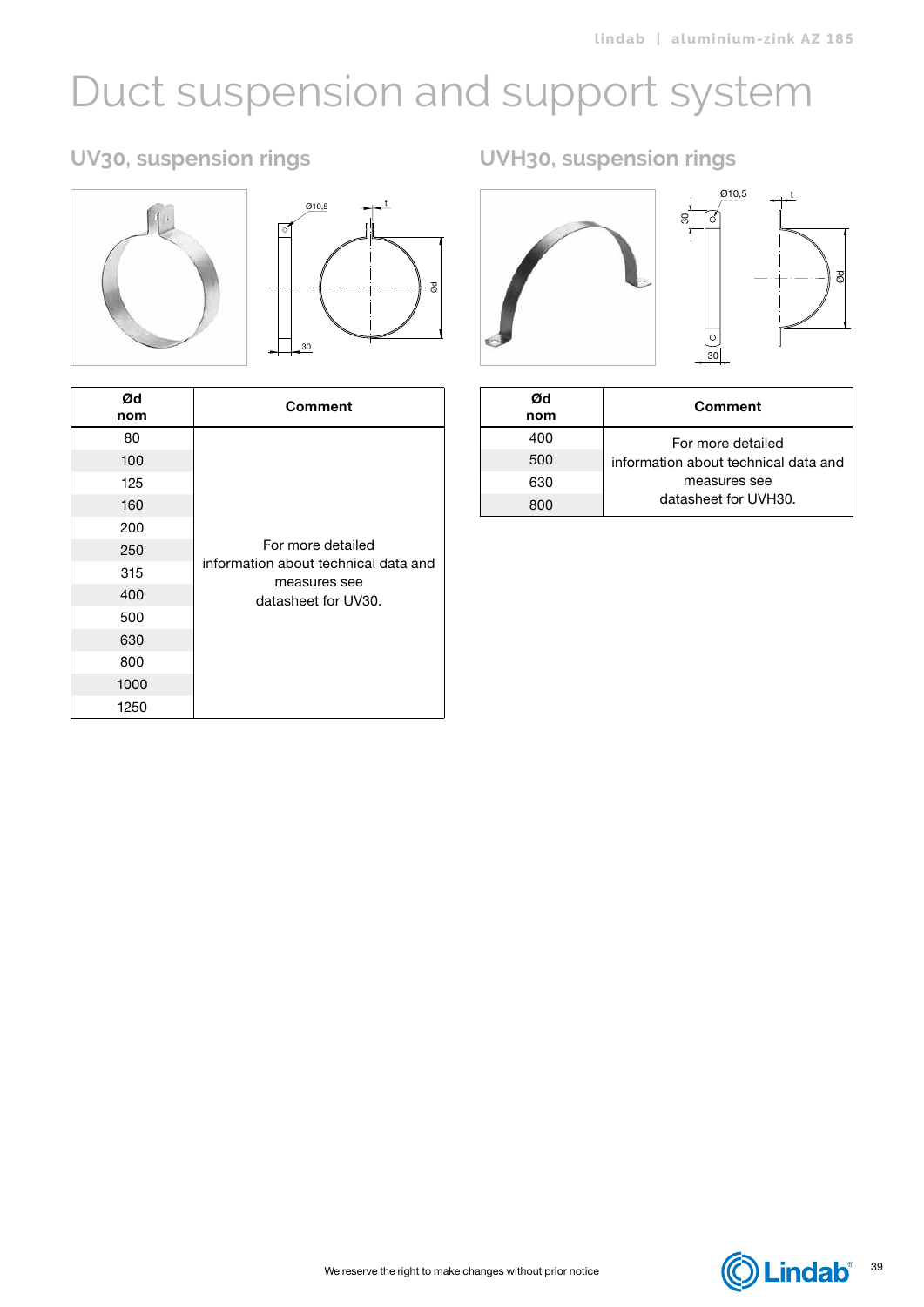## <span id="page-39-0"></span>Fasterners

### **Blind rivet, pressure-tight Blind rivet, open**



| <b>Type</b> | Dim             | Comment                                 |
|-------------|-----------------|-----------------------------------------|
| <b>RG12</b> | $3,2\times8,0$  |                                         |
| <b>RG13</b> | $3,2\times9,5$  |                                         |
| <b>RG22</b> | $4,0\times9,5$  | For more detailed                       |
| <b>RG23</b> | $4,0\times12,5$ | information about<br>technical data see |
| <b>RG32</b> | $4,8\times9,5$  | technical information                   |
| <b>RG33</b> | $4,8\times12,5$ | for RG                                  |
| <b>RG34</b> | 4,8x14,0        |                                         |
| RG35        | 4,8x18,0        |                                         |



| <b>Type</b> |                   | <b>Comment</b>                          |
|-------------|-------------------|-----------------------------------------|
| <b>RK12</b> | $3,2\times8,0$    |                                         |
| <b>RK14</b> | $3,2\times9,5$    | For more detailed                       |
| <b>RK16</b> | $3,2\times11,0$   | information about<br>technical data see |
| <b>RK22</b> | $4,0 \times 10,5$ | technical information                   |
| <b>RK24</b> | $4,0 \times 12,5$ | for RK                                  |
| <b>RK32</b> | $4,8\times10,0$   |                                         |

### **Drill screw, hexagon head Drill screw, convex head**



| Type | <b>Comment</b>                       |
|------|--------------------------------------|
| TG10 | For more detailed                    |
|      | information about technical data and |
| TG12 | measures see                         |
|      | technical information for TG         |



| Type             | <b>Comment</b>                       |
|------------------|--------------------------------------|
| <b>SH11</b>      | For more detailed                    |
|                  | information about technical data and |
| SH <sub>12</sub> | measures see                         |
|                  | technical information for SH         |